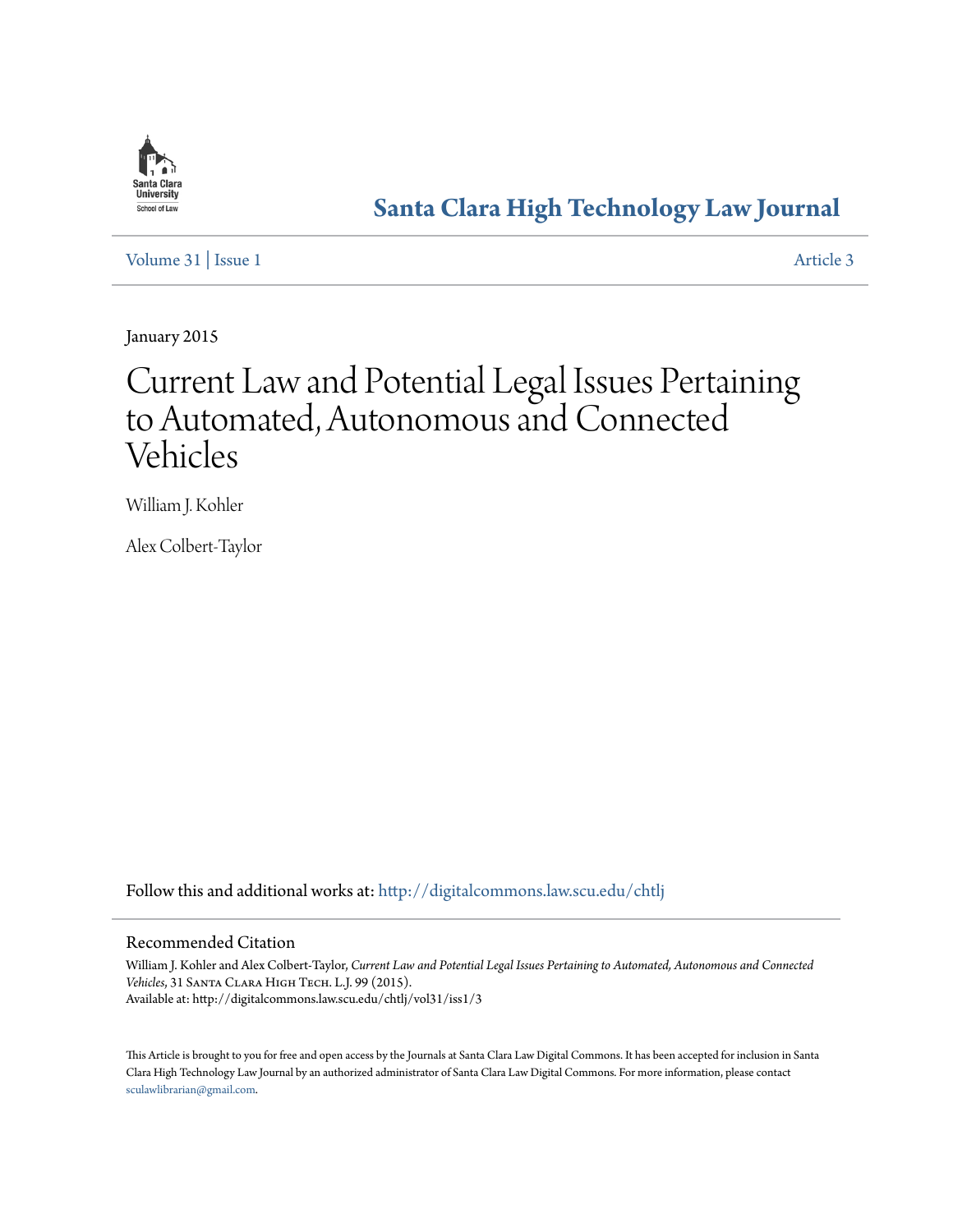### **CURRENT LAW AND POTENTIAL LEGAL ISSUES PERTAINING TO AUTOMATED, AUTONOMOUS AND CONNECTED VEHICLES**

#### **William J. Kohler† & Alex Colbert-Taylor††**

*As vehicle automation technology advances toward vehicle autonomy and vehicles become increasingly connected, the legal community anticipates substantial legal issues and developments pertaining to such technology. The federal government has the power to regulate the design, sale, and use of autonomous vehicles, has expressed interest in doing so, and has provided recommendations for state-level regulations. A few states have recently established laws in an attempt to ensure the safe operation of autonomous vehicles. Moreover, the use and collection of locational and other personal data generated by and required for the effective operation of a network of connected autonomous vehicles presents significant privacy concerns. Such concerns must be balanced against the utility of the generated information in ensuring the safe and efficient operation of autonomous vehicle networks and the interests of carmakers and other industries involved in the commercial use of this data. Another concern relating to automation advances is the threat of cyberhacking and cyberterrorism. All of the above factors play a role in the timing of automated vehicle technologies' implementation.*\*

#### TABLE OF CONTENTS

INTRODUCTION .........................................................................100 I. BACKGROUND INFORMATION REGARDING THE TECHNOLOGY AND FUNCTIONALITY OF AUTOMATED, AUTONOMOUS AND CONNECTED VEHICLES SYSTEMS .102 II. EXISTING FEDERAL LAW AND POLICY RELATING TO AUTONOMOUS VEHICLES ..............................................105

<sup>†</sup> Chief Legal Officer and Corporate Secretary at Dura Automotive Systems, LLC.

<sup>††</sup> J.D. Student at University of Michigan Law School. The authors are grateful for the contributions of University of Michigan Law student Julia Muhlnickel with respect to state laws pertaining to autonomous vehicles.

<sup>\*</sup> Abstract provided by Azadeh Morrison, J.D. Candidate at Santa Clara School of Law and Associate on the Santa Clara High Tech. Law Journal.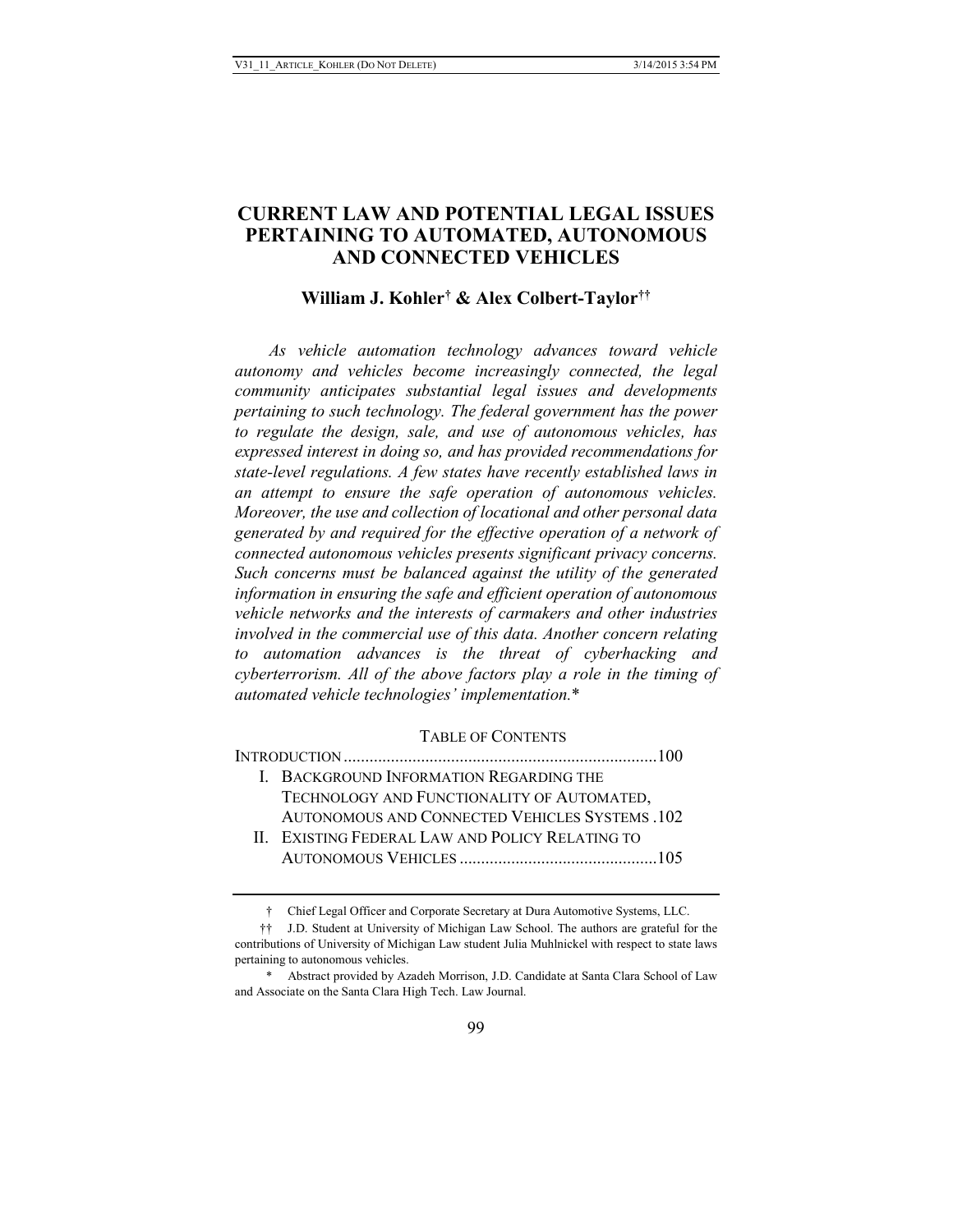|     | NHTSA'S EXPRESSED INTEREST IN REGULATING          |  |
|-----|---------------------------------------------------|--|
|     |                                                   |  |
|     | IV. STATE LAW AND AUTONOMOUS VEHICLES111          |  |
|     |                                                   |  |
|     |                                                   |  |
|     |                                                   |  |
|     |                                                   |  |
|     |                                                   |  |
|     |                                                   |  |
|     |                                                   |  |
|     | C. Concluding Thoughts on State Legislation 120   |  |
| V   |                                                   |  |
| VI. | SECURITY, CYBERATTACKS, AND TERRORISM132          |  |
|     | VII. REGULATORY OPTIONS, COMMERCIAL PROSPECTS AND |  |
|     | THE POTENTIAL PACE OF CHANGE134                   |  |
|     |                                                   |  |

#### **INTRODUCTION**

Vehicle automation technologies that modestly manipulate a vehicle's direction and speed without driver involvement have already been introduced into the market and are becoming increasingly commonplace. Different than mere warning systems, such as those that sense and warn a driver of fatigue or unsafe speed while approaching a turn, automated vehicle technologies assume a limited level of command over vehicle performance. Examples of currently available automated vehicle technologies include front crash prevention systems, adaptive cruise control, lane departure prevention systems, blind spot detection, park assist, backover prevention, and antilock brakes.<sup>1</sup>

The commercial introduction and consumer acceptance of such vehicle automation technologies indicate the potential for autonomous vehicles that assume full command of vehicle operation except under specific limited circumstances. Although autonomous vehicles have not yet been offered for mainstream sale, development of autonomous vehicle technologies has advanced rapidly. Google has been a forerunner in developing and testing autonomous vehicle technologies,2 while traditional automotive manufacturers have placed an emphasis on limited automated vehicle technologies and their current

<sup>1.</sup> *See Crash Avoidance Technologies*, INS. INST. FOR HIGHWAY SAFETY, http:// www.iihs.org/iihs/topics/t/crash-avoidance-technologies/topicoverview (last visited Jan. 30, 2015).

<sup>2.</sup> *See* Liz Gannes, *Google's New Self-Driving Car Ditches the Steering Wheel*, RE/CODE (May 27, 2014, 6:59 PM PDT), http://recode.net/2014/05/27/googles-new-self-driving-carditches-the-steering-wheel/.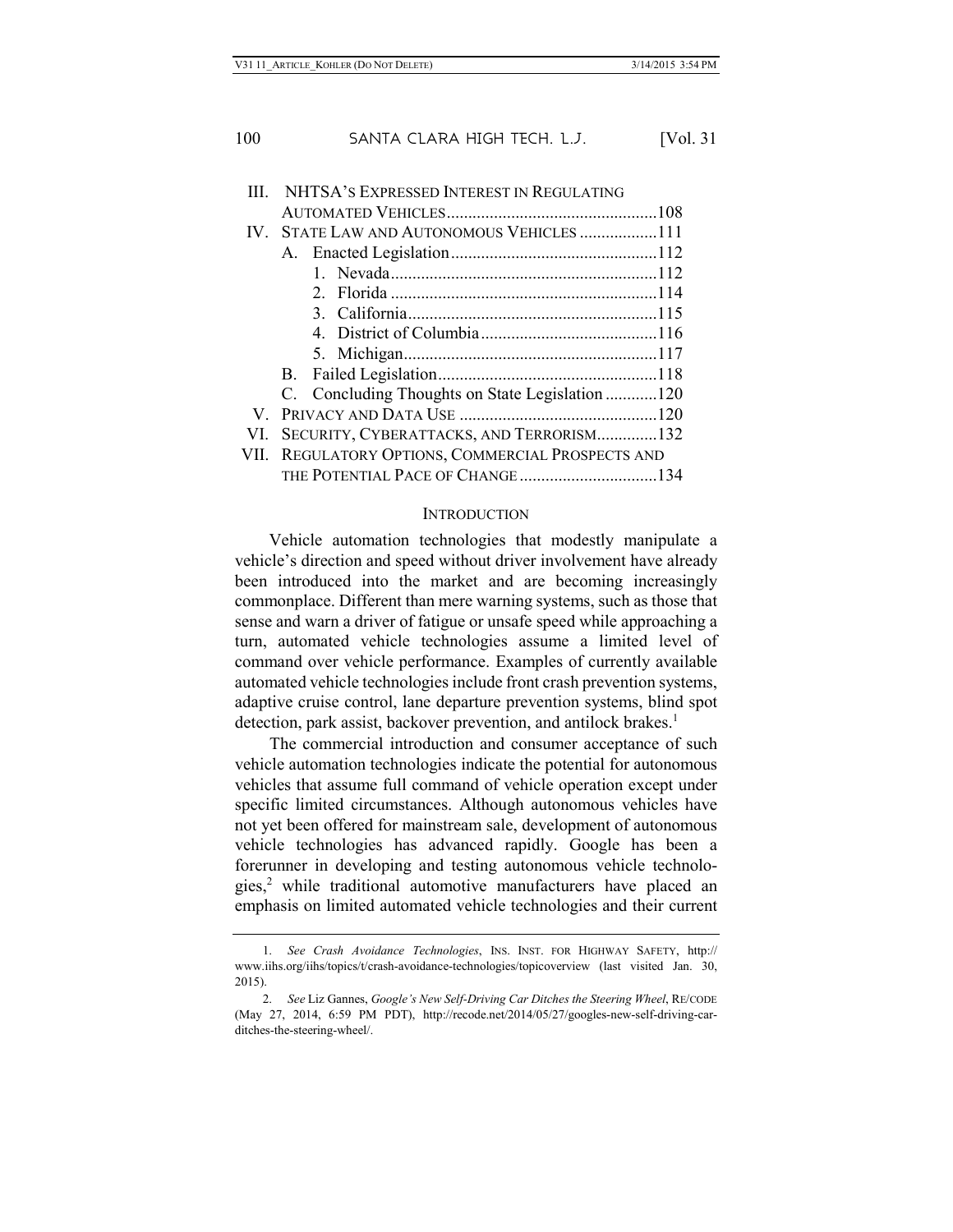determination that drivers must continue to be engaged in driving vehicles.3

Technological advances in vehicle automation and autonomy will lead to significant legal developments. This article presents the current state of applicable law and reviews significant legal issues pertaining to automated and autonomous vehicles. In addition, because many vehicle automation and vehicle autonomy technologies are not feasible without electronic communications between vehicles or between vehicles and infrastructure—vehicle "connectivity"—this article also reviews data privacy issues relating to vehicle connectivity.

In Part I, we provide a description of automated and autonomous vehicle technologies, as well as the parties involved in manufacturing and operating such technologies that establishes terminology and a framework for understanding the legal issues reviewed in this article.4 Part II addresses the federal government's power to regulate the design, sale, and use of autonomous vehicles.<sup>5</sup> We discuss both the potential extent of this regulatory power under the United States Constitution and the federal agencies that may regulate areas related to autonomous vehicles.<sup>6</sup> In Part III, we discuss the National Highway Transportation Safety Administration's (NHTSA) expressed interest in regulating autonomous vehicles, what this regulation might look like, and NHTSA's recommendations regarding state-level laws and regulations.7 In Part IV, we discuss the established autonomous vehicle laws of Nevada, California, Florida, the District of Columbia and Michigan, $8$  as well as failed legislative attempts to enact similar laws in other states. $9 \text{ In Part V}$ , we discuss legal issues related to the use and collection of locational and other personal data likely to be generated by and necessary for the operation of a network of connected autonomous motor vehicles.10 These issues include the balancing of privacy concerns against the utility of this information in ensuring the safe and efficient operation of the autonomous vehicle network and the

<sup>3.</sup> *See* Jarah Jacobsson Purewal, *Toyota and Lexus Showcase Autonomous Research Vehicle*, TECHHIVE (Jan. 7, 2013, 11:01 AM), http://www.techhive.com/article/2023858/toyota -and-lexus-showcase-autonomous-research-vehicle.html; *GM Studying Operator Behavior in Self-Driving Vehicles*, GM (June 20, 2012), http://media.gm.com/media/us/en/gm/news.detail .html/content/Pages/news/us/en/2012/Jun/0620\_humanfactors.html.

<sup>4.</sup> *See* discussion *infra* Part I.

<sup>5.</sup> *See* discussion *infra* Part II.

<sup>6.</sup> *See* discussion *infra* Part II.

<sup>7.</sup> *See* discussion *infra* Part III.

<sup>8.</sup> *See* discussion *infra* Part IV.A.1–5.

<sup>9.</sup> *See infra* Part IV.B.

<sup>10.</sup> *See infra* Part V.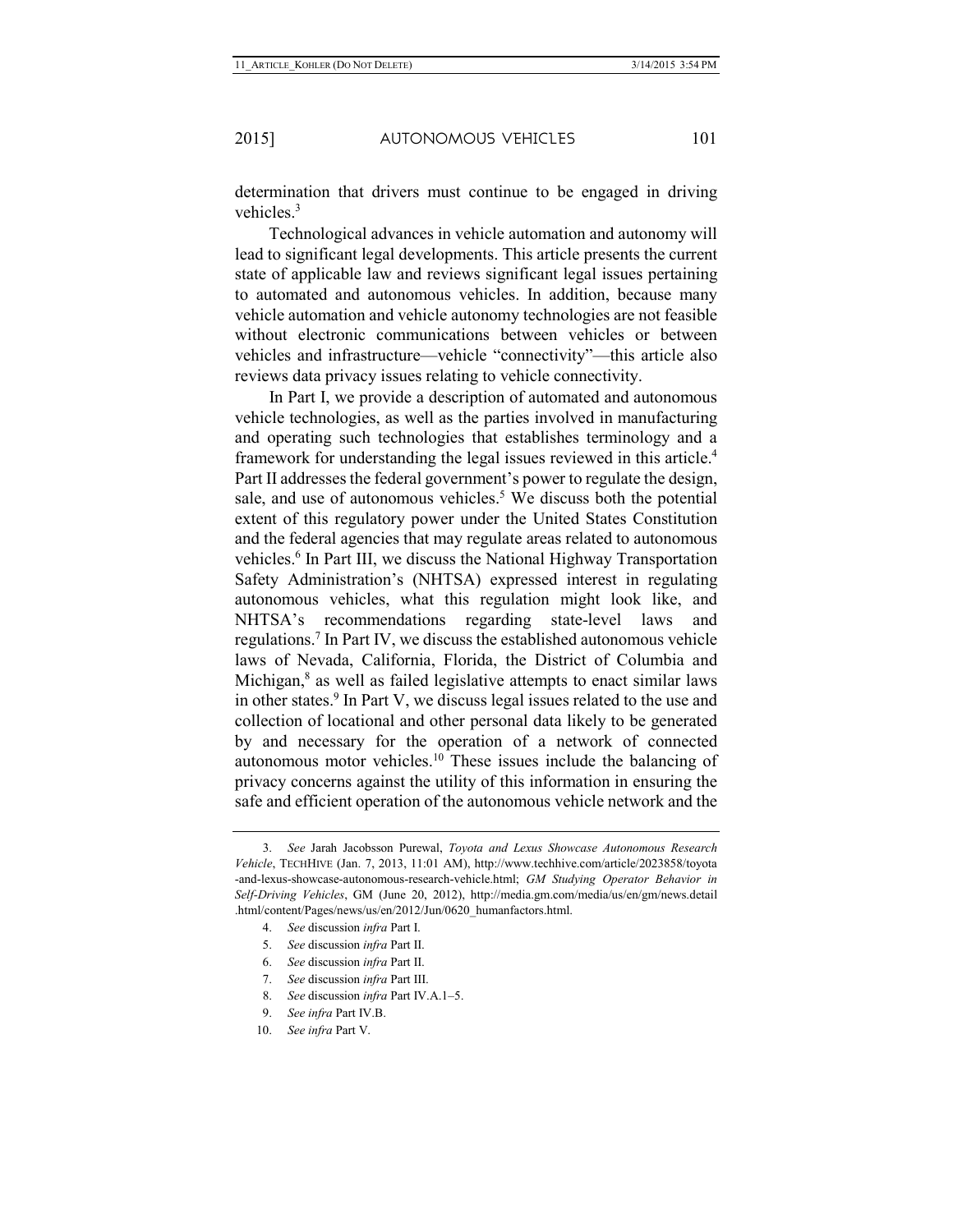interests of carmakers and other industries involved in the technology in the commercial use of this data.11 In Part VI, we address the threat that cyberhacking poses to the autonomous vehicles and related technologies.12 In Part VII, we discuss the manner in which various factors, including regulatory efforts and automobile manufacturers' willingness to commercialize technologies, may influence the timing of implementation of automated vehicle technologies.<sup>13</sup>

#### I. BACKGROUND INFORMATION REGARDING THE TECHNOLOGY AND FUNCTIONALITY OF AUTOMATED, AUTONOMOUS AND CONNECTED VEHICLES SYSTEMS

Some additional background information regarding automated and autonomous vehicle technologies will serve as a useful foundation for understanding resulting legal issues. In May 2013, the NHTSA issued a *Preliminary Statement of Policy Concerning Automated Vehicles*, a non-binding document in which the agency described the potential benefits of automated vehicle systems and provided recommendations for initial state regulation of automated vehicles.<sup>14</sup> In this document, the NHTSA lays out a useful five-tier framework defining five relative degrees of automation in a given vehicle. These five levels are:

- Level 0 (No Automation): "[D]river is in complete and sole control of the primary vehicle controls (brake, steering, throttle, and motive power) at all times, and is solely responsible for monitoring the roadway and for safe operation of all vehicle controls."15
- Level 1 (Function-Specific Automation): Examples include dynamic emergency braking, lane maintenance, and similar technologies that do not "replace driver vigilance."16
- Level 2 (Combined-Function Automation): Where multiple automation technologies working together (for instance, a combination of adaptive cruise-control, automatic emergency breaking, and lane

<sup>11.</sup> *See infra* Part V.

<sup>12.</sup> *See infra* Part VI.

<sup>13.</sup> *See infra* Part VII.

<sup>14.</sup> NAT'L HIGHWAY TRAFFIC SAFETY ADMIN., U.S. DEP'T OF TRANSP., PRELIMINARY STATEMENT OF POLICY CONCERNING AUTOMATED VEHICLES 1 (2013) [hereinafter PRELIMINARY STATEMENT], *available at* http://www.nhtsa.gov/staticfiles/rulemaking/pdf/Auto mated\_Vehicles\_Policy.pdf; Press Release, NHTSA 14-13, *U.S. Department of Transportation Releases Policy on Automated Vehicle Development*, NHTSA (May 30, 2013), http://www.nhtsa .gov/About+NHTSA/Press+Releases/U.S.+Department+of+Transportation+Releases+Policy+o n+Automated+Vehicle+Development.

<sup>15.</sup> PRELIMINARY STATEMENT, *supra* note 14, at 4.

<sup>16.</sup> *Id.*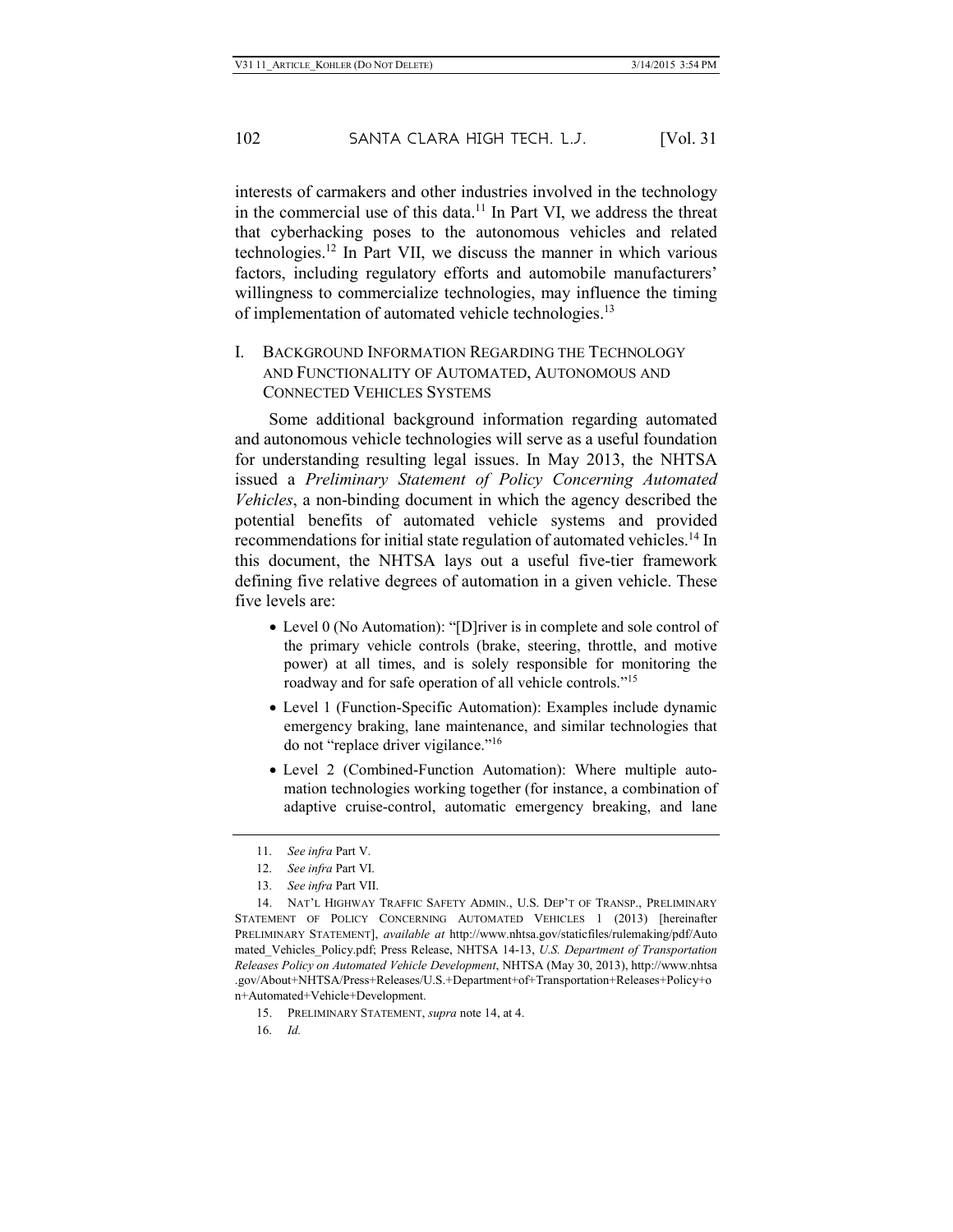maintenance) under specific operating conditions, allow for the driver to have "his or her hands off the steering wheel AND foot off pedal at the same time."<sup>17</sup>

- Level 3 (Limited Self-Driving Automation): Allows for total autonomous control of the vehicle except in limited circumstances where the driver needs to assume control, such as in construction zones or where the system detects that its map data may be inaccurate, and it is up to the "vehicle to monitor for changes in those conditions requiring transition back to driver control."18
- Level 4 (Full Self-Driving Automation): Complete automation requiring no human participation beyond setting the destination.<sup>19</sup>

NHTSA describes Level 3 as the highest level of automation currently being tested and states that it is not aware of any Level 4 automated vehicle systems in existence.<sup>20</sup> However, Google's recently announced second-generation automated car prototype, which has no steering wheel, appears to belong to this category.<sup>21</sup>

The types of technologies necessary for creating any level of autonomous vehicle can be categorized as either a sensor- or a connectivity-based solution.22 Sensor-based solutions, also referred to as Advanced Driver Assist Systems, "use a combination of advanced sensors, such as stereo cameras and long- and short-range RADAR, combined with actuators, control units, and integrating software, to enable cars to monitor and respond to their surroundings."<sup>23</sup> In contrast, connected-vehicle solutions "use wireless technologies to communicate in real time from vehicle to vehicle (V2V) and from vehicle to infrastructure (V2I), and vice versa."24 The authors of the present article believe that the development of dependable technology within both of these categories, and the convergence of these categories, will be a necessary precursor to the commercial introduction of substantially autonomous vehicles.<sup>25</sup> At those degrees of technological

23. *Id.*

24. *Id.* at 12.

25. *See id.* at 25 ("Eventually, convergence will lead to vehicles that can drive themselves and operate autonomously. . .[C]onvergence also implies a multitude of redundant systems that

<sup>17.</sup> *Id.* at 5.

<sup>18.</sup> *Id.*

<sup>19.</sup> *Id.*

<sup>20.</sup> *Id.* at 5 n.1.

<sup>21.</sup> *See* Gannes, *supra* note 2 (as the new Google car lacks any way for the occupant to assume control of the vehicle, it seems necessarily to be a Level 4 vehicle).

<sup>22.</sup> KPMG & CTR. FOR AUTO. RESEARCH, SELF-DRIVING CARS: THE NEXT REVOLUTION 10 (2012), *available at* http://www.kpmg.com/US/en/IssuesAndInsights/Articles Publications/Documents/self-driving-cars-next-revolution.pdf.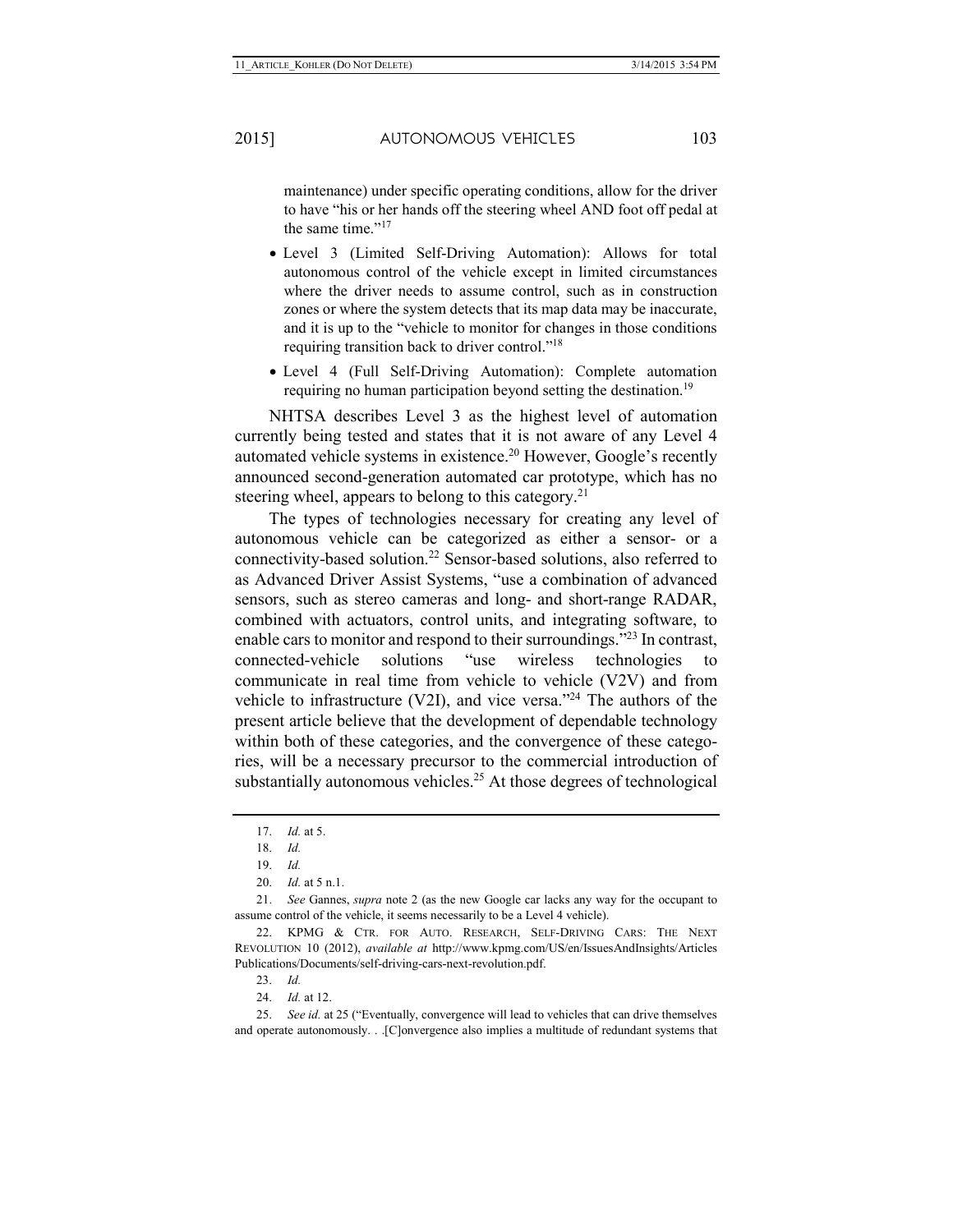advancement—Level 3 and Level 4—the safe operation of vehicles without drivers is dependent on the reliable functioning of sensors detecting risks near a vehicle and the accurate and timely receipt by, and provision to, multiple vehicles of information about those vehicles and their respective environments.<sup>26</sup>

In theory, as autonomous vehicle systems and their commercial introduction advance from Level 2 to Level 3 to Level 4, the number and types of participants involved in providing technology and data will change and increase. At Level 3, traditional vehicle manufacturers will, as they have already begun doing, create sensor-based solutions or obtain them from third parties for incorporation into vehicles. To advance to Levels 3 and 4, they must also create or obtain from thirdparties V2V and V2I technologies that are compatible across the full spectrum of vehicles, likely necessary to comply with yet-to-bedesignated governmental or industry association standards.<sup>27</sup> In addition, a central party—akin to air traffic control—might provide and perhaps staff infrastructure, such as data hubs or traffic control stations, that is necessary to ensure the timely communication of information about vehicles and their environments.

The timing of technology and its commercial introduction is uncertain. However, some analysts have attempted to forecast likely timelines. For example, Morgan Stanley anticipates further penetration of Level 1 vehicles over the next three years, the introduction of Level 2 vehicles in three to five years, of Level 3 vehicles in five to ten years, and of Level 4 vehicles in twenty years or more.<sup>28</sup>

26. *Id.*

28. RAVI SHANKER ET AL, MORGAN STANLEY RESEARCH, AUTONOMOUS CARS: SELF-DRIVING THE NEW AUTO INDUSTRY PARADIGM 39 (2013).

can substitute for one another and yield safe operation even when failures occur. This crash less future would eliminate the injuries and property damage associated with vehicle crashes and save more than 30,000 lives a year.").

<sup>27.</sup> *See id.* at 15 ("The regime for connected vehicles is fairly mature. . .but additional standards will be needed to ensure full interoperability. A mandate, if it occurs, should provide momentum to develop them."); PRELIMINARY STATEMENT, *supra* note 14, at 6 ("NHTSA's research will inform agency policy decisions, assist in developing an overall set of requirements and standards for automated vehicles."); *see also* NHTSA V2V Security Credential Management System ANPRM, FR Doc. No. 2014–24482, 79 Fed. Reg. 61927 (Oct. 14, 2014) (announcing advance notice of proposed rulemaking and seeking comment on developing a standardized security credential management system for V2V applications).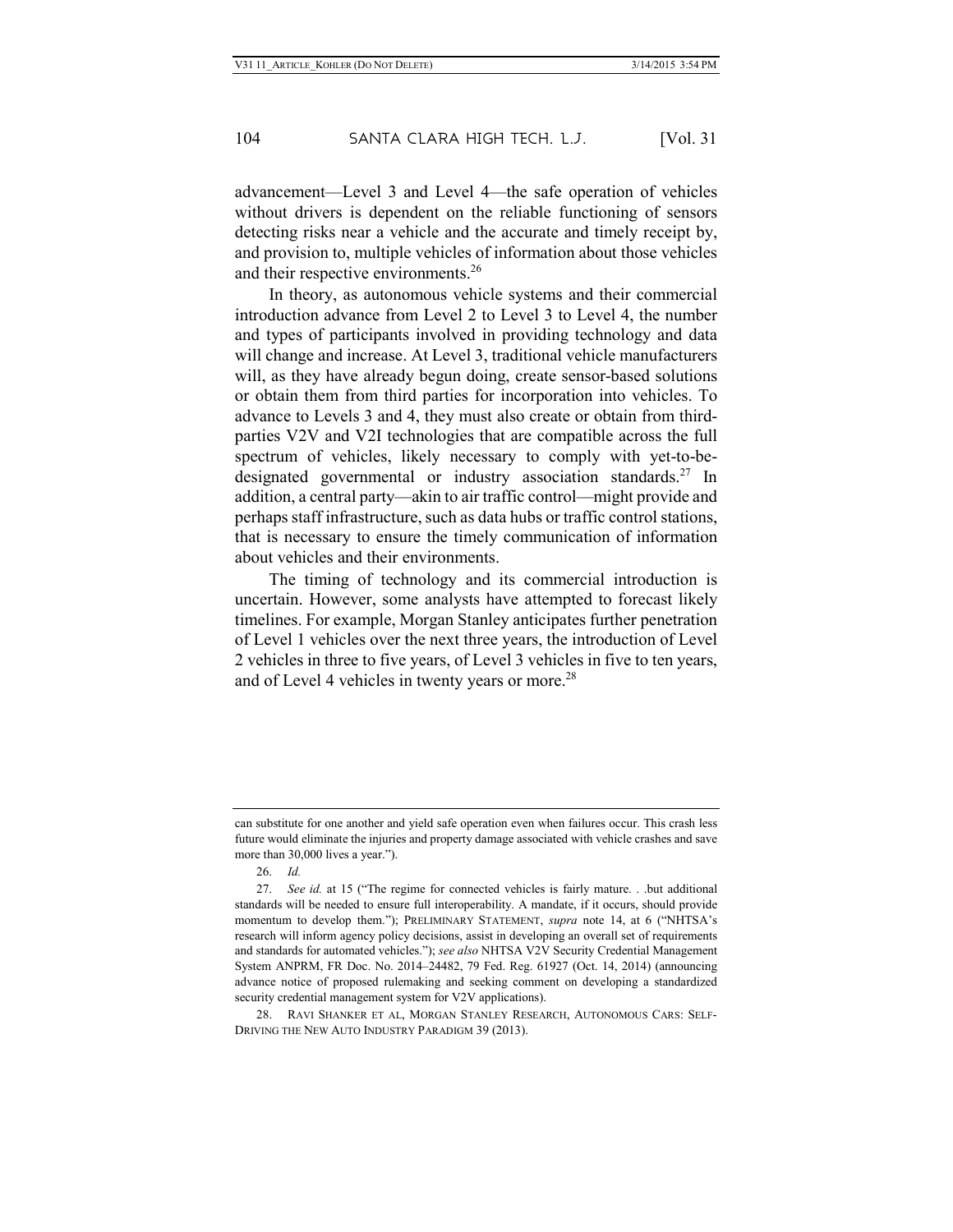#### II. EXISTING FEDERAL LAW AND POLICY RELATING TO AUTONOMOUS VEHICLES

As of the time of this writing, the U.S. federal government has not attempted to regulate autonomous motor vehicles as such, though various administrative agencies, as well as individual legislators, have signaled their intent to involve themselves in the area. There is no doubt that the federal government possesses substantial authority to regulate the design and operation of vehicles used on public roadways and legislation already exists that will allow certain federal administrative agencies to regulate many significant aspects of autonomous vehicle control technology.

Federal agencies already involved with autonomous vehicle control technology include the U.S. Department of Transportation (DOT), which oversees the NHTSA and hosts the Intelligent Transportation Systems Joint Program Office (ITS JPO). The NHTSA, established by the Highway Safety Act of  $1970<sup>29</sup>$  possesses regulatory authority to, *inter alia*, develop and enforce safety standards for new motor vehicles<sup>30</sup> and aftermarket replacement or improvement car components or equipment.<sup>31</sup> An example of relevant rulemaking by NTSHA are its recent changes to rules that transform the Agency's long-standing recommendation that all new vehicles sold in the United States include an event data recorder (EDR) into a mandate.<sup>32</sup> EDRs, as currently used, are functionally analogous to an airplane's black box; recording and archiving for relative short periods of time data from the vehicle's various electronic control units for analysis in the case of an accident or malfunction.<sup>33</sup> The data typically collected include information concerning: "vehicle speed; whether the brake was activated in the moments before a crash; crash forces at the moment of impact; information about the state of the engine throttle; air bag deployment timing and air bag readiness prior to the crash; and whether the vehicle occupant's seat belt was buckled."34 Most newer vehicles

<sup>29.</sup> Pub. L. No. 91-605, § 202(a), 84 Stat. 1739, 1739–40 (1970) (codified as amended at 49 U.S.C. § 105).

<sup>30.</sup> *See* 49 U.S.C. §§ 30101–33118 (2013).

<sup>31.</sup> *See id.* § 30102 (a)(7)(B).

<sup>32.</sup> NHTSA Event Data Recorders Rules, 49 C.F.R. pt. 563 (2013).

<sup>33.</sup> *See* 49 C.F.R. § 563.5 (defining "event data recorder"); Press Release, NHTSA 46-10, *U.S. DOT Proposes Broader Use of Event Data Recorders to Help Improve Vehicle Safety*, NHTSA (Dec. 7, 2012) http://www.nhtsa.gov/About+NHTSA/Press+Releases/U.S.+DOT+Pro poses+Broader+Use+of+Event+Data+Recorders+to+Help+Improve+Vehicle+Safety [hereinafter *EDR Press Release*].

<sup>34.</sup> *EDR Press Release*, *supra* note 33; *see also* 49 C.F.R. § 563.7 (data elements).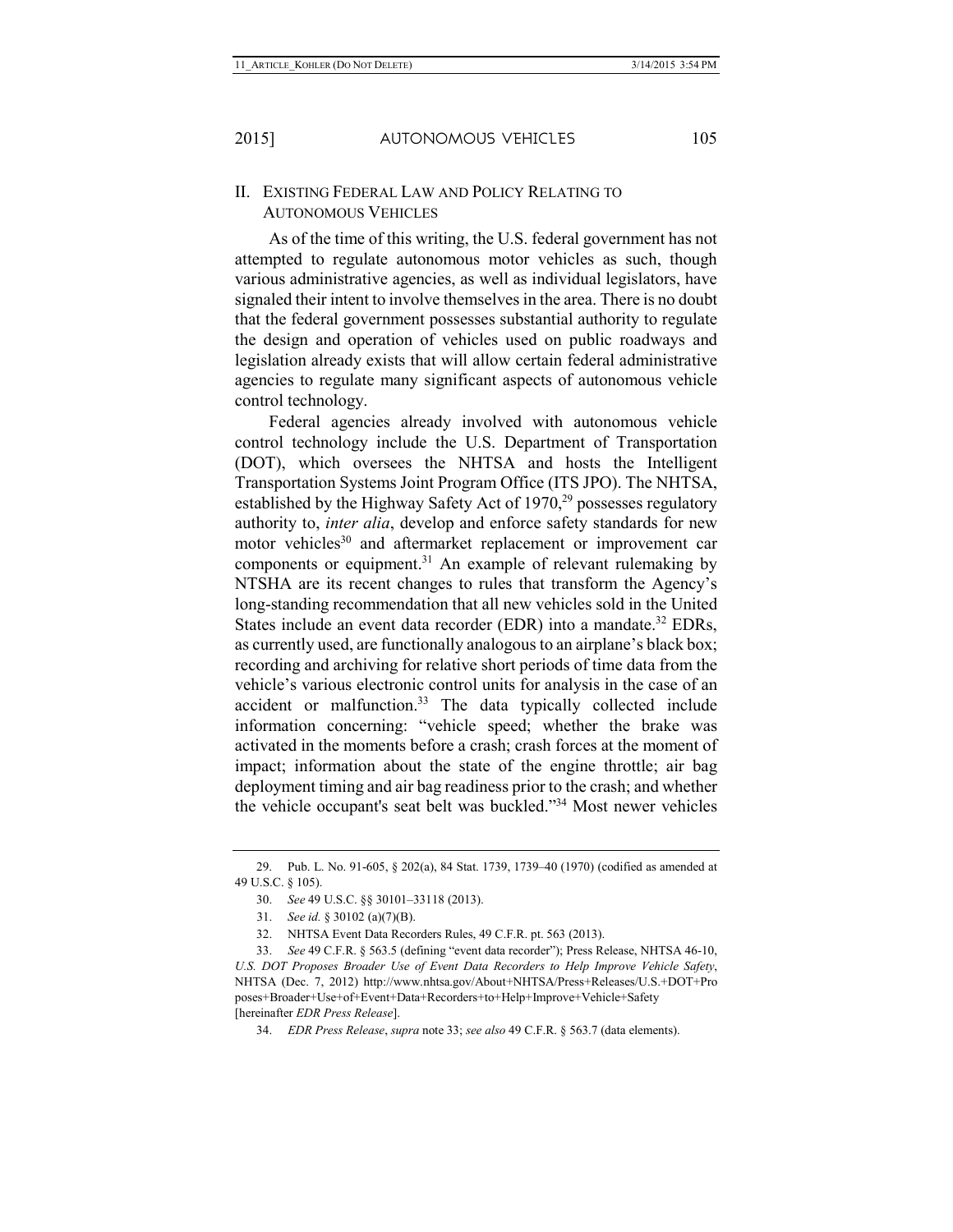are already equipped with EDRs, some of which can wirelessly communicate with emergency response centers in the event of a crash.35 The potential role of an EDR as a site where data from all of a vehicle's computers might be aggregated and communicated to an external network makes EDRs a potentially central piece of technological hardware to watch with legal considerations, such as data privacy, in mind.

The ITS JPO, a branch of the DOT within its Office of the Assistance Secretary for Research and Technology, is responsible for "[c]onducting an ongoing intelligent transportation system program to research, develop, and operationally test intelligent transportation systems and to provide technical assistance in the nationwide application."36 Currently, the ITS JPO is engaged in the development and promulgation of intelligent transportation standards that will likely serve as the foundation of V2V and V2I networks for connected and autonomous vehicle technologies in the future.<sup>37</sup> One example of ITS IPO's efforts has been its role in developing standards for wireless communication for connected vehicles, including technologies using the reserved 5.9GHz Dedicated Short Range Communications (DSRC) bandwidth range.<sup>38</sup> DSRC was specifically reserved by the Federal Communication Commission (FCC) for enabling wireless communication between multiple vehicles on the road and between vehicles and roadside infrastructure.<sup>39</sup> Envisioned as a cornerstone of connected vehicle technologies, relatively few licenses have been issued to make use of this bandwidth.<sup>40</sup> DSRC applications are in their infancy, but it is likely that this bandwidth range will become essential

<sup>35.</sup> Cheryl Dancey Balough & Richard C. Balough, *Cyberterrorism On Wheels: Are Today's Cars Vulnerable to Attack*, BUS. L. TODAY, Nov. 2013, at 6, *available at* http:// www.americanbar.org/content/dam/aba/publications/blt/2013/11/cyberterrorism-cars-201311.au thcheckdam.pdf.

<sup>36.</sup> Moving Ahead for Progress in the 21st Century (MAP–21) Act, Pub. L. No. 12-141, § 53003, 126 Stat. 405 (2012); *About ITS*, ITS JPO, http://www.its.dot.gov/its\_jpo.htm (last updated Jan. 22, 2015 9:50 AM).

<sup>37.</sup> *About the ITS Research Program*, ITS JPO, http://www.its.dot.gov/its\_program /about its.htm (last updated Dec. 11, 2014, 3:57 PM).

<sup>38.</sup> *See* FCC Rules to Allocate the 5.850-5.925 GHz Band to the Mobile Serv. for DSRC of Intelligent Transp. Servs., No. 99-305, 14 FCC Rcd. 18221 (1999) (report and order) [hereinafter *DSRC Order*].

<sup>39.</sup> *Id.*; *see also* Robert B. Kelly & Mark D. Johnson, *Defining a Stable, Protected and Secure Spectrum Environment for Autonomous Vehicles*, 52 SANTA CLARA L. REV. 1271, 1281– 82 (2012).

<sup>40.</sup> Kelly & Johnson, *supra* note 39.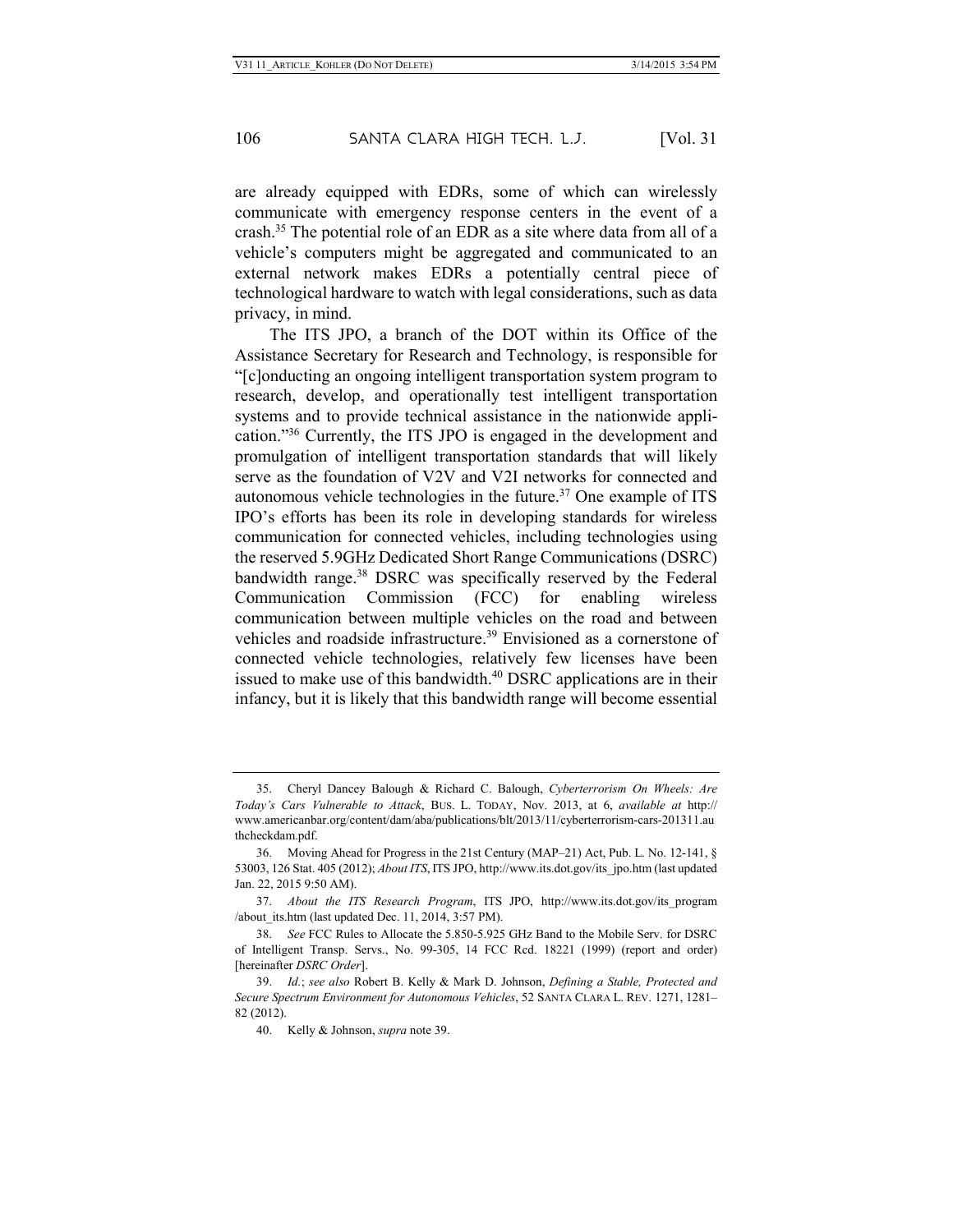to connected and autonomous vehicles as these technologies become prevalent.<sup>41</sup>

Beyond these transportation-oriented federal agencies, agencies such as the FCC and the Federal Trade Commission (FTC) will be involved in regulating aspects or applications of the technology—the former in administrating wireless communication standards used by autonomous vehicles, and the latter in regulating the use of consumer data, as they have done or proposed doing in the related fields.<sup>42</sup> Elsewhere in the government, the Department of Defense has been a prominent supporter of autonomous motor vehicles, with Defense Advanced Research Programs Agency hosting multiple competitions, such as the 2007 Urban Challenge in Victorville, California, to encourage the development and public visibility of this technology.<sup>43</sup>

It is almost inevitable that arrival at Level 4 will be accompanied by an extensive regulatory regime that will ensure the standardization, safety, and security of autonomous vehicles and their underlying technologies. It is clear that, for instance, in the absence of such a regime, there would be no guarantee of the interoperability of the V2V and V2I systems used in different vehicles, leading at least to significantly less efficient automated roadway than the smooth-flowing intersections, intelligently managed traffic patterns, and close-packed platoons described by industry technologists.<sup>44</sup> Beyond these inefficiencies, one can easily imagine that incompatible V2V and V2I systems operating on the same communication channels could interfere with each other, leading to potentially catastrophic accidents.

<sup>41.</sup> *See generally* NHTSA V2V Security Credential Management System ANPRM, FR Doc. No. 2014–24482, 79 Fed. Reg. 61927 (Oct. 14, 2014) (requesting input from the public on future rulemaking in reference to secure V2V communication systems using the DSRC spectrum).

<sup>42.</sup> *See DSRC Order*, *supra* note 38; FTC, PROTECTING CONSUMER PRIVACY IN AN ERA OF RAPID CHANGE, RECOMMENDATIONS FOR BUSINESSES AND POLICYMAKERS (2012), http://www.ftc.gov/sites/default/files/documents/reports/federal-trade-commission-report-protec ting-consumer-privacy-era-rapid-change-recommendations/120326privacyreport.pdf.

<sup>43.</sup> *See Urban Challenge*, DARPA, http://archive.darpa.mil/grandchallenge/ (last visited Jan. 1, 2015).

<sup>44.</sup> *See, e.g.*, Emily Badger, *What Intersections Would Look Like in a World of Driverless Cars*, CITYLAB (Mar. 1, 2012), http://www.citylab.com/tech/2012/03/what-intersections-would -look-world-driverless-cars/1377/; Sebastian Thrun, *Leave the Driving to the Car, and Reap Benefits in Safety and Mobility*, N.Y. TIMES, Dec. 6, 2011, at D4 (describes platooning).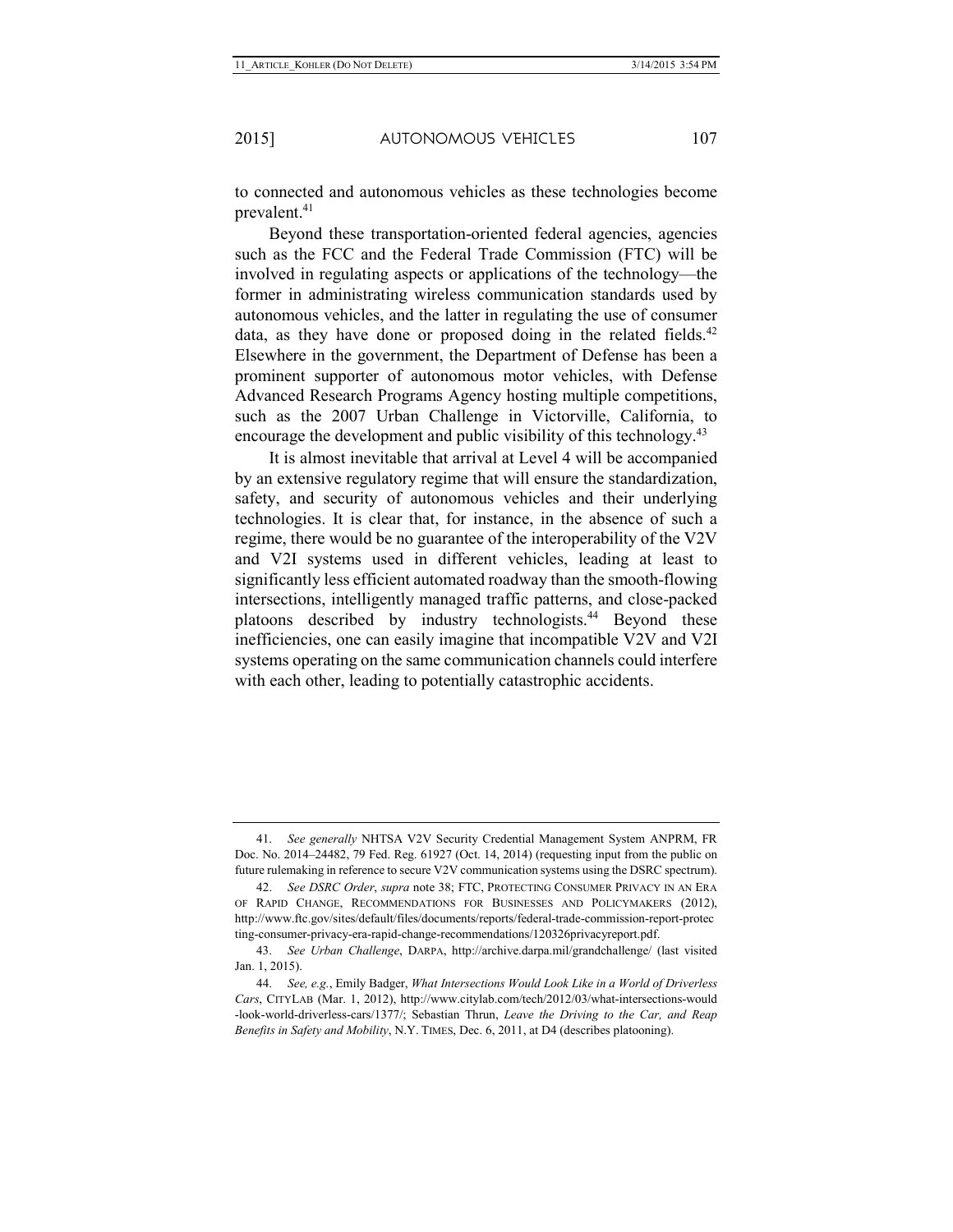#### III. NHTSA'S EXPRESSED INTEREST IN REGULATING AUTOMATED VEHICLES

NHTSA is the federal agency that has thus far been the most visible and active in promoting automated vehicles. It has announced its interest in regulating autonomous vehicles, as well as its willingness to advance and support the wide adoption of related technology. As its name suggests, the NHTSA's essential function is to maximize highway safety. The Agency describes its mission as being "to save lives, prevent injuries, and reduce economic costs due to road traffic crashes,"45 and as to "achiev[e] the highest standards of excellence in motor vehicle and highway safety."46 The NHTSA is also responsible for setting Federal Motor Vehicle Safety Standards, and therefore possesses broad authority to regulate the design and use of future autonomous motor vehicles, $47$  including the power to preempt contrary state regulation.<sup>48</sup>

Insight into NHTSA's internal concerns about the issues raised by autonomous vehicles and potential regulatory solutions for overcoming these issues can be gleaned from the Agency's *Preliminary Statement*. <sup>49</sup> Further information can be found in *The Potential Regulatory Challenges of Increasingly Autonomous Motor Vehicle*s, an article authored by Stephen P. Wood, NHTSA's Assistant Chief Counsel for Vehicle Standards and Harmonization, and three NHTSA and DOT Attorney–Advisors.<sup>50</sup>

<sup>45.</sup> NAT'L HIGHWAY TRAFFIC SAFETY ADMIN., THIS IS NHTSA 2 (2006), *available at* http://www.nhtsa.gov/DOT/NHTSA/reports/810552.pdf.

<sup>46.</sup> *About NHTSA*, NHTSA, http://www.nhtsa.gov/About (lasted visited Mar. 23, 2014).

<sup>47.</sup> Stephen P. Wood et al., *The Potential Regulatory Challenges of Increasingly Autonomous Motor Vehicles*, 52 SANTA CLARA L. REV. 1423, 1441 (2012). "The views expressed in that article fairly encompass the agency's views of its regulatory authority." NAT'L HIGHWAY TRAFFIC SAFETY ADMIN., REP. NO. DOT HS 812 014, VEHICLE-TO-VEHICLE COMMUNICATIONS: READINESS OF V2V TECHNOLOGY FOR APPLICATION 33 n.40 (2014) [hereinafter V2V READINESS REPORT].

<sup>48.</sup> *See* 49 U.S.C. § 30103(b)(1) (2013) (expressly preempting State laws that apply to the same aspect of performance of a motor vehicle or motor vehicle equipment as an FMVSS issued under this chapter); *see also*, Catherine M. Sharkey, *Inside Agency Preemption*, 110 MICH. L. REV. 521, 545 (2012) (describing NTSHA's broad power to preempt state law).

<sup>49.</sup> *See generally* PRELIMINARY STATEMENT*, supra* note 14.

<sup>50.</sup> Wood et al., *supra* note 47, at 1423. Note that the article specifically disclaims any relationship between its opinions and conclusions and the position of NHTSA. *Id.* at 1423 n.1. Wood presented that paper at the Santa Clara Law's spring 2012 symposium on autonomous vehicles. Symposium, *Legal Aspects of Autonomous Driving*, 52 SANTA CLARA L. REV. 1145 (2012). The papers presented at this conference and published in Volume 52 of the Santa Clara Law Review are a particularly rich source for perspectives on the law of autonomous vehicles.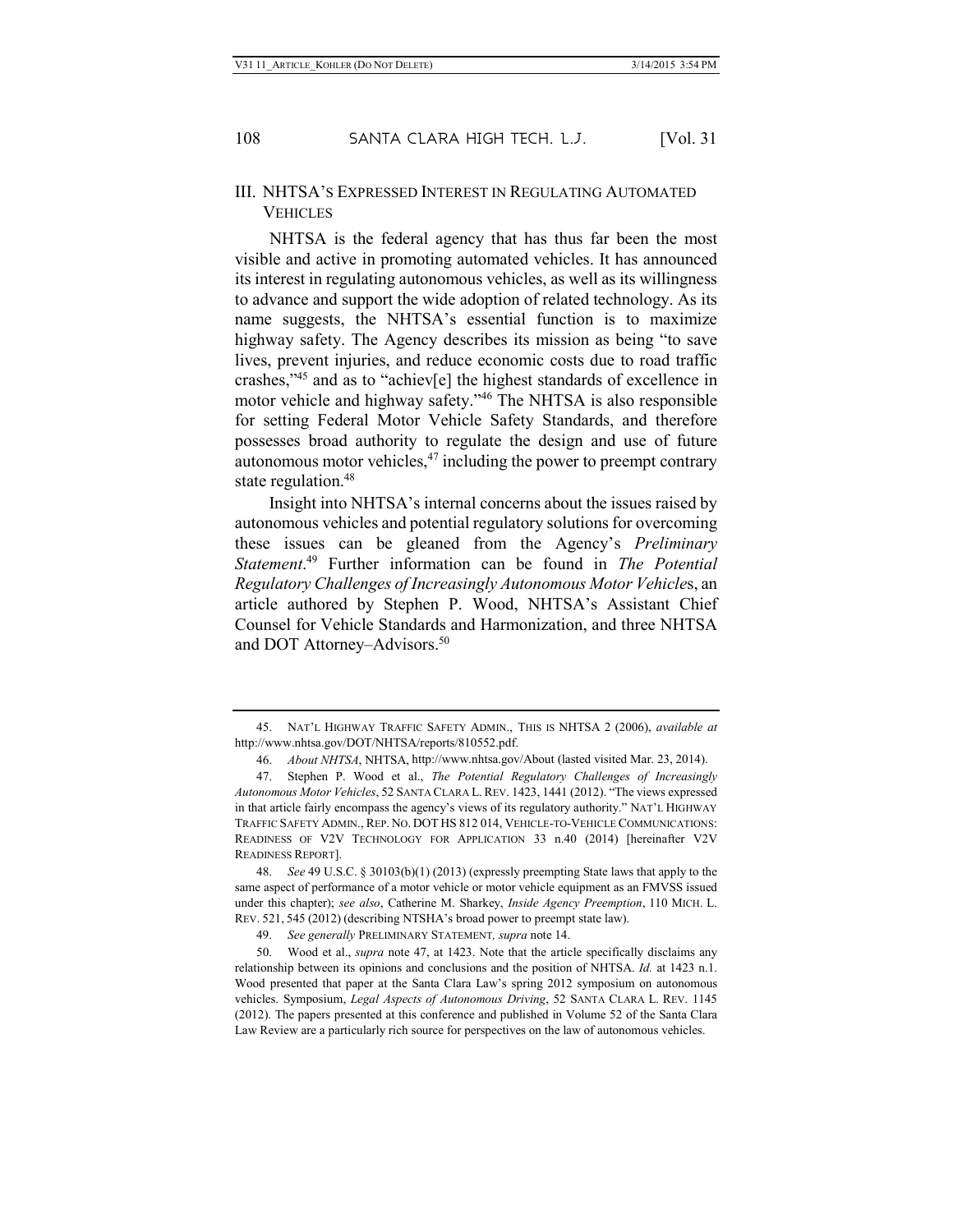In its *Preliminary Statement*, the NHTSA recognizes many potential societal and economic benefits that may arise from autonomous vehicles, from reduced greenhouse gas emissions to enhanced access for disabled people.51 The Agency was careful to emphasize that its mission is safety-oriented, and that its purpose in involving itself early on in the process of developing and regulating autonomous vehicles is above all because the technology has "the potential to reduce significantly the many thousands of fatalities and injuries that occur each year as a result of motor vehicle crashes."52 NHTSA suggested that "[p]reventing significant numbers of crashes will, in addition to relieving the enormous emotional toll on families, also greatly reduce the enormous related societal costs—lives lost, hospital stays, days of work missed, and property damage—that total in the hundreds of billions of dollars each year."<sup>53</sup>

Although NTSHA does not appear ready to issue its own nationwide regulations specifically relating to autonomous vehicles, it made several recommendations for how state governments should regulate the testing and use of autonomous vehicles. The Agency recommended that states wishing to allow testing should require specific driver's license endorsements for operators of autonomous vehicles, and that a licensed operator should be required to be seated in the driver's seat, with the ability to immediately assume control over the vehicle during all testing on public roads. It recommends that states require businesses seeking to test an autonomous vehicle certify that the vehicle has already been operated for some unspecified number of miles in self-driving mode, and in traffic and environmental conditions similar to those in which it would be tested on public roads. Data from these earlier tests should be submitted to the state. The NHTSA also recommends that state regulatory bodies require testing businesses to submit plans demonstrating their efforts to minimize risk to others. The Agency also suggests that states require businesses that test autonomous vehicles report information about crashes or near-crashes involving the vehicles, and also any instances in which the vehicles prompt their human operators to assume control because of the failure of the automated system to function properly.54

At this still-early stage in the development of autonomous vehicles, the NHTSA remains deferential to individual States insofar

<sup>51.</sup> *See* PRELIMINARY STATEMENT*, supra* note 14, at 1.

<sup>52.</sup> *Id.*

<sup>53.</sup> *Id.*

<sup>54.</sup> *Id.* at 12–14.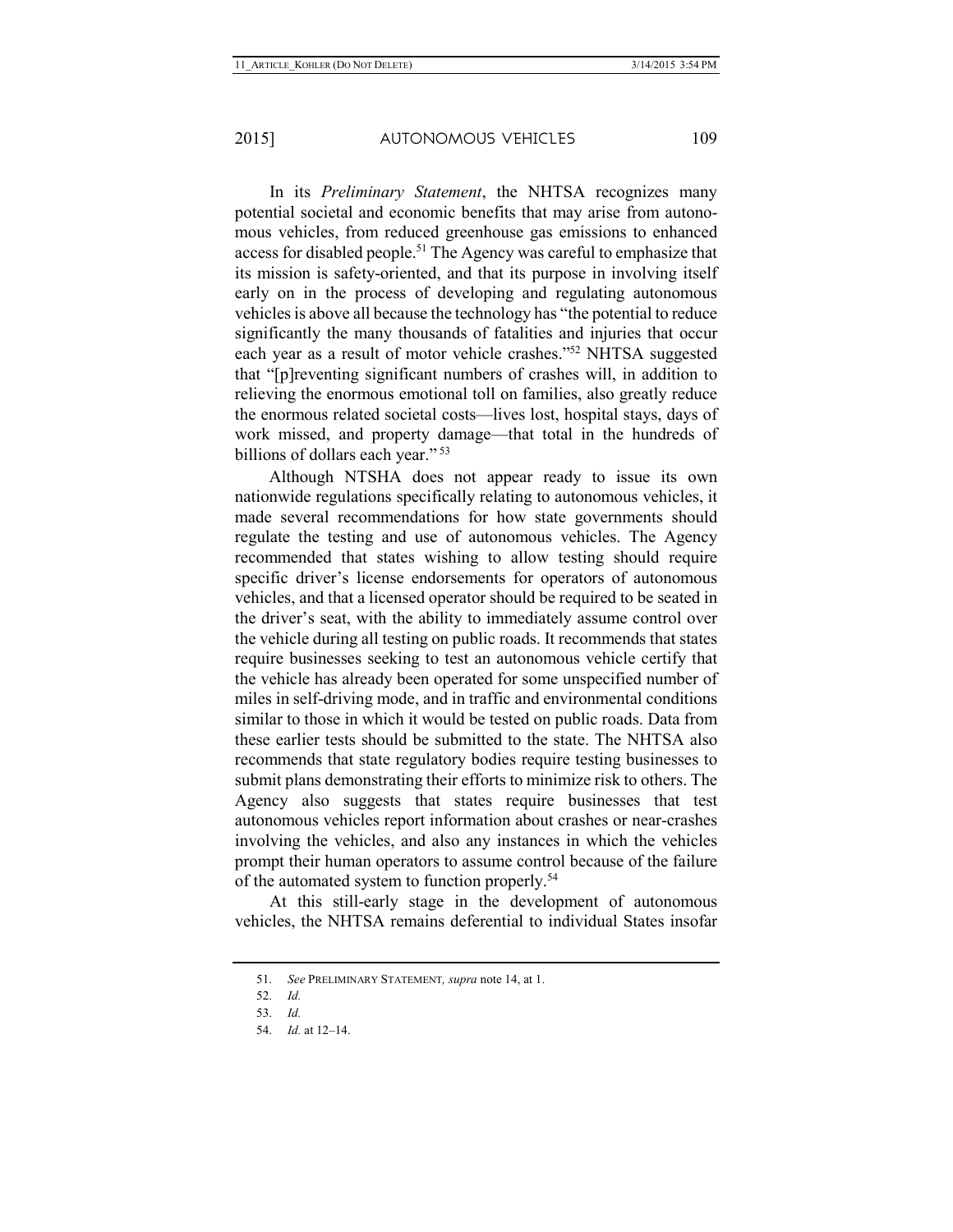as the States seeking to regulate the testing of prototype vehicles on public roads, "believ[ing] that states are well suited to address issues such as licensing, driver training, and conditions for operation related to specific types of vehicles."55 However, the Agency has expressed its preference that States not permit the operation of autonomous motor vehicles for any purpose other than testing.<sup>56</sup> Among the States that have passed statutes regulating the testing of autonomous vehicles, Michigan is the only state that has explicitly banned their use in circumstances other than testing and research.<sup>57</sup>

It is interesting to note that although no federal law or regulation currently is explicit in prohibiting the use of autonomous vehicles outside of the context of testing,<sup>58</sup> the NTSHA's recommendations appear to presume that operating autonomous vehicles on public roads is illegal in the absence of either state or federal laws specifically authorizing their use.<sup>59</sup> In contrast, legal scholar Bryant Walker Smith views the use of autonomous vehicles on public roads and highways as probably already legal, precisely because they are not explicitly prohibited in the United States under the Geneva Convention, Federal Motor Vehicle Standards, or state laws.<sup>60</sup> Smith's theory is based on a statutory reading to the effect that everything is permitted unless explicitly prohibited.<sup>61</sup> However, because NHTSA has the express power to conduct investigations into safety defects and can recall and remedy of motor vehicles and motor vehicle equipment determined to have a safety defect,  $62$  it is not a stretch to imagine that NHTSA would promptly exercise this power if autonomous vehicles were prematurely introduced onto American roadways. Therefore, NHTSA may exercise its powers as, effectively, a prohibition, at least if it can reasonably find that the use of autonomous vehicles presents some safety risk. Such a

61. *Id.* at 413.

62. 49 U.S.C. § 30166(b) (2013) (authority to conduct inspections or investigations); § 30120 (remedies for defects or noncompliance): § 30118 (notification of defects or noncompliance). *See generally* Stephen P. Wood et al., *supra* note 47.

<sup>55.</sup> *Id.* at 10.

<sup>56.</sup> *Id.*

<sup>57.</sup> *See* MICH. COMP. LAWS § 257.663 (2014) ("Except as otherwise provided in section 665, a person shall not operate an automated motor vehicle upon a highway or street in automatic mode."); § 257.665 (exemptions for research or testing).

<sup>58.</sup> *See* Bryant Walker Smith, *Automated Vehicles are Probably Legal in the United States*, 1 TEX. A&M L. REV. 411, 412–13 (2014).

<sup>59.</sup> *See* PRELIMINARY STATEMENT *supra* note 14, at 10–11 (The recommendation that states not act to "permit operation of self-driving vehicles for purposes other than testing" implies that without such permission the use of autonomous vehicles would be unlawful).

<sup>60.</sup> *See* Smith, *supra* note 58.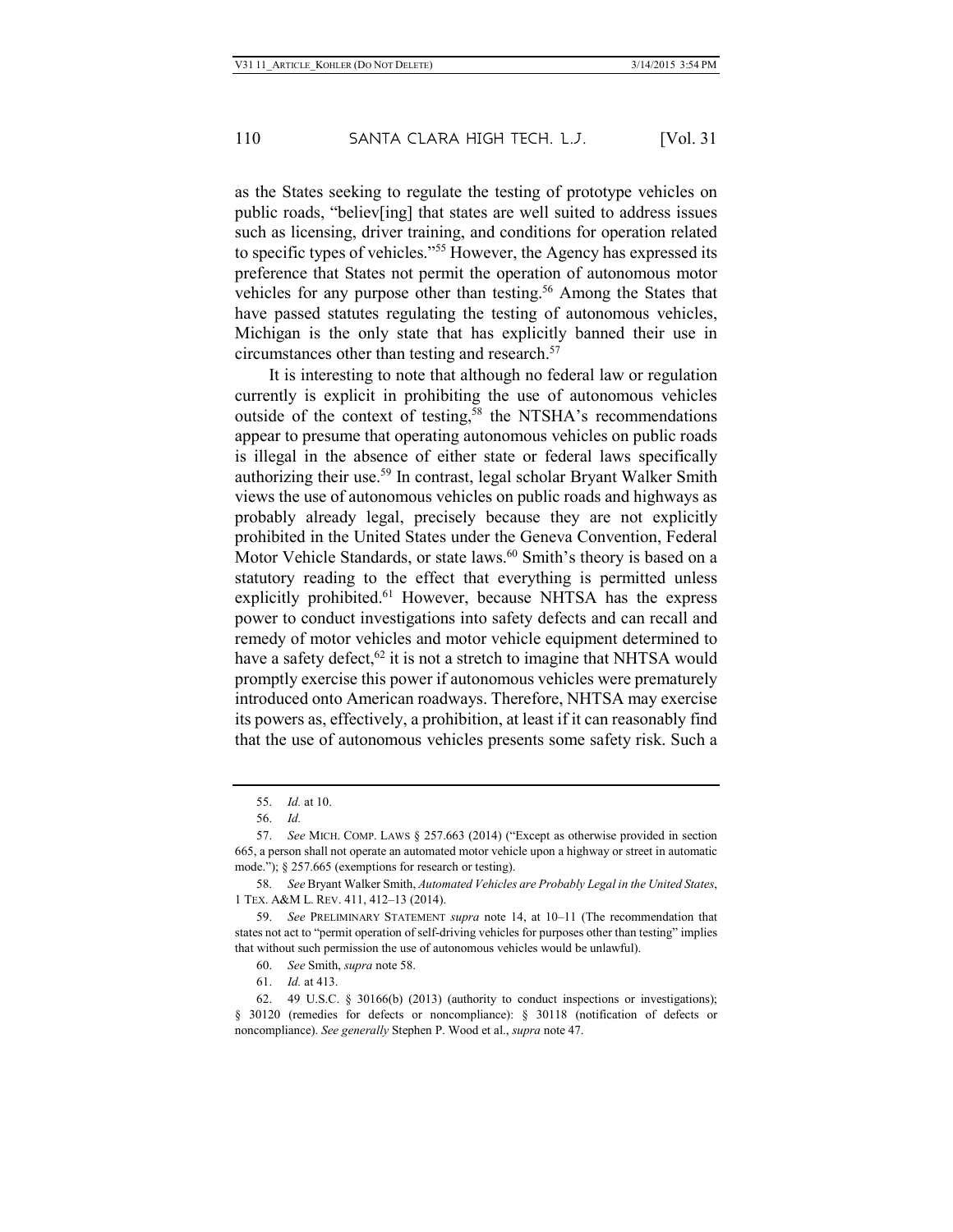risk could probably be found in the mere proliferation of nonstandardized and potentially incompatible autonomous technologies operating simultaneously.

In addition, Smith attempts to demonstrate how each prevailing law (the Geneva Convention, federal law, and state law) does not disallow operation of autonomous vehicles, substantially relying on the concept that, even though such laws require or assume that drivers must operate vehicles, they do not necessarily require that a driver be human. He states: "'Driver' is a broad concept—so much so that, at least textually, even nonhuman persons can be drivers."63 We, however, believe that the foundation of each regime discussed by Smith is the material assumption that a human driver—not driverless technology or a fictitious legal person that might be deemed a driver—is operating a vehicle being driven on public roadways.

Hypothetically, were Google or another company to start selling autonomous car conversion kits right now, enabling Smith's interpretations to be tested in court, we believe it more likely that a judge would endorse a more conservative textual reading of these laws. We believe that, because these laws were written well before any serious discussion of the possibility of autonomous vehicles, where they refer to a "driver" must be interpreted according to their plain meaning in light of usage at the time they were adopted. The courts are likely to find, then, that for a vehicle to be legal in the current regime, it must have a human operator, and therefore they will probably accept NHTSA's apparent position that states or other governments must specifically authorize automated vehicles to be driven on highways.

#### IV. STATE LAW AND AUTONOMOUS VEHICLES

The NHTSA recommends that states not develop detailed safety regulations over autonomous vehicles, citing the "rapid evolution and wide variations in self-driving technologies" as making this impractical.64 Instead, the Agency recommends that states enforce four basic principles: (1) ensure that "the process for transitioning from selfdriving mode to driver control is safe, simple, and timely"; (2) "selfdriving test vehicles should have the capability of detecting, recording, and informing the driver that the system of automated technologies has malfunctioned"; (3) "installation and operation of any self-driving vehicle technologies does not disable any federally required safety features or systems"; and (4) "self-driving test vehicles record

<sup>63.</sup> *See* Smith, *supra* note 58, at 463.

<sup>64.</sup> *See* PRELIMINARY STATEMENT, *supra* note 14, at 12–13.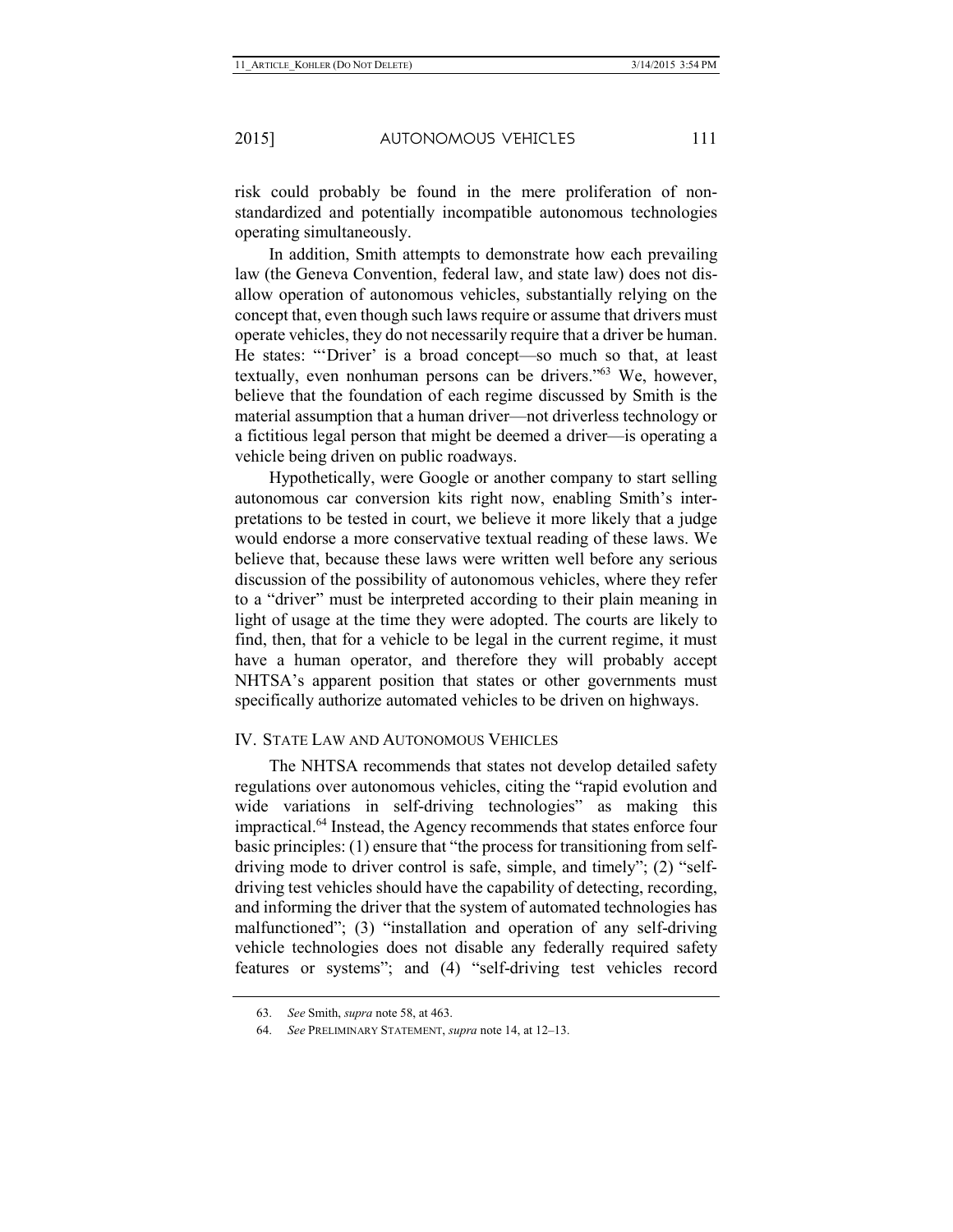information about the status of the automated control technologies in the event of a crash or loss of vehicle control."65 At the time that NHTSA issued its *Preliminary Statement*, three States had already enacted autonomous vehicle legislation legalizing the operation of autonomous vehicles on public roads for the purpose of testing. These laws are substantially consistent with NHTSA's state policy recommendations.

#### *A. Enacted Legislation*

We will now look in detail at the recently enacted state legislation authorizing the testing of autonomous vehicles.

1. Nevada

In June 2011, Nevada became the first State to authorize the operation of automated vehicles on public roads.<sup>66</sup> Nevada defines autonomous vehicle as one equipped with autonomous technology that which has the capability to drive the motor vehicle without the active control or monitoring of a human operator.<sup>67</sup> Before testing the vehicle on state highways, the operator must submit proof of insurance for \$5,000,000 or post a surety bond or other form of security for the same amount.<sup>68</sup> The car also must be equipped with several safety measures, including a means of easily engaging and disengaging the autonomous technology by the human operator, a visual indicator inside the vehicle that indicates when the autonomous technology is in operation, and a mechanism of alerting the human operator to take control if the autonomous technology fails.<sup>69</sup> Upon approval by the state, the tester will be licensed to operate the vehicle only in specified geographic zones, but may apply to test in additional zones.<sup>70</sup> When testing, the human operator must be seated in a position that allows the operator to take immediate control of the vehicle if needed, monitoring the autonomous technology, and capable of immediately taking over

68. NEV. REV. STAT. § 482A.060.

<sup>65.</sup> *Id.* at 13–14.

<sup>66.</sup> Act of June 16, 2011, ch. 472, §§ 2, 8, [2011] Nev. Stat. 2,873, 2,876 (codified as amended at NEV. REV. STAT. §§ 482A.010–.200 (2014)); Adopted Regulation Providing for the Operation of Autonomous Vehicles, 174 Nev. Reg. Admin. Regs. R084-11 (Nev. Dep't of Motor Vehicles Feb. 15, 2012) (codified as amended at NEV. ADMIN. CODE ch. 482A (2014)).

<sup>67.</sup> NEV. REV. STAT. §§ 482A.025, .030 (2014) (defining "autonomous technology" and "autonomous vehicle"); NEV. ADMIN. CODE § 482A.010 (2014) (interpreting definition of autonomous technology to exclude any vehicle unable to perform the operations of driving without active control or monitoring of a human person).

<sup>69.</sup> *Id.* § 482A.080(2)(a)–(c).

<sup>70.</sup> *Id.* § 482A.120.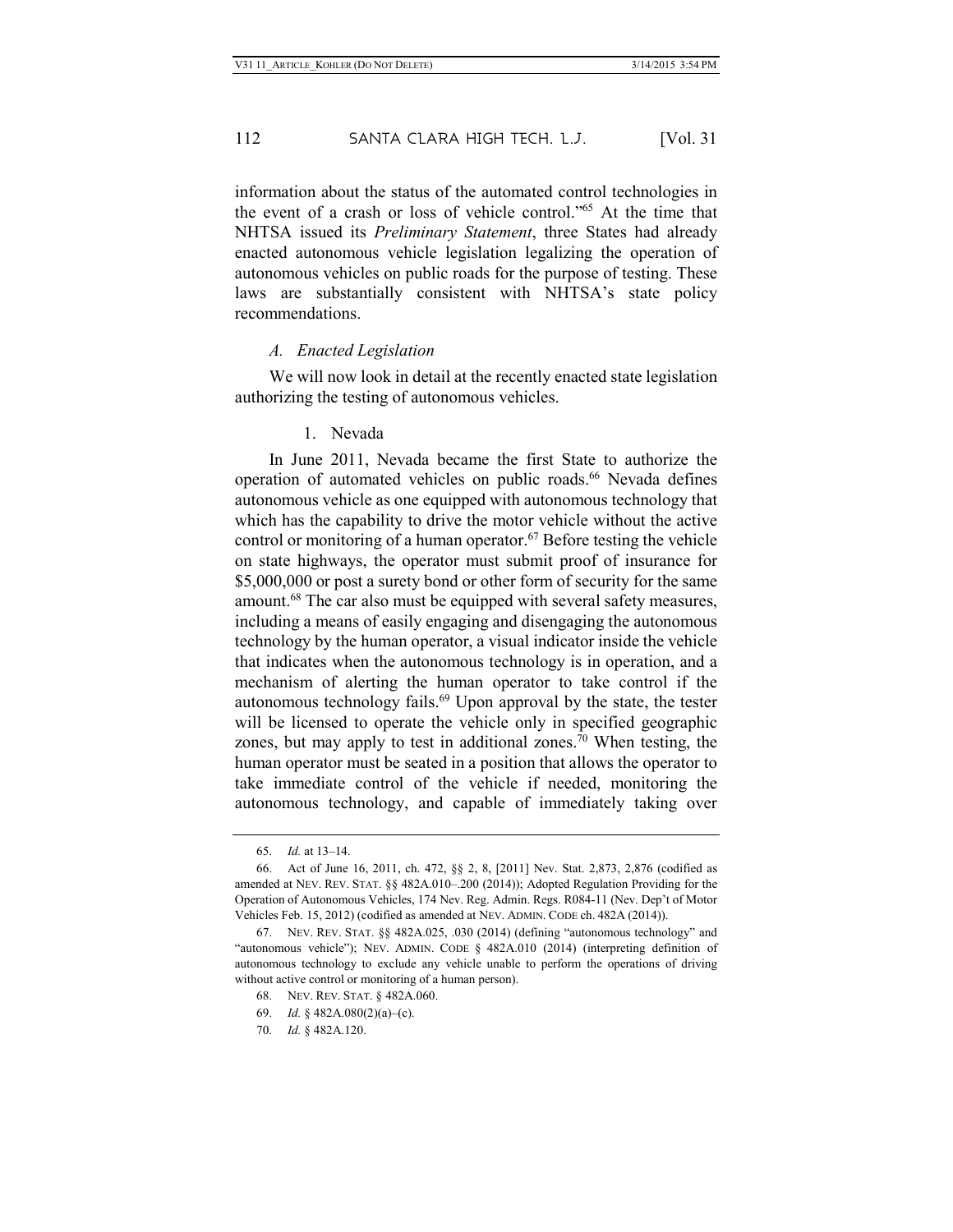manual control of the vehicle in case of failure of the automated technology.71 Nevada also releases the manufacturer of the vehicle from liability resulting from the third party conversion of the vehicle to an autonomous vehicle.72

Nevada was also the first state to require its motor vehicle department to propose regulations for autonomous vehicles by a certain date.73 Nevada adopted its department's proposed regulations in February 2012<sup>74</sup> The regulations require a special driver's license certification and license plates, along with pre-operation certifications by the manufacturer that the vehicle complies with safety regulations, including an electronic data recorder, separate from the NHTSAmandated EDR, that stores information about the condition of autonomous vehicle system's state for at least thirty seconds prior to any accident.75 Nevada requires a cash deposit or surety deposit before issuing a license to test autonomous vehicles, in the amount of \$5,000,000.<sup>76</sup> A certificate will be issued to the licensee that specifies the geographic regions where a vehicle is allowed to operate.<sup>77</sup> Nevada's regulations also require the presence of a second human in the vehicle, also trained in the operation of the vehicle and its capabilities and limitations, which "shall each actively monitor for any aberration in the functioning of the autonomous vehicle while it is engaged."78

The State also instituted similar certification requirements before the vehicles may be sold to the public.79 Either a manufacturer or licensed technology certification facility must issue the certificate of compliance in order for the vehicle to be sold, as well as a certification that the driver is able to operate the technology.<sup>80</sup> By allowing independent facilities to certify autonomous vehicles, Nevada is creating the opportunity for a market of privately operated certification facilities. Since this requirement is only for vehicles sold with

- 77. NEV. ADMIN. CODE § 482A.120(1).
- 78. *Id.* § 482A.130.
- 79. *Id.* § 482A.190.
- 80. *Id.*

<sup>71.</sup> *Id.* § 482A.070.

<sup>72.</sup> *Id.* § 482A.090.

<sup>73.</sup> Act of June 16, 2011, ch. 472, § 12, [2011] Nev. Stat. 2873, 2877 (2011).

<sup>74.</sup> Regulation Providing for the Operation of Autonomous Vehicles, 174 Nev. Reg. Admin. Regs. R084-11 (Nev. Dep't of Motor Vehicles Feb. 15, 2012) (codified as amended at NEV. ADMIN. CODE ch. 482A (2014)).

<sup>75.</sup> NEV. ADMIN. CODE §§ 482A.040, .050, .110 (2014).

<sup>76.</sup> NEV. REV. STAT. § 482A.060 (2014).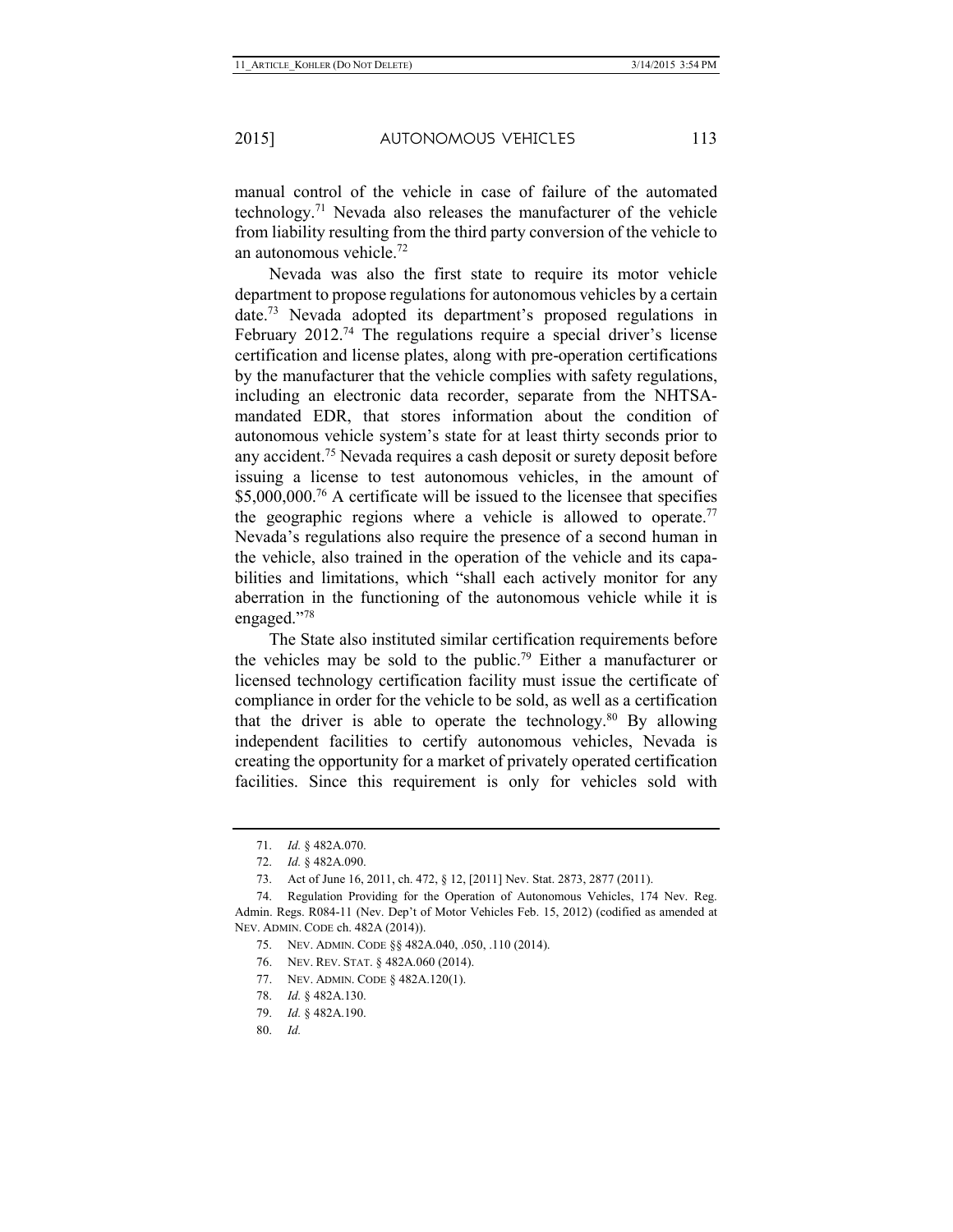autonomous technology, it readies Nevada for the commercialization of autonomous vehicles. While an operator who wishes to drive an autonomous vehicle for non-testing purposes still must obtain the vehicle, certificate of compliance, endorsement on his driver's license, and private insurance, Nevada's regulations allow these processes to begin.

#### 2. Florida

Florida, in April 2012, enacted legislation containing provisions that were similar or identical to Nevada law regarding autonomous vehicles.<sup>81</sup> These provisions are the definition of an autonomous vehicle,82 the required safety measures for use of the automated technology in the vehicle,  $83$  a \$5,000,000 insurance requirement,  $84$  and the release of liability for vehicle manufacturers.<sup>85</sup> Florida law requires a human operator who must be a licensed driver affiliated with the company conducting the test, with no special certifications required. Although Florida defines operator to include someone who causes the autonomous technology to engage, regardless of whether or not that person is present in the vehicle while it operates in autonomous mode, a human operator must still be present in the vehicle during testing on State roads.<sup>86</sup> The legislation includes the statement that "the Legislature finds that the state does not prohibit or specifically regulate the testing or operation of autonomous technology in motor vehicles on public roads."87 The statute required Florida's Department of Highway Safety and Motor Vehicles to prepare a report making additional recommendations for legislative or regulatory action by February 2014.88 The document the Florida Department of Highway Safety and Motor Vehicles eventually published compares its interpretation of the requirements of the Florida law with the NHTSA recommendations and the laws passed by Florida, Michigan, California, and their implementing regulations.<sup>89</sup> It concludes that the Florida legislation,

<sup>81.</sup> Vehicles with Autonomous Technology Act, ch. 2012-111, [2012] Fla. Laws 1223.

<sup>82.</sup> Florida Uniform Traffic Control Law, FLA. STAT. § 316.003(90) (2014).

<sup>83.</sup> *Id.* § 319.145.

<sup>84.</sup> *Id.* § 316.86(1).

<sup>85.</sup> *Id.* § 316.86(2).

<sup>86.</sup> *Id.* §§ 316.85(2), 316.86(1).

<sup>87.</sup> Vehicles with Autonomous Technology Act, ch. 2012-111, § 1(2), [2012] Fla. Laws 1223.

<sup>88.</sup> *Id.* § 5(3).

<sup>89.</sup> JULIUS L.JONES, FLA. DEP'T OF HIGH. SAFETY AND MOTOR VEH., HSMV NO. 13-008, AUTONOMOUS VEHICLE REPORT (2014), *available at* http://www.flhsmv.gov/html/HSMV AutonomousVehicleReport2014.pdf.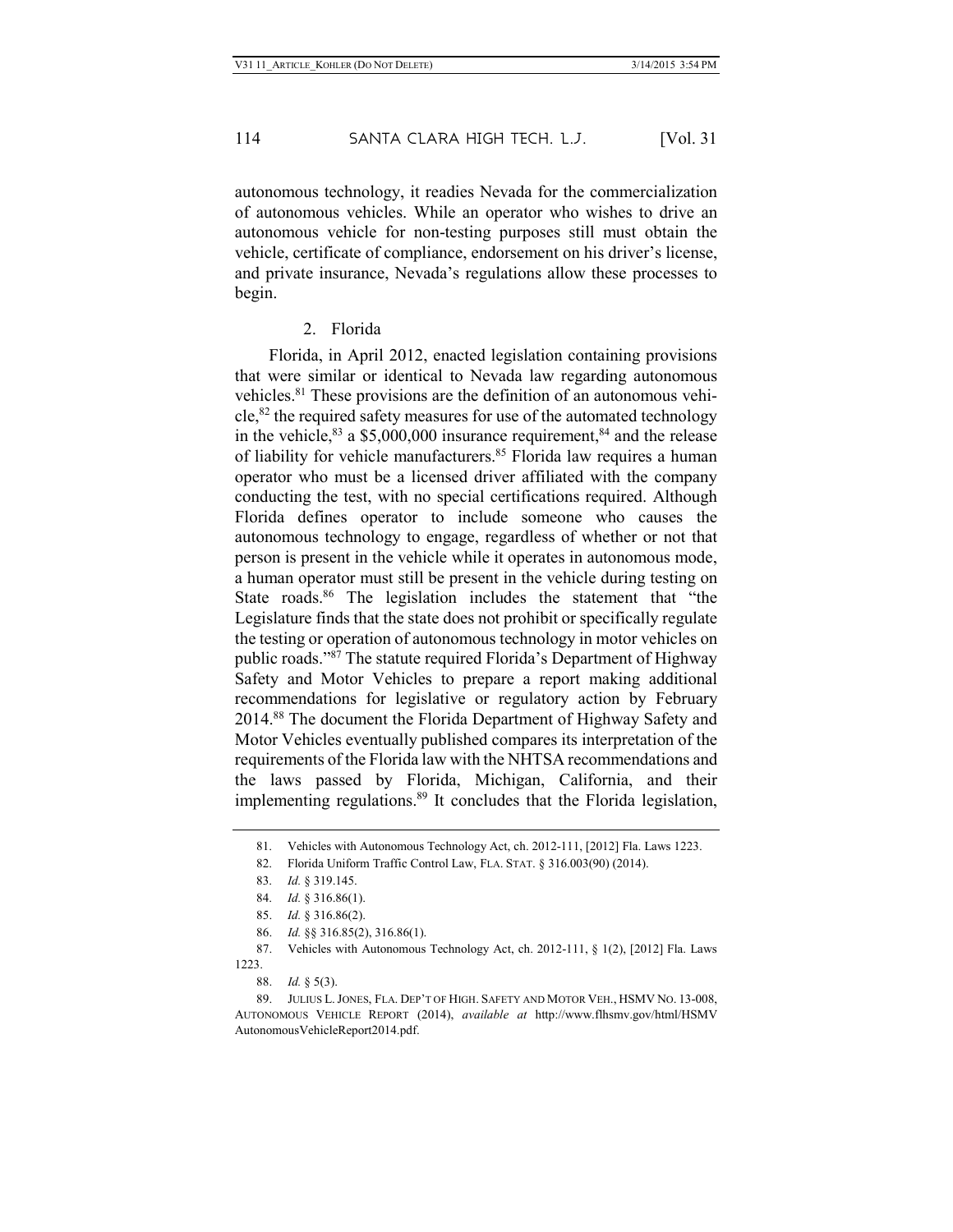interpreted as setting very minimal barriers to parties interested in testing vehicles, needed no immediate changes—"In order to encourage innovation and foster a positive business environment toward that end, the Department proposes no changes to existing Florida laws and rules at this time."90

3. California

The legislation enacted in California uses the language of Nevada and Florida to define autonomous vehicle and the vehicle's operator, but with additional specifications.<sup>91</sup> California defines the manufacturer of an autonomous vehicle as the one who equips the vehicle with autonomous technology, whether or not that person is the original physical manufacturer of the underlying vehicle.<sup>92</sup> The California statute also does not release the original vehicle manufacturer from liability resulting from a third party installation of autonomous technology, nor does it designate the third party installer as liable for defects. California permits testing of automated vehicles on public roads if the operator is an employee of the testing company, is seated in the driver's seat monitoring the operations of the autonomous technology, is capable of taking over manual operation of the vehicle, and the testing company has an insurance policy in the amount of \$5,000,000.<sup>93</sup>

The vehicle must also contain a separate device that stores autonomous technology sensor data for thirty seconds before a crash while operating in autonomous mode, which must not be destroyed for three years after the collision.<sup>94</sup> California does not suggest who the owner of that data is. Even though the capture of information surrounding autonomous technology in individual vehicles was one of the main recommendations in NHTSA's *Preliminary Statement*, California was the only state to require it statutorily.<sup>95</sup> Nevada's implementing regulations have made it clear that such a system is required there, as well. $96$ 

<sup>90.</sup> *Id.* at 7.

<sup>91.</sup> CAL. VEH. CODE § 38750 (West 2014); *see also* CAL. CODE REGS. tit. 13, §§ 227.00– .52 (2014).

<sup>92.</sup> CAL. VEH. CODE § 38750(a)(5).

<sup>93.</sup> *Id.* § 38750(b)(3).

<sup>94.</sup> *Id.* § 38750(c)(1)(G).

<sup>95.</sup> Act of Sept. 25, 2012, § 2, [2012] Cal. Stat. ch. 570.

<sup>96.</sup> Regulation Providing for the Operation of Autonomous Vehicles § 8, LCB File No. R084-11, 174 Nev. Reg. Admin. Regs. 1223 (Feb. 15, 2012).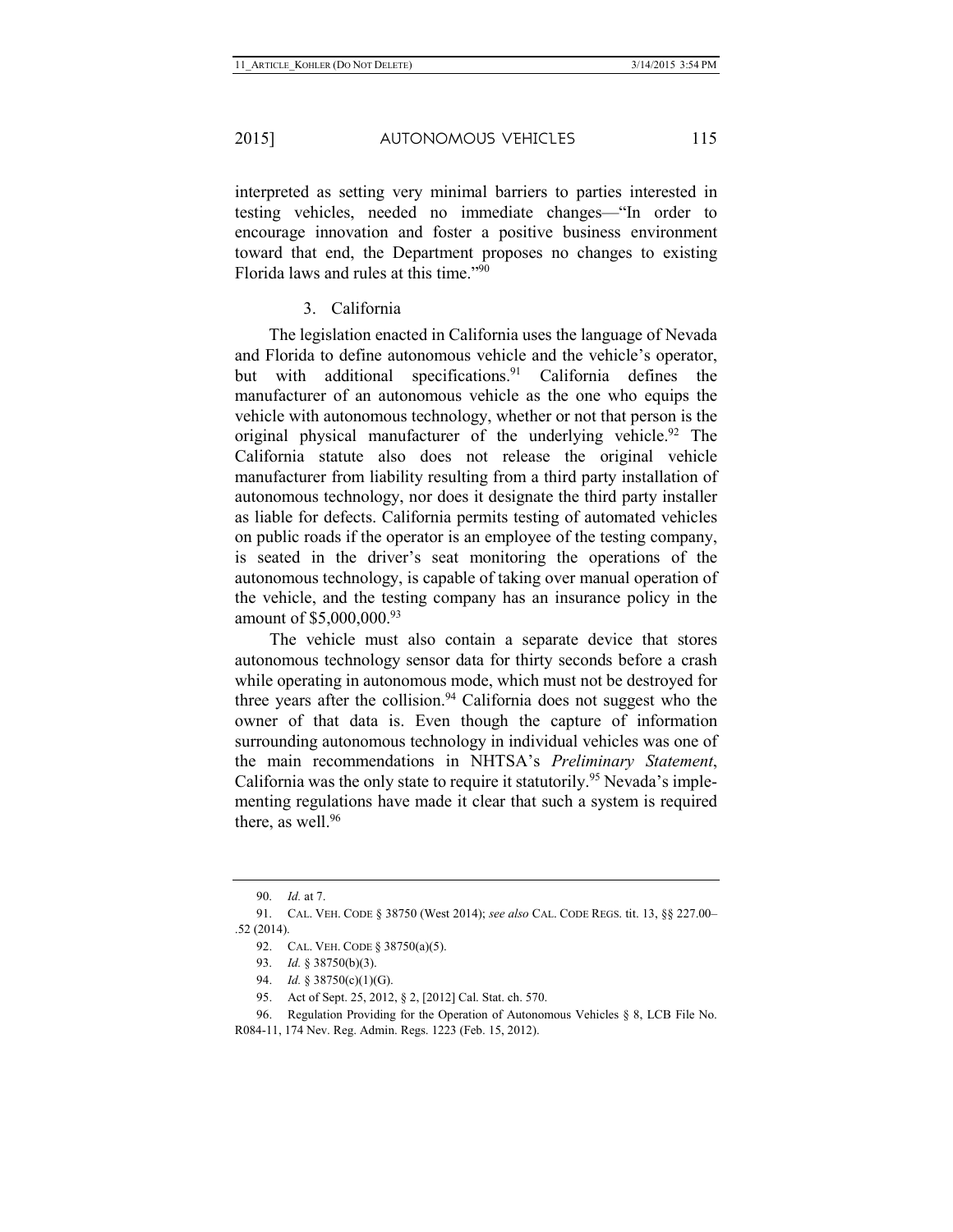The legislation adopted in California also sets a guideline for allowing operation for purposes other than testing. The manufacturer must apply for such permission, including in the application proof that the vehicle has specific mechanisms for engaging, monitoring, and disengaging the autonomous technology.97 In cases of failure of the autonomous technology, the vehicle must have multiple means for the driver to take control.<sup>98</sup> If the driver does not take control, the vehicle must be capable of coming to a complete stop.<sup>99</sup> Additionally, the Department of Motor Vehicles must adopt specific regulations for allowing operation of autonomous vehicles by 2015.100 The Department submitted its proposed regulations for testing vehicles in late 2013.<sup>101</sup> The testing regulations were adopted on May 19, 2014 and became effective on September 16, 2014.<sup>102</sup> Before enactment of this legislation, California did not prohibit or specifically regulate operation of autonomous vehicles on public roads.

California's implementing regulations appear in many aspects to be similar but not identical to those adopted by Nevada. Notable differences between the regulations adopted by the two states include that California does not contemplate private certification companies being authorized to approve vehicles for testing or sale, that its regulations do not impose geographical limits on its testing licenses, and that California only requires one person be present in the vehicle during testing, rather than Nevada's two. $103$ 

#### 4. District of Columbia

The District of Columbia also enacted legislation with the purpose of authorizing "autonomous vehicles to operate on District roadways."104 This language indicates that the District believed autonomous vehicles were not authorized to do so prior to legislation. The District defines autonomous vehicle in the same manner as Nevada and requires only that the driver have a manual control override feature

<sup>97.</sup> CAL. VEH. CODE § 38750(c)(1) (West 2014).

<sup>98.</sup> *Id.* § 38750(c)(1)(D).

<sup>99.</sup> *Id.* § 38750(c)(1)(C).

<sup>100.</sup> *Id.* § 38750(d)(1).

<sup>101.</sup> Notice of Proposed Regulatory Action Relating to Autonomous Vehicles, File No. 2013-1113-02, 48-Z Cal. Regulatory Notice Reg. 1859, 1868 (Nov. 29, 2013).

<sup>102.</sup> *See First Set of Autonomous Vehicle Regulations are Now in Effect*, CAL. DMV, https://www.dmv.ca.gov/portal/dmv/detail/pubs/newsrel/newsrel14/2014\_61a (lasted visited Jan. 1, 2015).

<sup>103.</sup> *Compare* CAL. CODE REGS. § 38750 (2014); *with* NEV. ADMIN. CODE ch. 482A (2014).

<sup>104.</sup> Autonomous Vehicle Act of 2012, D.C. Law No. 19-278, 20 D.C. Stat. 906 (2013) (codified at D.C. CODE §§ 50-2351 to -2354 (LexisNexis 2014)).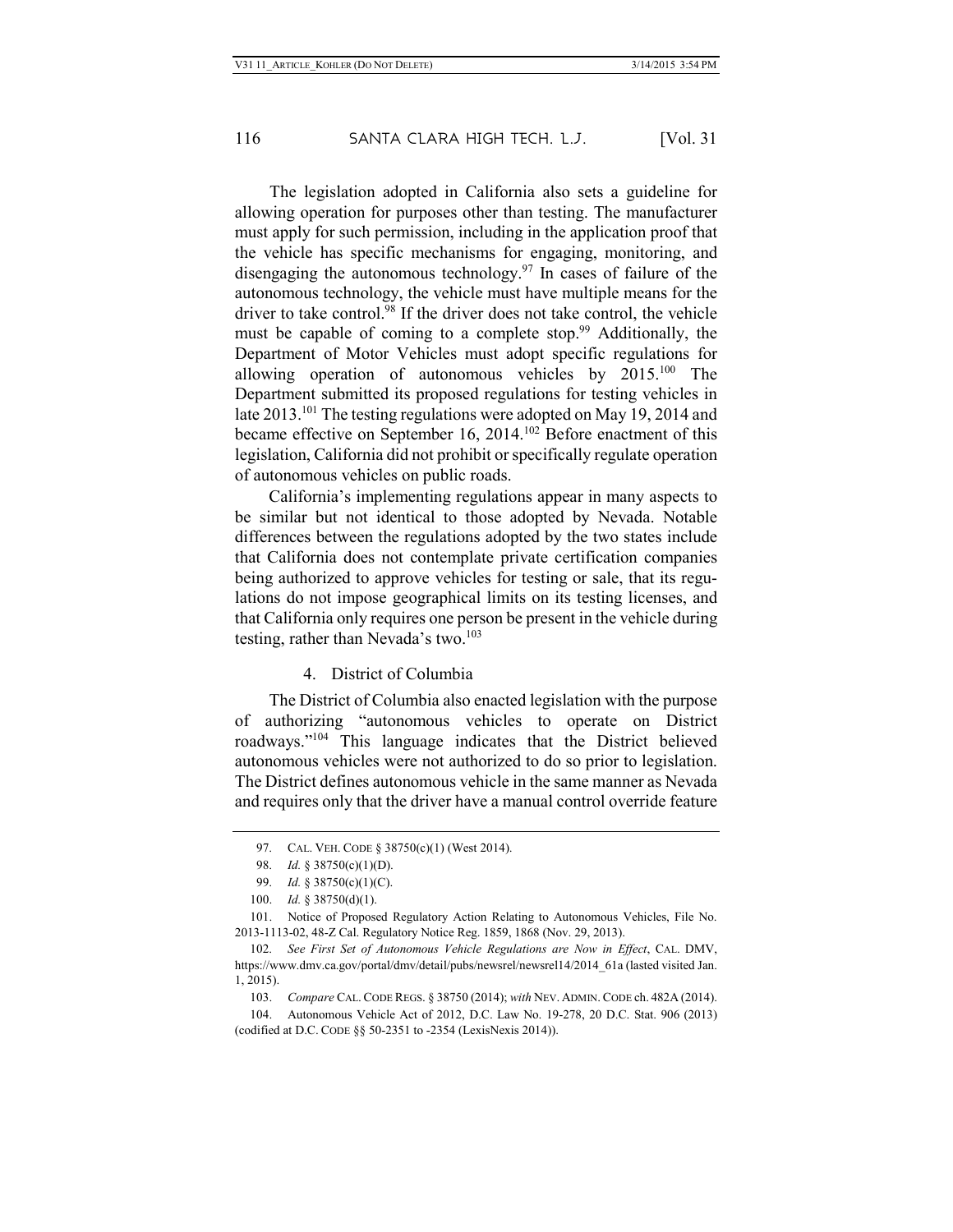for the autonomous technology and be seated in the car prepared to take control at any moment, and that the vehicle is capable of operating in compliance with District traffic laws at all times.<sup>105</sup> The vehicle itself must be either a 2009 model year or less than four years old when it is converted to an autonomous vehicle.106 The District limits liability for vehicle manufacturers when a third party installs the autonomous technology.107 Although the legislation placed further rulemaking power with the Mayor,<sup>108</sup> this authority was subsequently delegated to the Director of the Department of Motor Vehicles.<sup>109</sup> The Department promptly acted on this rulemaking authority, providing notice of its intent to adopt rules "establish[ing] a class of autonomous vehicles and procedures and fees for registration, titling, and issuance of permits to operate autonomous vehicles."110

#### 5. Michigan

Most recently, Michigan passed legislation permitting the operation of autonomous vehicles on public roads.<sup>111</sup> While Michigan expressly authorizes the operation of these vehicles for testing purposes, it is the only state to specifically ban operation for nontesting purposes,  $112$  a measure publicly criticized by Google.<sup>113</sup> Before testing, Michigan requires manufacturers to register for special license plates, which must be displayed on the vehicle during testing on roads and highways,  $114$  and submit proof of insurance.<sup>115</sup> The vehicle must only be operated by an employee or other person authorized by the automated technology manufacturer while researching or testing the vehicle on a street or highway.116 One person must to present in the

<sup>105.</sup> D.C. CODE § 50-2351(1) (definition of autonomous vehicle); § 50-2352(1)–(3) (requirements to operate autonomous vehicle on public roadways).

<sup>106.</sup> *Id.* § 50-2353(b).

<sup>107.</sup> *Id.* § 50-2353(a).

<sup>108.</sup> *Id.* § 50-2354.

<sup>109.</sup> Mayor's Order Delegating Rulemaking Authority under Autonomous Vehicle Act to Director of DMV, Ord. No. 2014-058, 61 D.C. REG. 2,501 (Mar. 21, 2014).

<sup>110.</sup> Notice of Proposed Rule Amending Title 18 of the D.C. Municipal Regulations, 61 D.C. REG. 3,587 (Apr. 4, 2014).

<sup>111.</sup> Act of Dec. 20, 2013, Pub. Act No. 231, [2013] Mich. Pub. Acts (codified at MICH. COMP. LAWS §§ 257.2b, 35a, 36, 244, 602b, 663, 665–66, 817 (2014)).

<sup>112.</sup> *See* MICH. COMP. LAWS §§ 257.663, 665 (2014).

<sup>113.</sup> Melissa Anders, *Autonomous Vehicle Testing Now Allowed Under Michigan Law*, MLIVE.COM (Dec. 27, 2013, 11:40 AM), http://www.mlive.com/politics/index.ssf/2013/12/ autonomous\_vehicle\_testing\_now.html.

<sup>114.</sup> MICH. COMP. LAWS § 257.244(3).

<sup>115.</sup> *Id.* § 257.665(1).

<sup>116.</sup> *Id.* § 257.665(2)(a).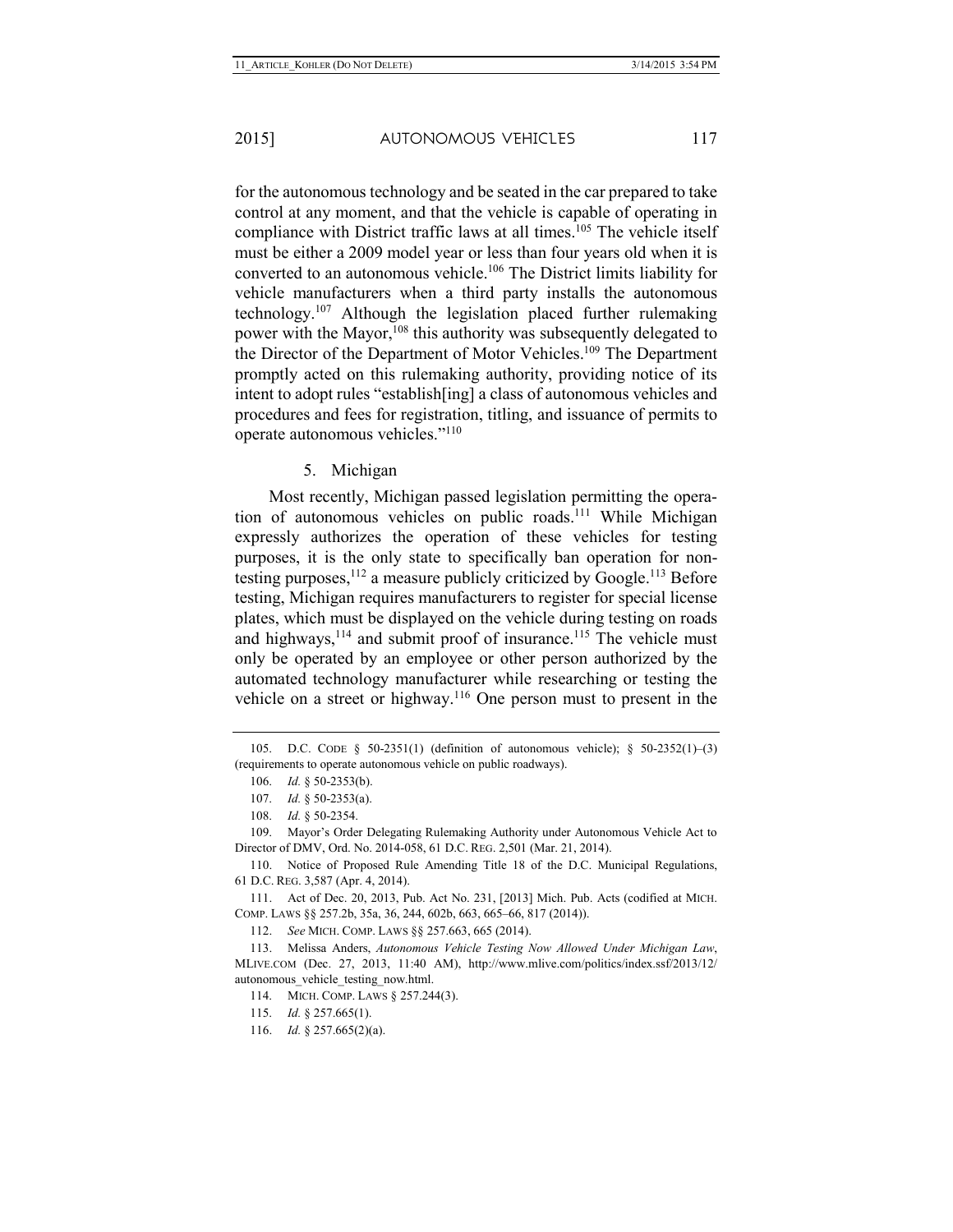vehicle during testing and must be capable of immediately taking over the vehicle's movements.117 Michigan law also provides for civil penalties for a person violating automated vehicle laws.118 Michigan's Transportation Department is also required to prepare and submit a report, in consultation with the Secretary of State and industry experts, "to the senate standing committees on transportation and economic development and to the house of representatives standing committees on transportation and commerce recommending any additional legislative or regulatory action that may be necessary for the continued safe testing of automated motor vehicles and automated technology installed in motor vehicles."119 In a separate act, Michigan removed liability for vehicle manufacturers if damages were caused by autonomous technology and that technology was installed by a third party without the vehicle manufacturer's involvement.<sup>120</sup>

#### *B. Failed Legislation*

State bills that have failed to become law illustrate some of the issues that stand in the way of universal state acceptance of autonomous vehicles. For example, in Arizona, Representative Jeff Dial introduced legislation that would not require a human to be seated in an autonomous vehicle, a break from the states that have enacted laws.121 The bill failed to clear Arizona's House Transportation Committee.<sup>122</sup>

Colorado's bill was halted by its own sponsor, Senator Greg Brophy.<sup>123</sup> The bill faced considerable opposition from Google and

122. *Presentation by the Ariz. Department of Transportation: Hearing on H.B. 2167 Before the H. Comm. on Transp.*, 51st Leg., Reg. Sess. (Ariz. 2013). The minutes, agenda, a video recording of this hearing are available on the Legislature's website, *H. Rep. Standing Comm. on Transp.*, Committee Info, 51st Leg., 1st Reg. Sess., AZLEG.GOV., http://azleg.gov/Committee Info.asp?Committee\_ID=5&Session\_ID=110 (last visited on Dec. 12, 2014).

123. Monte Wahley, *Colorado Driverless Car Bill Shelved Until Further Notice*, DENV. POST (Feb. 5, 2013, 6:44PM MST), http://www.denverpost.com/breakingnews/ci\_22526956 /colorado-driverless-car-bill-shelved-until-further-notice.

<sup>117.</sup> *Id.* § 257.665(2)(b).

<sup>118.</sup> *Id.* § 257.666.

<sup>119.</sup> *Id.* § 257.665(3) (no later than February 1, 2016).

<sup>120.</sup> Act of Dec. 26, 2013, Pub. Act No. 251, [2013] Mich. Pub. Acts (codified at MICH. COMP. LAWS § 600.2949b (2014)).

<sup>121.</sup> Autonomous Motor Vehicles, H.B. 2167, 51st Leg., 1st Reg. Sess. (Ariz. 2013); *see also*, Howard Fischer, *Arizona Lawmakers May Give OK for Driverless Cars*, E. VALLEY TRIB. (Jan. 31, 2013, 7:03 AM), http://www.eastvalleytribune.com/arizona/politics/article\_7bd7e948- 6b35-11e2-9d8e-0019bb2963f4.html; Dan Strumpf, *Liability Concerns Put the Brakes on Driverless Cars*, WALL ST. J. (Jan. 28, 2013, 12:01 AM ET), http://blogs.wsj.com/drivers-seat /2013/01/28/liability-concerns-put-the-brakes-on-driverless-cars/.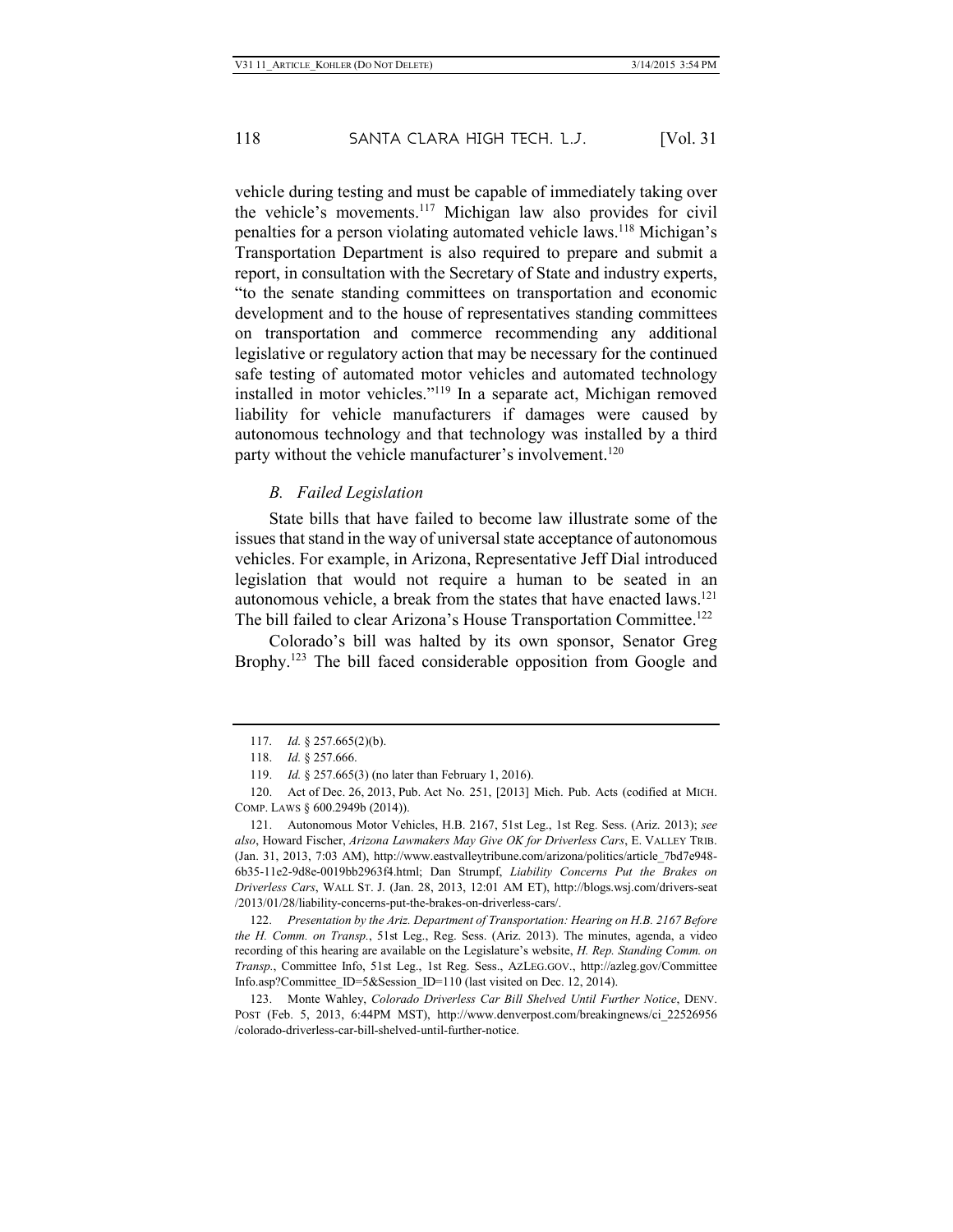from trial lawyers.<sup>124</sup> Rather than risk a vote against the legislation, Brophy asked that it simply be postponed.<sup>125</sup> Google did not identify its concerns publicly.126 Another concern was brought up in Oregon, whose bill did not pass the Transportation Committee. Legislators there seemed to simply be concerned about the unforeseeable risks of automated vehicles. The hearing took place only a few days after the Boston Marathon bombing and Representative Cliff Bentz, possibly influenced by this act of terrorism, identified vehicles as carriers of bombs as a particular concern.<sup>127</sup>

Finally, New Jersey's legislation to regulate autonomous vehicles failed to clear committee after testimony by Scott Mackey, a representative from the Alliance of Automobile Manufacturers.128 Mackey viewed state legislation on automated vehicles as premature, estimating widespread use of the vehicles to be about ten years away.<sup>129</sup> In addition, he stated that if each state enacted slightly different regulations, it would be difficult for manufacturers to standardize the technology for the wider market.<sup>130</sup> Mackey's statements appear to suggest that a code of federal, not state, regulations for automated vehicles may promote their use more quickly.

128. For more information, see *About the Alliance*, AUTO ALLIANCE, http://www.auto alliance.org/about-the-alliance (last visited Dec. 12, 2014).

129. Andrew George, *Driverless cars in N.J.? Assembly Panel Considers Legislation Authorizing Tests*, N.J. BIZ. (Nov. 25, 2013, 3:13 PM), http://www.njbiz.com/article/20131125 /NJBIZ01/131129789/Driverless-cars-in-NJ?-Assembly-panel-considers-legislation-authorizing -tests.

130. *Id.*

<sup>124.</sup> *Id.*

<sup>125.</sup> *Id.*

<sup>126.</sup> *Id.*

<sup>127.</sup> Joseph Rose, *Oregon Robo-Car Bill Stalls as ODOT Moves Forward With 'Connected Car' Study*, OREGONLIVE (April 18, 2013, 12:48 PM), http://www.oregonlive.com /commuting/index.ssf/2013/04/oregon\_driverless\_car\_bill\_sta.html.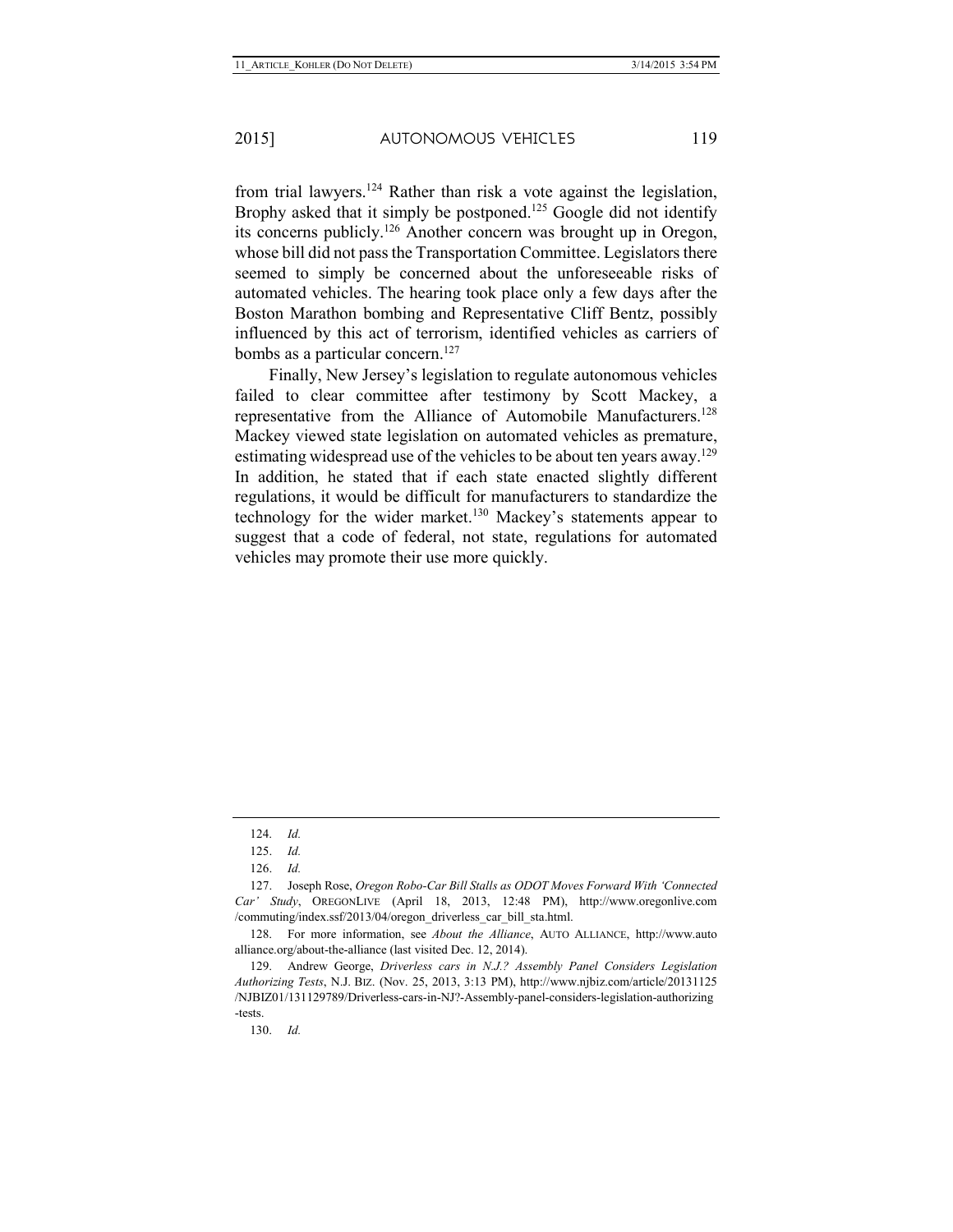#### *C. Concluding Thoughts on State Legislation*

Since driverless technology is still very young, allowing the general public access to automated vehicles would be taking unknown risks. While each State's policy has different specifics, the States that have passed autonomous vehicle testing legislation, in line with the NHTSA's recommendations, all require licensing of the vehicle's human operator as well as prior approval from the state authorizing the testing company prior to driving an automated vehicle on public roads. Apart from these pre-operation requirements, States have instituted stipulations for insurance, safety mechanisms, and a human operator. States have also chosen to address liability for autonomous technology defects, future non-testing operation, and requiring future regulatory action. Each of the States that has enacted legislation has either authorized the eventual deployment of autonomous vehicles for operation by the general public or remained silent on the issue, with the exception of Michigan, which has only authorized testing of autonomous vehicles and has explicitly banned the operation of autonomous vehicles in other contexts.

#### V. PRIVACY AND DATA USE

Far more profusely than today's vehicles, mature and marketready autonomous vehicles will generate and broadcast personal data, the use and storage of which will implicate important privacy rights in complicated ways that will likely have to be faced well before Level 3 and Level 4 vehicles become a commercial reality.<sup>131</sup> Although exclusively sensor-based autonomous vehicles are certainly a possibility,<sup>132</sup> many of the most compelling reasons for adopting self-driving cars are dependent on the vehicles sharing and coordinating data with each other, both locally and through centralized infrastructure. It is selfevident that the efficient management of traffic at intersections, the intelligent distribution of traffic to minimize congestion, and the ability of autonomous vehicles to safely travel in close-packed platoons, for instance, are all largely or completely reliant on communication both between the individual vehicles and other cars in the vicinity, and between the autonomous vehicles and an external network. Even if this

<sup>131.</sup> *Cf.* Dorothy J. Glancy, *Privacy in Autonomous Vehicles*, 52 SANTA CLARA L. REV. 1171, 1239 (2012).

<sup>132.</sup> Google's self-driving cars are an example of an almost exclusively sensor-based technology. *See* Erico Guizzo, *How Google's Self-Driving Car Works*, Posted in *Automation Blog*, IEEE SPECTRUM (Oct. 18, 2011, 9:00 GMT), http://spectrum.ieee.org/automaton/robotics /artificial-intelligence/how-google-self-driving-car-works.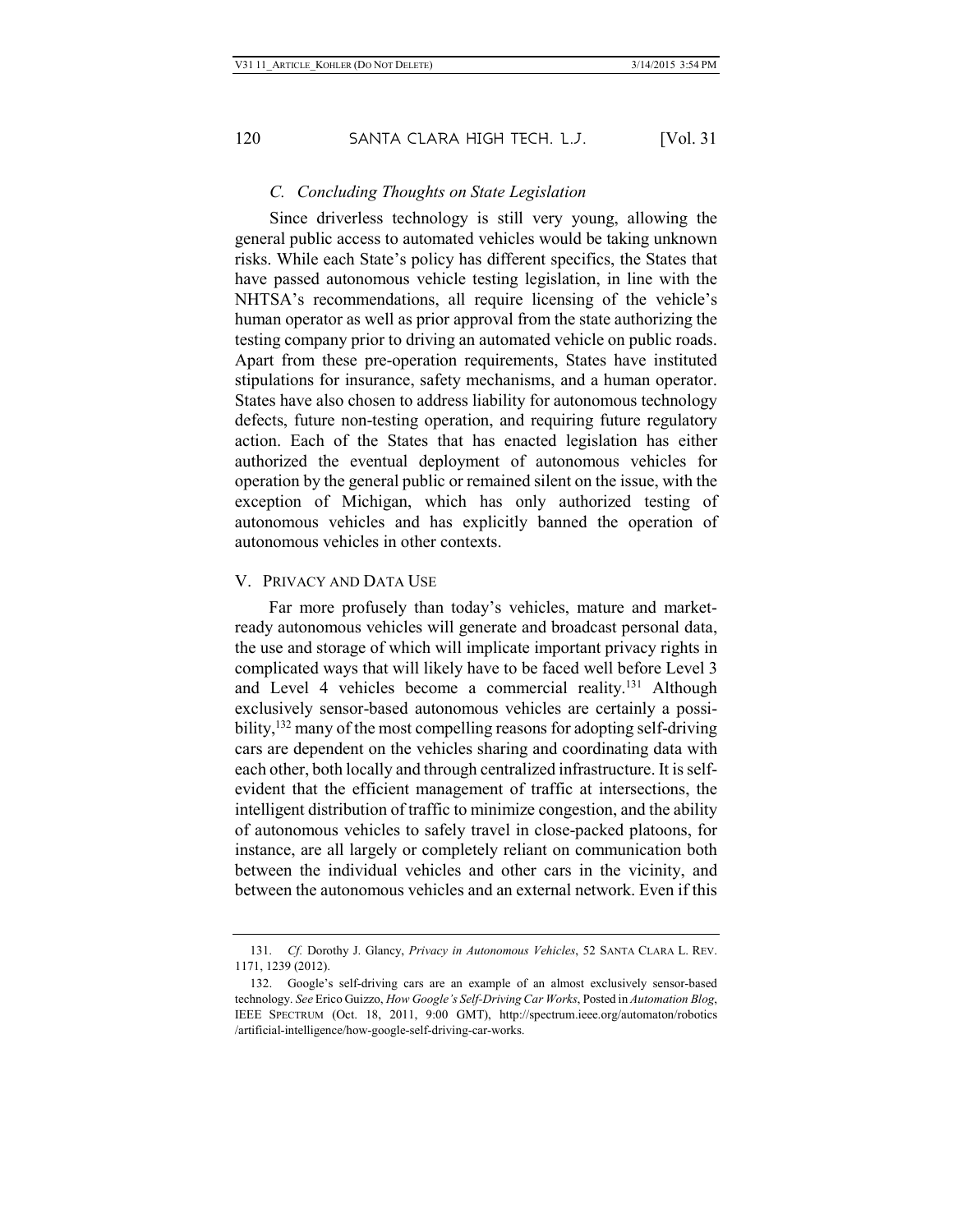data is scrubbed of unique individual identifying markers, for instance VIN-numbers, or IP- or MAC- addresses, data-mining techniques will almost certainly be able to reconstruct personal identifying information about particular vehicles and by extension their regular occupants.<sup>133</sup> The way this data is used will be the subject of regulation and legal controversy. Concerns about user privacy have already drawn substantial attention from the media.<sup>134</sup>

The privacy concerns fall broadly into two categories: government access to and use of locational and other personal data, and the private, primarily commercial, use of the personal data. These issues are parallel to the concerns that are already emerging around the use of personal data generated by cellular phones, GPS devices, and Internet usage, and so the law surrounding many of these issues may be substantially settled well before any fully autonomous vehicles are ready for the market. The connected vehicle technologies that will almost certainly precede autonomous vehicles to the market will raise essentially the same or very similar privacy and security concerns as autonomous cars. NHTSA recently announced plans to require the inclusion of connected vehicle technologies, including both V2V and V2I, for all new vehicles 2014 connected vehicles initiative.<sup>135</sup> These technologies are therefore likely to be commonplace well before autonomous vehicles enter the consumer market. How these issues will be resolved is very uncertain, however, and the path privacy law takes will certainly have an impact on the rate of autonomous vehicle adoption. Federal privacy law in respect to these technologies is extremely underdeveloped and is the subject of a great deal of controversy, with interested parties having substantially incompatible views.

Consider how businesses may make use of personal data generated by autonomous vehicles. Automakers and other companies

<sup>133.</sup> *See* Glancy, *supra* note 131, at 1196, 1200 (showing how individual identity can be determined without reference to explicit identifiers).

<sup>134.</sup> *See, e.g.*, Doug Newcomb, *Privacy Group Voices Concerns Over Google-Backed Autonomous Vehicle Legislation*, WIRED (June 1, 2012, 3:23 PM), http://www.wired.com/2012/ 06/watchdog-autonomous-privacy; John M. Simpson, Blog, *DMV's Autonomous Vehicle Regulations Must Protect Users' Privacy*, CONSUMER WATCHDOG (Mar. 10, 2014), http://www .consumerwatchdog.org/blog/dmv%E2%80%99s-autonomous-vehicle-regulations-must-protectusers%E2%80%99-privacy.

<sup>135.</sup> *See generally* NAT'L HIGHWAY TRAFFIC SAFETY ADMIN., NHTSA ANNOUNCES DECISION TO MOVE FORWARD WITH VEHICLE-TO-VEHICLE COMMUN. TECH. FOR LIGHT VEHICLES (Feb. 3, 2014), *available at* http://www.nhtsa.gov/About+NHTSA/Press+Releases /2014/USDOT+to+Move+Forward+with+Vehicle-to-Vehicle+Communication+Technology+for +Light+Vehicles.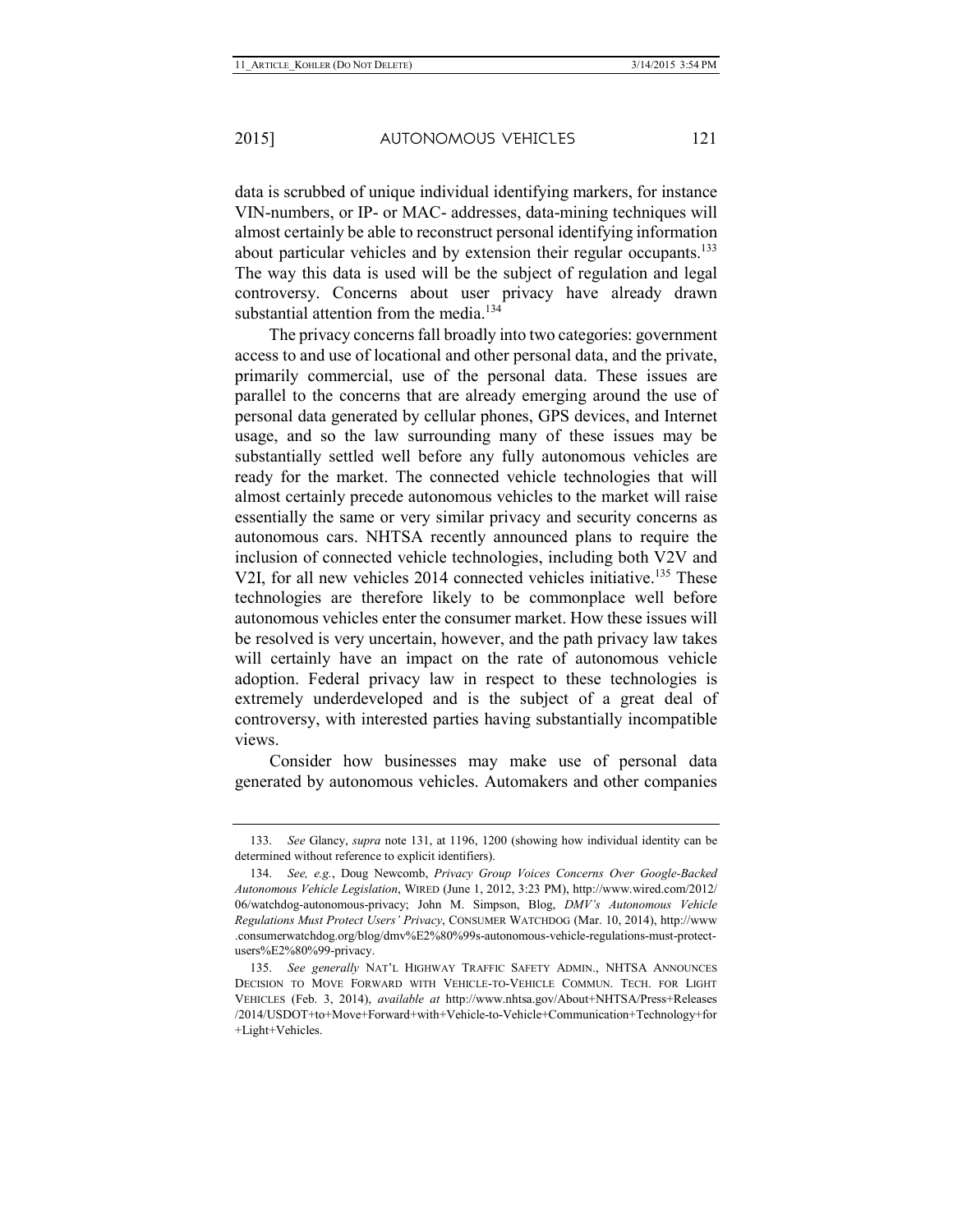involved in autonomous vehicle technology have already received patents relating to in-car advertising.136 Manufacturers or third parties could create advertising profiles based on the past travel of individual vehicles, derived from metadata that although not specifically identifying individuals as such, effectively achieves the same function. These advertising profiles could be linked to similar profiles derived from Internet usage patterns and other consumer data.<sup>137</sup> Advertising would then be able to be specifically tailored to the vehicles' occupants, and channeled into the car and its passive occupants, or even into the surrounding external environment, *à la* Steven Spielberg's film *Minority Report*. <sup>138</sup> The technology that would allow this sort of individualized targeting of ads based on aggregated metadata is already widely used in other contexts and underlies much of the advertising on the Internet.<sup>139</sup>

If route planning is left to private commercial entities, additional concerns may arise. In an extension of the in-vehicle advertising scenario, it is easily conceivable that a vehicle's route could be planned, without the users' knowledge, so that it happens to go by the physical businesses of paid advertisers. Past driving and purchasing habits could be analyzed to determine businesses a user would be likely to make impulse purchases from, and routing and advertising could then be coordinated to encourage the vehicle users to make unplanned stops. Vehicles could easily be routed so that, when they need to be refueled

<sup>136.</sup> For instance, in-car advertising that will likely make extensive use of locational and other personal data are emerging. Google has already patented technology that would enable adbased taxi services, which would offer free or discounted trips to the brick-and-mortar locations of advertisers. *See* Ron Amado, *Google Patents Ad-Powered Taxi Service That Would Offer Free Rides to Shoppers*, ARS TECHNICA (Jan. 23, 2014), http://arstechnica.com/gadgets/2014/ 01/google-patents-ad-powered-taxi-service-that-would-offer-free-rides-to-shoppers. Ford has patented in-car advertiser technology, and both Ford and BMW are preparing to release in-car advertising apps. *See* Damon Lavrinc, *You Can Order a Pizza With Ford's New In-Car App*, WIRED (Jan. 7, 2014), http://www.wired.com/autopia/2014/01/ford-applink-dominos-parking/; *BMW Developing In-Car Advertising App*, CARADVICE, http://www.caradvice.com.au/267639/ bmw-developing-in-car-advertising-app (last visited Mar. 28, 2014).

<sup>137.</sup> Among the many types of data available about individuals are records of their past purchases. Data brokerages gather and sell this information and it is put to myriad uses. For instance, certain purchasing habits are shown to be strongly correlated to credit worthiness, apparently including such trivial items felt furniture coaster pads. Thus, aggregated personal data may be used as a proxy for a credit score in contexts where the law forbids credit from being considered. *See* Steve Henn, *If There's Privacy in the Digital Age, It Has a New Definition*, NPR (Mar. 23, 2014), http://www.npr.org/blogs/alltechconsidered/2014/03/03/285 334820/if-theres-privacy-in-the-digital-age-it-has-a-new-definition.

<sup>138.</sup> MINORITY REPORT (Twentieth Century Fox 2002).

<sup>139.</sup> U.S. Patent No. US 20120054028 A1 (filed Aug. 31, 2010).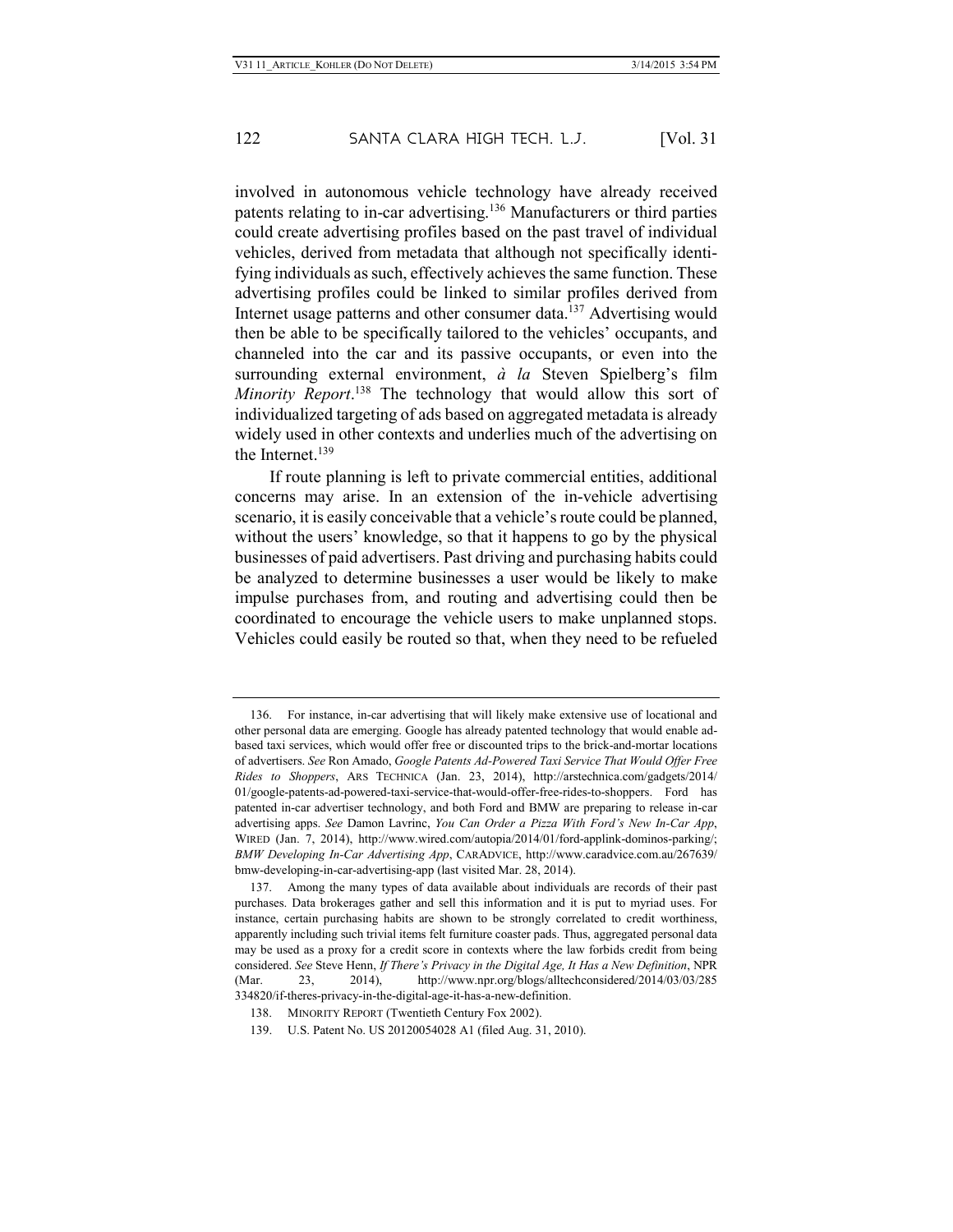the nearest gas stations would tend to belong to a company that paid for that privilege.

Vehicle routing and locational data raises concerns about privacy and autonomy relative to the government, as well. If government has access to users' routing information, it can easily derive information of a deeply personal nature—as New York's highest court recently described:

Disclosed in [locational] data . . . will be trips the indisputably private nature . . . trips to the psychiatrist, the plastic surgeon, the abortion clinic, . . . the union meeting, the mosque, synagogue or church, the gay bar and on and on  $[.]$ ... [I]t will be possible to tell... with ever increasing precision who we are and are not with, [and] when we are and are not with them $[]$ .<sup>140</sup>

Government having unfettered access to this data could only have a chilling effect on free speech and the expression of political dissent.

If a vehicle's navigation route decision is actually made by a centralized government network, there will be additional concerns about whether this infringes on the individual right to privacy, including the right to physical autonomy. Vehicle rerouting may be put to such questionable ends as routing traffic away from public protests. Other concerns that may arise if these decisions were left to the government include possible objections from individuals who were consistently forced to use a route slower than optimal, for the sake of overall traffic efficiency and at the expense of the individual's time. Governments may reserve access to faster routes options to those willing and able to pay for the privilege.<sup>141</sup>

Existing federal privacy protections are clearest and strongest where the party seeking access to an individual's private data is doing so under the authority of the government. The Fourth Amendment guarantees that individuals shall be "secure in their persons, houses, papers, and effects, against unreasonable searches and seizures."142 Under present case law, this clause creates a broad right to privacy, including a right to have electronic communications and private data protected, in contexts where individuals have a "reasonable expectation of privacy," and where it would be unreasonable for the government to

<sup>140.</sup> People v. Weaver, 909 N.E.2d 1195, 1199 (2009).

<sup>141.</sup> This practice would mirror the subscription-based, reserved fast lanes on highways in cities such as Atlanta. *See e.g.*, *I-85 Express Lanes are Open*, STATE ROAD & TOLLWAY AUTH., http://www.peachpass.com/peach-pass-toll-facilities/about-i-85-express-lanes (last visited Mar. 28, 2014).

<sup>142.</sup> U.S. CONST. amend. IV.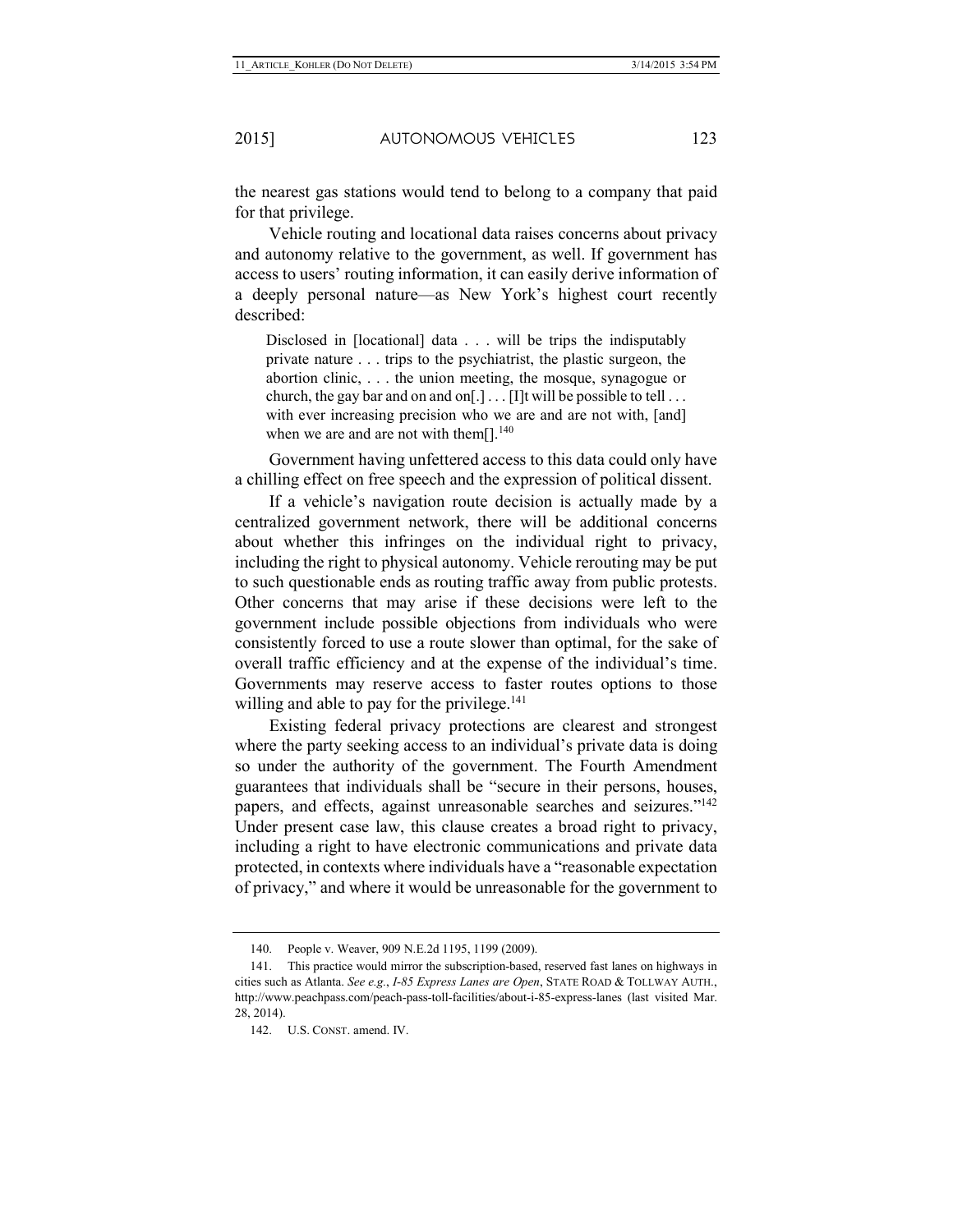violate this expectation of privacy.<sup>143</sup> The application of the reasonable expectation of privacy test has been unpredictable in the past,<sup>144</sup> and it is not clear whether such a reasonable expectation of privacy will be found to exist with respect to vehicular location information derived from GPS data or other tracking technology.

The Supreme Court, in *United States v. Jones*, <sup>145</sup> recently held that police placement of a GPS device on a person's vehicle and subsequent monitoring of that person's movements constituted a search under the terms of the Fourth Amendment, but the Court declined to decide whether the search was unreasonable.<sup>146</sup> The Court held that, because automobiles were "effects" under the Fourth Amendment, the placement of the GPS device on the vehicle was a physical trespass.<sup>147</sup> Because of this, the majority concluded that it did not need to reach the question of whether a reasonable expectation of privacy existed that would make GPS tracking an unconstitutional violation of the Amendment, even in the narrow context of the case, where the GPS device had placed on a vehicle by police, without a warrant, in the course of an investigation.<sup>148</sup>

Justice Alito, joined by three other justices, concurred in the judgment in *Jones* and would have found that a reasonable expectation of privacy existed under the circumstances of the case.149 Justice Sotomayor wrote a concurrence arguing that she would have found the use of the GPS tracking data to be contrary to a reasonable expectation of privacy given the facts of *Jones*, and argued further that such a reasonable expectation of privacy would exist even if the police had not physically placed the GPS device on the vehicle but instead relied on technology already present in the car.150 She suggests:

GPS monitoring generates a precise, comprehensive record of a person's public movements that reflects a wealth of detail about her familial, political, professional, religious, and sexual associations. . . . Awareness that the Government may be watching chills associational and expressive freedoms. And the Government's unrestrained

<sup>143.</sup> *See* Katz v. United States, 389 U.S. 347, 361–62 (1967) (Harlan, J, concurring).

<sup>144.</sup> Kyllo v. United States, 533 U.S. 27, 34 (2001).

<sup>145.</sup> 132 S. Ct. 945 (2012)*.*

<sup>146.</sup> *Id.* at 949.

<sup>147.</sup> *Id.*

<sup>148.</sup> *Id.*

<sup>149.</sup> *Jones*, 132 S. Ct. at 957–58 (Alito, J., concurring).

<sup>150.</sup> *Jones*, 132 S. Ct. at 955–56 (Sotomayor, J., concurring).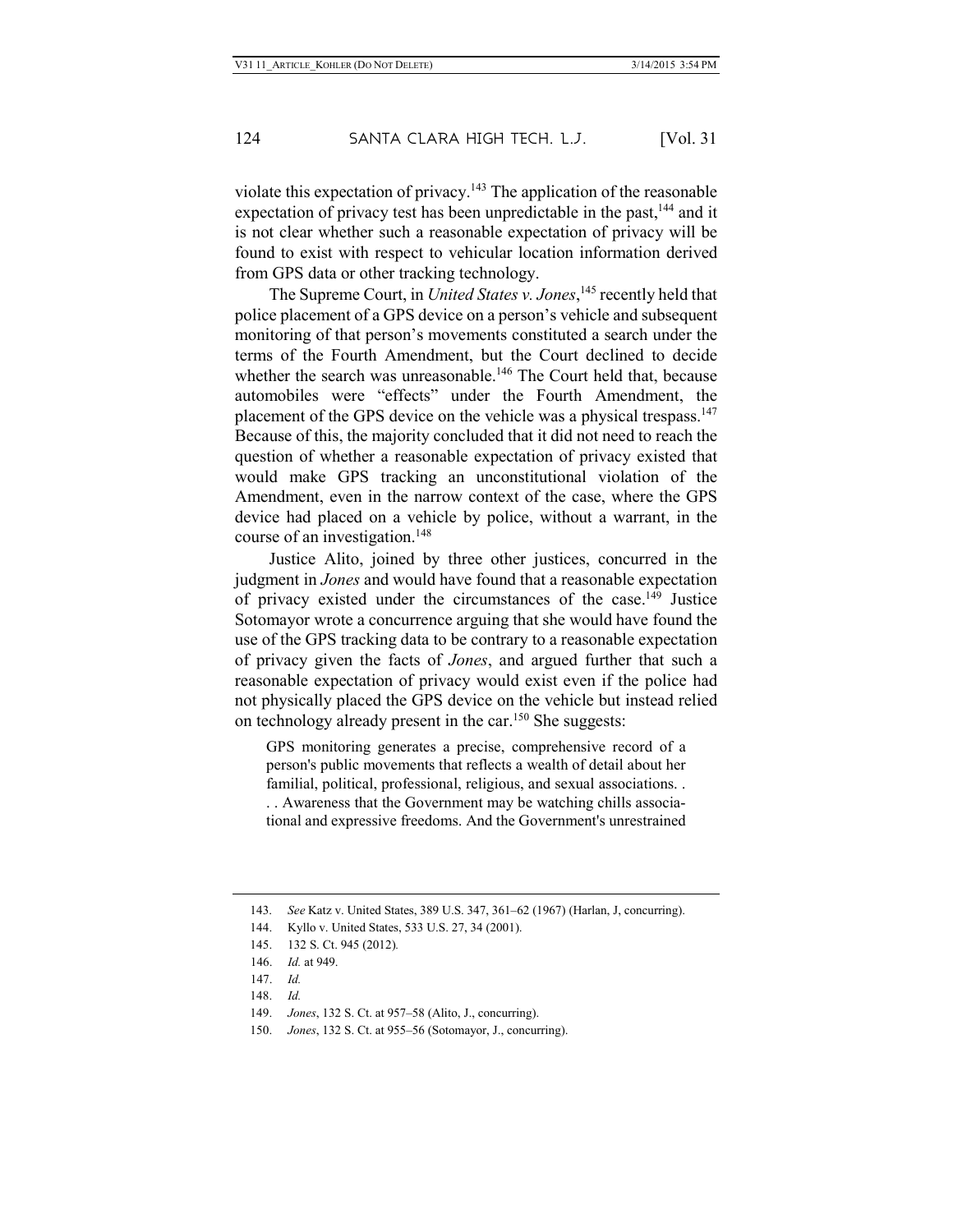power to assemble data that reveal private aspects of identity is susceptible to abuse.<sup>151</sup>

Thus, at least five justices might consider government tracking of autonomous or connected vehicles to be a violation of the Fourth Amendment's privacy guarantee, at least in some contexts. Given the difference between individual police tracking of one particular automobile compared to the possibility of tracking at will the potentially vast network of connected automobiles, it is not at all certain whether the courts would find a reasonable expectation of privacy to exist in the context of autonomous or otherwise connected vehicles.

Even if a strong expectation of privacy were found relative to GPS and other types of locational data, it is not clear that this would present government with a substantial barrier preventing access to the locational data history of individual autonomous or connected vehicle users, if the government is able to obtain this data from private sources to whom the vehicle users have constructively granted access. The United States Fifth Circuit Court of Appeals recently ruled in *In re U.S. for Historical Cell Site Data* that, in the context of a criminal investigation and as specifically authorized by section 2703(d) of the Stored Communications Act ("SCA"),<sup>152</sup> police had not committed a *per se* violation of the Fourth Amendment by requesting a court order requiring cellular phone service companies to provide historical location data of three cellphone users suspected of criminal activity, without having first obtaining a warrant or demonstrating probable cause.<sup>153</sup> The court characterized the cellphone companies' records of individual users' past locational data as mere "business records," documenting the voluntary communication of the phone user's locational data to his cellular service provider, where the user was "not conveying location information to anyone other than his service provider."154 The court held "a conventional order for a third party's voluntarily created business records [does not] transform[] into a Fourth Amendment search or seizure when the records . . . shed light on a target's activities in an area traditionally protected from governmental intrusion."155 Thus, barring further rulings or legislation to the contrary, it is likely that the government could access an individuals' autonomous vehicle location history by requesting records from a third party, such as the

<sup>151.</sup> *Id.*

<sup>152.</sup> 18 U.S.C. §§ 2701–12 (2013).

<sup>153.</sup> *In re* U.S. for Historical Cell Site Data, 724 F.3d 600, 602 (5th Cir. 2013)

<sup>154.</sup> *Id.* at 612.

<sup>155.</sup> *Id.* at 615.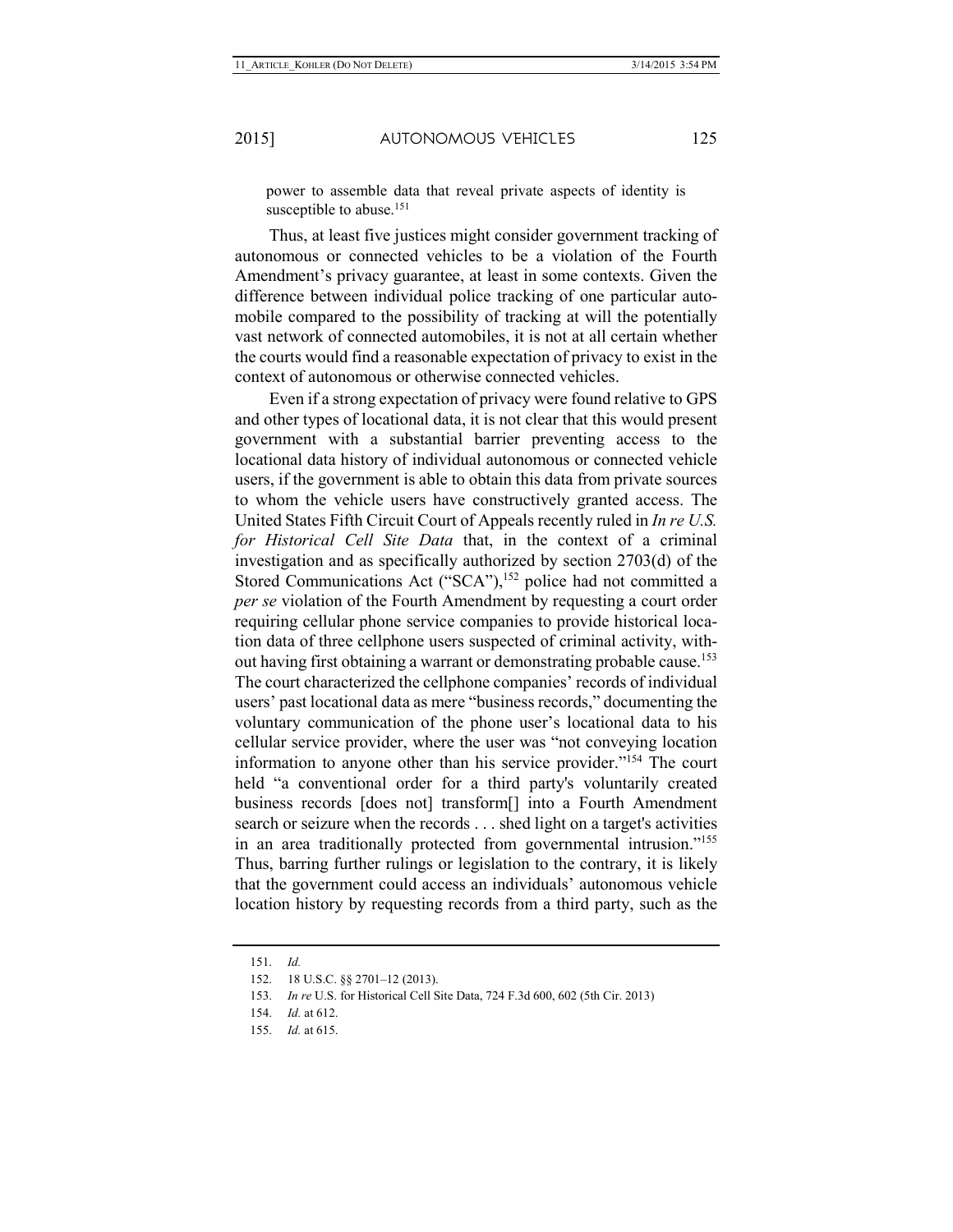car's manufacturer, and thereby skirt the Fourth Amendment concerns raised by Sotomayor in *Jones*. <sup>156</sup> As described below, there are presently only very weak protections in place limiting the collection of personal data, including locational data, by businesses. Thus, *In re U.S. for Historical Cell Site Data* presents a very plausible means by which government may be able to circumvent Fourth Amendment barriers to surveillance.

Even if the courts where to hold that the locational data such as that sought in *In re U.S. for Historical Cell Site Data* is not a mere business record, it is likely that other data would be available to governments that may be sufficient to reconstruct a detailed locational history of a particular vehicle. By examining metadata and disregarding explicit individual identifiers, governments may be able to bypass the Fourth Amendment issues altogether while being able to reconstruct the individual movements of particular vehicles.157 The ongoing litigation over the National Security Agency's large-scale use of internet and cellular phone metadata to track the movements and behavior of individuals may lead to the further specification of the government's ability to access and analysis these types of data.158

Legislators have attempted and continue to attempt to regulate the use of GPS and other locational data in order to protect users' privacy. For instance, the Geolocational Privacy and Surveillance Act has been introduced multiple times since 2011.<sup>159</sup> This Act would prohibit, under most circumstances, acquisition by the Government of an individual's geolocation data without first establishing probable cause and obtaining a warrant.160 The Act, and similar proposed legislation, appears to have substantial bipartisan support, but despite this, it has not yet been put to a vote.<sup>161</sup>

Autonomous vehicles will likely generate other forms of data, not necessarily associated with location or historical destinations, over which users may still have a reasonable expectation of privacy. In the

<sup>156.</sup> *Jones*, 132 S. Ct. at 955–56 (Sotomayor, J., concurring).

<sup>157.</sup> *Cf.* Glancy, *supra* note 131, at 1196, 1200 (showing how individual identity can be determined without reference to explicit identifiers).

<sup>158.</sup> *Cf.* Am. Civil Liberties Union v. Clapper, 2013 WL 6819708 (S.D.N.Y. Dec. 27, 2013) (holding the NSA's bulk telephony metadata collection program to be lawful) (appeal pending).

<sup>159.</sup> Geolocational Privacy and Surveillance Act, H.R. 1312, 113th Cong. (2013); *Geolocation Privacy Legislation*, GPS.GOV, http://www.gps.gov/policy/legislation/gps-act/ (last visited Jan. 1, 2015) (showing that the GPS act has been introduced during the 112th, 113th, and 114th Congresses).

<sup>160.</sup> H.R. 1312 sec. 2(a), §§ 2603–04.

<sup>161.</sup> *Geolocation Privacy Legislation*, *supra* note 159.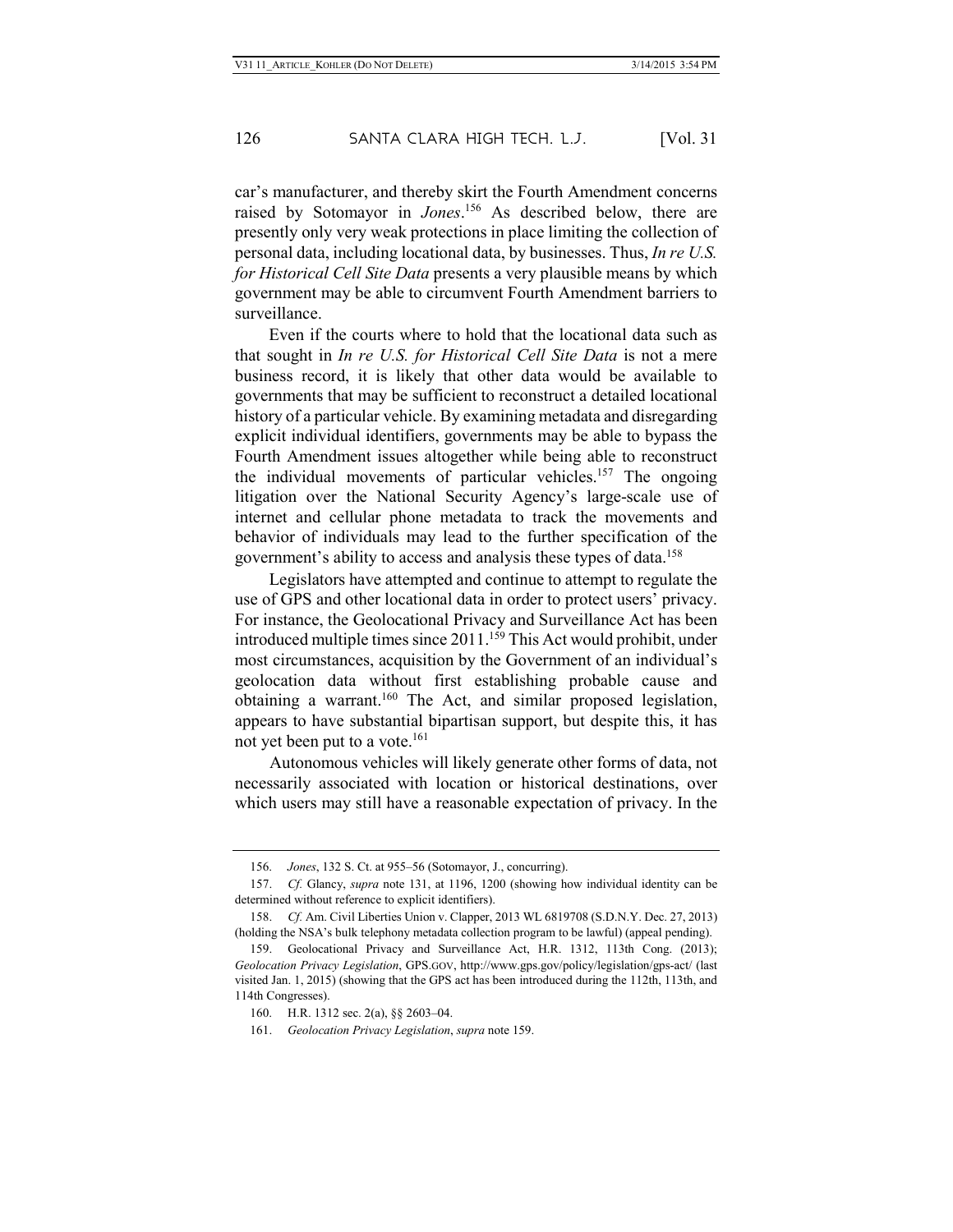realm of non-autonomous but highly connected vehicles, such data would include information about a user's driving habits, such as information about rates of acceleration, speed, braking data, and the like, which could be used to demonstrate liability in case of accidents, to form an individualized and empirical basis for car insurance rates, or even to automate the process of traffic law enforcement.<sup>162</sup> These particular privacy concerns may be less relevant in a world of fully autonomous vehicles, where individual vehicle occupants would likely be unable to cause the vehicle to disobey traffic rules. Still, it is possible that autonomous vehicles may generate data that could be construed as evidence of liability it certain contexts, which could raise Fourth Amendment issues. Future vehicles may default to recording in-cabin sounds or video, perhaps ostensibly for analysis in case of accidents.<sup>163</sup> If such data were stored, it seems there would likely be a strong expectation of privacy relative to its use in many contexts.

While some limited protections exist preventing the government from unrestrained access to vehicle users' private data, very little regulation exists preventing private parties from collecting, aggregating, analyzing, marketing, and monetizing individuals' private data in whatever creative ways they might imagine.

The Government Accountability Office (GOA) recently summarized the existing federal law governing private-sector use of personal information.164 Aside from limited protection provided to children under thirteen years old by the Children's Online Privacy Protection Act,<sup>165</sup> and the relatively strong consumer data privacy guaranteed in the narrower realms of credit reporting and health care,<sup>166</sup> GAO identified the only federal limitation on the use of personal data in a

<sup>162.</sup> This type of data is already collected by many vehicles' EDR's. EDR's as noted in Section I, became mandatory for all new cars in 2014. Although current regulations limit the use of EDR data, it is conceivable that it may become the basis for the automated enforcement of traffic laws.

<sup>163.</sup> Some new vehicles are already recording cabin audio, including the 2015 Corvette Stingray. The data recorder in this model records video from the drivers' perspective as well as any in-vehicle noise. The Stingray is a high-performance sports car and this data is ostensibly recorded so that the driver can review past laps on a racetrack, for example. *See* Jaclyn Trop, *The Next Data Privacy Battle May Be Waged Inside Your Car*, N.Y. TIMES (Jan. 10, 2014), http://www.nytimes.com/2014/01/11/business/the-next-privacy-battle-may-be-waged-inside-you r-car.html.

<sup>164.</sup> U.S. GOV'T ACCOUNTABILITY OFFICE, GAO-12-903, MOBILE DEVICE LOCATION DATA: ADDITIONAL FEDERAL ACTION COULD HELP PROTECT CONSUMER PRIVACY 7 (2012) [hereinafter MOBILE DEVICE LOCATION DATA REPORT].

<sup>165.</sup> 15 U.S.C. §§ 6501–06 (2013).

<sup>166.</sup> Under the regimes established by the Fair Credit Reporting Act, 15 U.S.C. §§ 1681– 81x (2013), and the Health Insurance Portability and Accountability Act of 1996, Pub. L. No.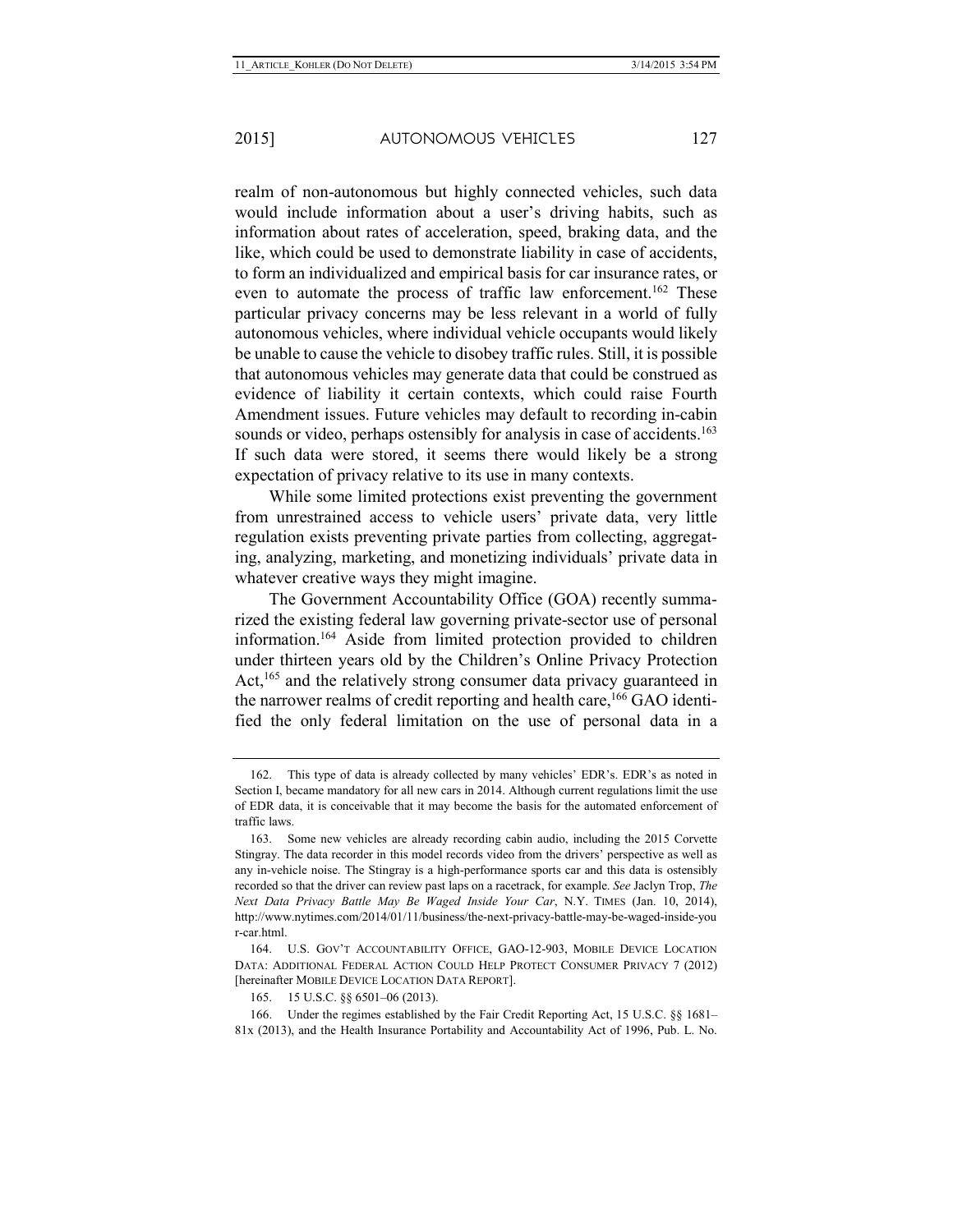prohibition of "unfair or deceptive acts or practices affecting commerce," arising from the Federal Trade Commission Act (FTCA).<sup>167</sup> GAO further explained:

"An act or practice is unfair if the injury it causes or is likely to cause to consumers is: (1) substantial; (2) not outweighed by countervailing benefits to consumers or to competition; and (3) not reasonably avoidable by consumers themselves. . . . [an act] or practice is deceptive if: (1) it is likely to mislead consumers acting reasonably under the circumstances; and (2) it is material, that is, likely to affect consumers' conduct or decisions with respect to the product at issue."168

According to GAO, this provision of the FTCA allows in contexts where "[a] company was not adhering to the practices to protect a consumer's personal information that the company claimed to abide by in its privacy policy."169

Thus, existing federal protections of personal data are minimal at best. In the limited contexts where consumer data is protected from certain uses by law, it is often the case that businesses can easily include boilerplate contract language and thus avoid liability. There is, however, substantial pressure from within the federal government and from external privacy advocacy groups to reform and enhance consumer data privacy protections. In February 2012, the Obama administration called for Congress to develop and adopt what it called the *Consumer Privacy Bill of Rights* (*CPBR*), which, *inter alia*, would guarantee individuals control over "how companies collect, use, or disclose [their] personal data."<sup>170</sup>

The CPBR would in effect give legal force to the FTC's longstanding but non-enforceable guidelines for consumer data best practices, the Fair Information Practice Principles (FIPPs),<sup>171</sup> which are characterized in the White House's *Consumer Data Privacy in a Networked World* as including: individual control over what personal

<sup>104-191, 100</sup> Stat. 2548 (1996).

<sup>167.</sup> MOBILE DEVICE LOCATION DATA REPORT, *supra* note 164 (citing 15 U.S.C. § 45).

<sup>168.</sup> *Id.* at 7 n.11 (internal citations omitted).

<sup>169.</sup> *Id.* at 7.

<sup>170.</sup> EXEC. OFFICE OF THE PRESIDENT, CONSUMER DATA PRIVACY IN A NETWORKED WORLD: A FRAMEWORK FOR PROTECTING PRIVACY AND PROMOTING INNOVATION IN THE GLOBAL DIGITAL ECONOMY 11 (2012) [hereinafter PRIVACY BLUEPRINT], *available at* http:// www.whitehouse.gov/sites/default/files/privacy-final.pdf.

<sup>171.</sup> The FIPPs framework originated in a 1973 report on Automated Personal Data Systems. *See* DEP'T OF HEALTH, EDUC. & WELFARE, COMPUTERS AND THE RIGHTS OF CITIZENS, REPORT OF THE SECRETARY'S ADVISORY COMMITTEE ON AUTOMATED PERSONAL DATA SYSTEMS ch. IV (1973) ("Recommended Safeguards for Administrative Personal Data Systems").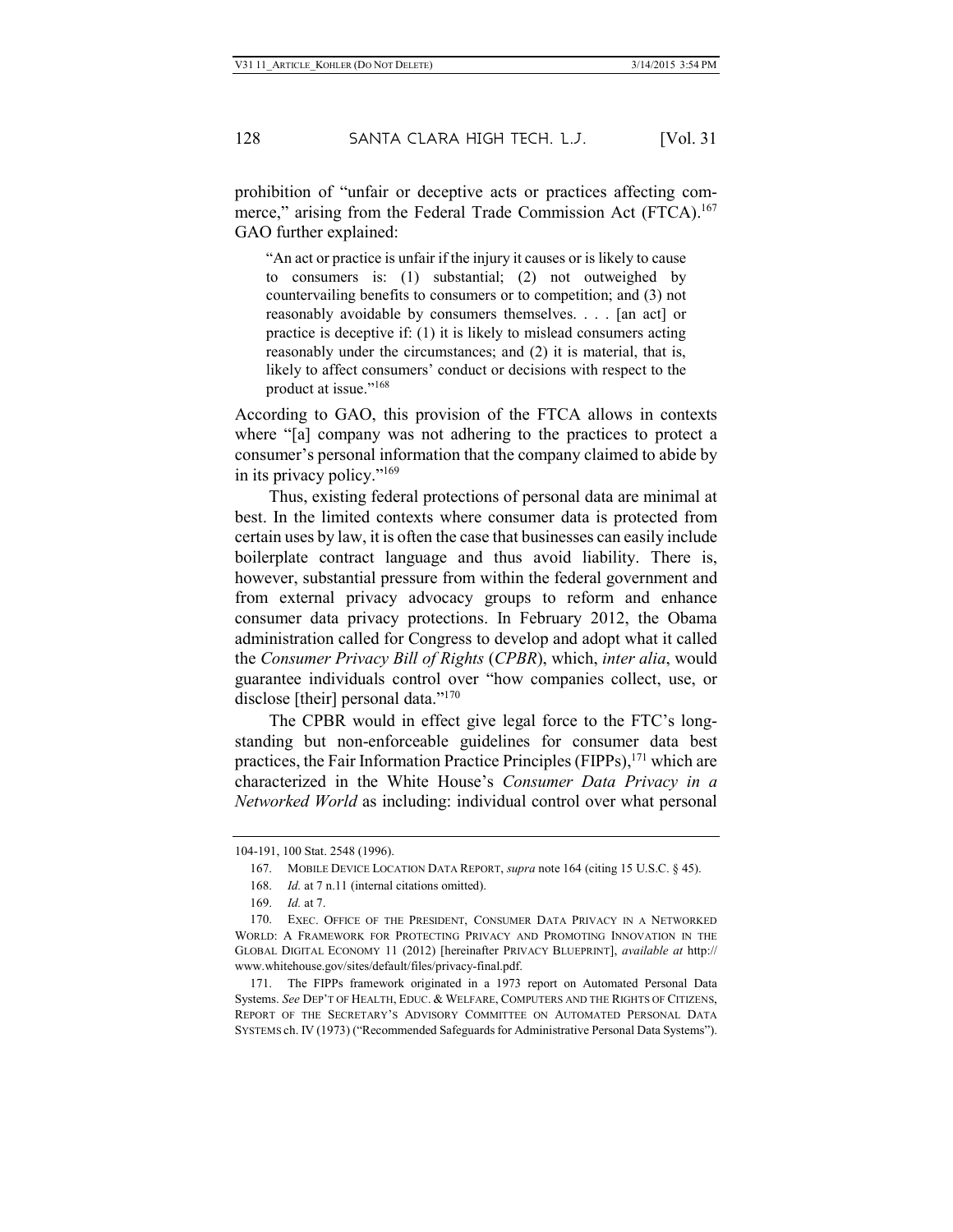data businesses can collect and how this data may be used; transparency in businesses' data collection, privacy and security practices; respect for context, recognizing that "consumers have a right to expect that companies will collect, use, and disclose personal data in ways that are consistent with the context in which consumers provide the  $data[]$ "<sup>172</sup>and the secure handling of personal, private data; the consumers' right to access and ensure the accuracy of personal data; the principle of focused collection, guaranteeing reasonable limits on the personal data that companies collect and retain.<sup>173</sup> To these established FIPPs principles, the *CPBR* would add a right of accountability, ensuring that the preceding principles would be enforced<sup>174</sup>

Among the more substantial guarantees of the *CPBR* would be the consumer's right to access and verify the accuracy of personal data stored by private companies, providing individuals with "the means and opportunity to correct inaccurate data or request its deletion or use limitation,"175 as well as a right to impose "reasonable limits on the personal data that companies collect and retain,"176 restricting the collection and use of personal data appropriate to the context in which the users provided them with the data.<sup>177</sup> The White House recommended that the *CPBR* be implemented as "enforceable codes of conduct," developed through a "multistakeholder process," involving "individual companies, industry groups, privacy advocates, consumer groups, crime victims, academics, international partners, State Attorneys General, Federal civil and criminal law enforcement representatives, and other relevant groups[.]"178 Envisioning such a process, the White House document does not provide any model language for legislation or regulation.

Government bodies and other organizations have advanced proposals similar to the White House's *CPBR*, developed contemporaneously to the White House document or in the two years since the White House document was issued. For instance, in a March 2012 report the FTC released a set of recommendations very much in-line with those of the White House, seeking cooperation between stakeholders and policymakers in developing what would ultimately be an

<sup>172.</sup> PRIVACY BLUEPRINT, *supra* note 170, at 15.

<sup>173.</sup> *Id.* at 18–20.

<sup>174.</sup> *Id.* at 21.

<sup>175.</sup> *Id.* at 19.

<sup>176.</sup> *Id.* at 21.

<sup>177.</sup> *Id.*

<sup>178.</sup> *Id.* at 23.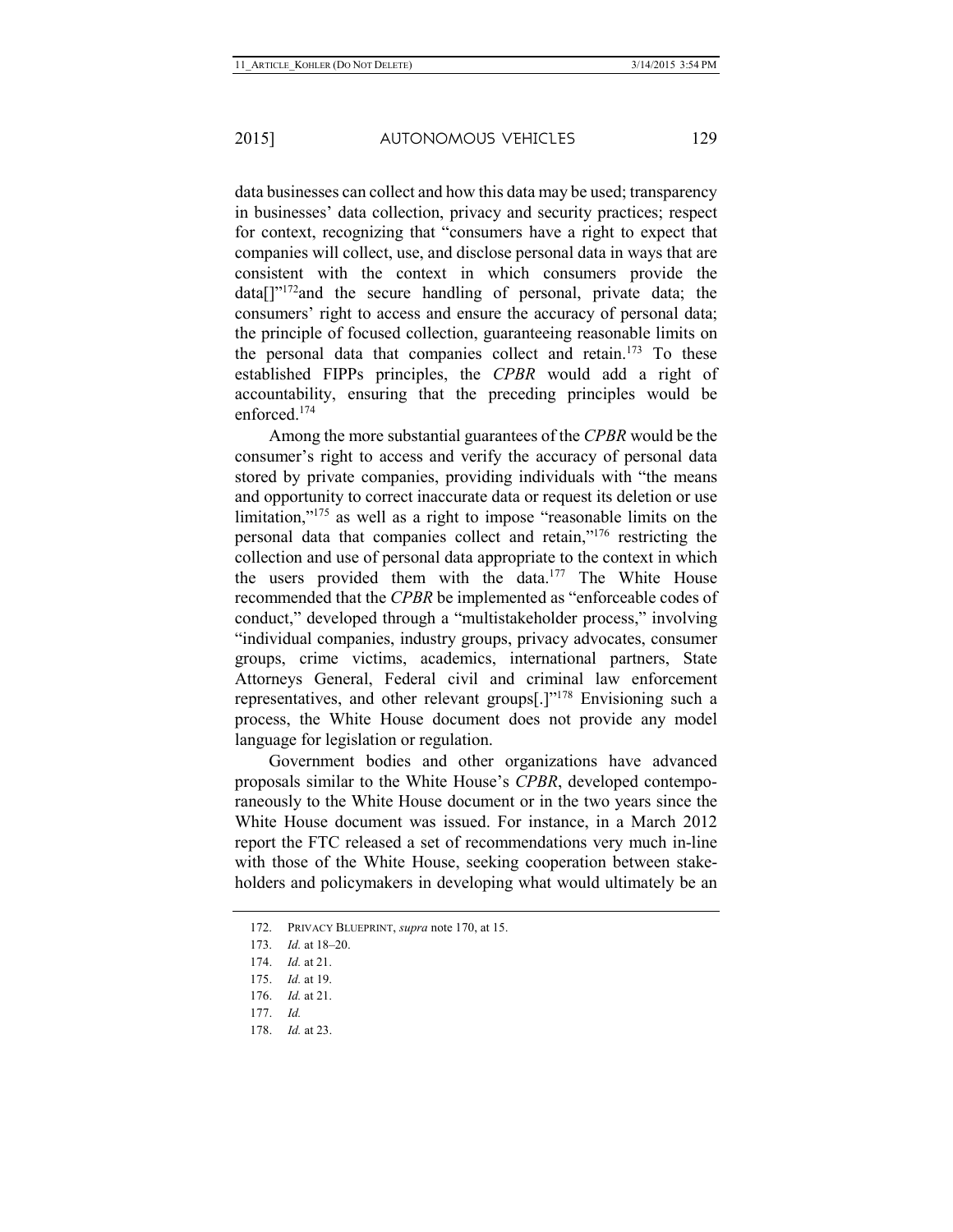enforceable code of conduct modeled on the FIPPs.<sup>179</sup> In September 2012, GAO issued a report recommending that the National Telecommunications and Information Administration work with stakeholders to develop an analogous code of conduct relating specifically to location data derived from mobile devices.180

An earlier effort at establishing a variation on the FIPPs specific to the connected vehicle context was Vehicle Infrastructure Integration (VII) Coalition's *VII Privacy Policy Framework*. <sup>181</sup> The VII Coalition, disbanded in 2007, was an association of automakers, privacy advocate groups, and other interested parties, organized by the DOT that studied the potential implementation of a DSRC-based connected vehicle system to enhance vehicle safety.182 The *VII Privacy Policy Framework*, achieved by consensus-building between the participant stakeholders and not legally binding, promulgated principles including "Respect for Privacy and Personal Information[,] . . . Information Purposes, Acquisition, Notice, Fair Information Use, Information Protection and Retention, Openness, Participation and Accountability."183 Beyond this repetition of familiar FIPPs principles, the *Framework* included hard "privacy limits" that sought to limit the possibility of personal identifiers broadcast over DSRC being collected and used without the individual vehicle operators' consent.<sup>184</sup> Legal scholar Dorothy Glancy has suggested that the *VII Privacy Policy Framework* should be adopted as a model for establishing autonomous vehicle privacy standards, both as an example of stakeholder consensus building and because of the strong protections it would provide against the wholesale acquisition of user identifiers.<sup>185</sup>

It is clear that there is broad resistance to the very businessfriendly status quo in the area of consumer data privacy rights, but it is less clear that anything like the *Consumer Privacy Bill of Rights* will actually be enacted in the foreseeable future. Further, given the deep involvement in the policy-making process interested companies will

<sup>179.</sup> FED. TRADE COMM'N, PROTECTING CONSUMER PRIVACY IN AN ERA OF RAPID CHANGE, RECOMMENDATIONS FOR BUSINESSES AND POLICYMAKERS (2012), http://www.ftc.gov /sites/default/files/documents/reports/federal-trade-commission-report-protecting-consumerprivacy-era-rapid-change-recommendations/120326privacyreport.pdf.

<sup>180.</sup> MOBILE DEVICE LOCATION DATA REPORT, *supra* note 164, at 37.

<sup>181.</sup> LESLIE JOHNSON ET AL., VII PRIVACY POLICY FRAMEWORK VERSION 1.0.2 (2008), *available at* http://financecommission.dot.gov/Documents/April2008Meetings\_Hearings/VII\_ Privacy\_Policies\_Framework-Approved\_by\_ELT.pdf

<sup>182.</sup> *Id.*

<sup>183.</sup> Glancy, *supra* note 133, at 1233.

<sup>184.</sup> JOHNSON ET AL., *supra* note 181, at 23.

<sup>185.</sup> Glancy, *supra* note 133, at 1235.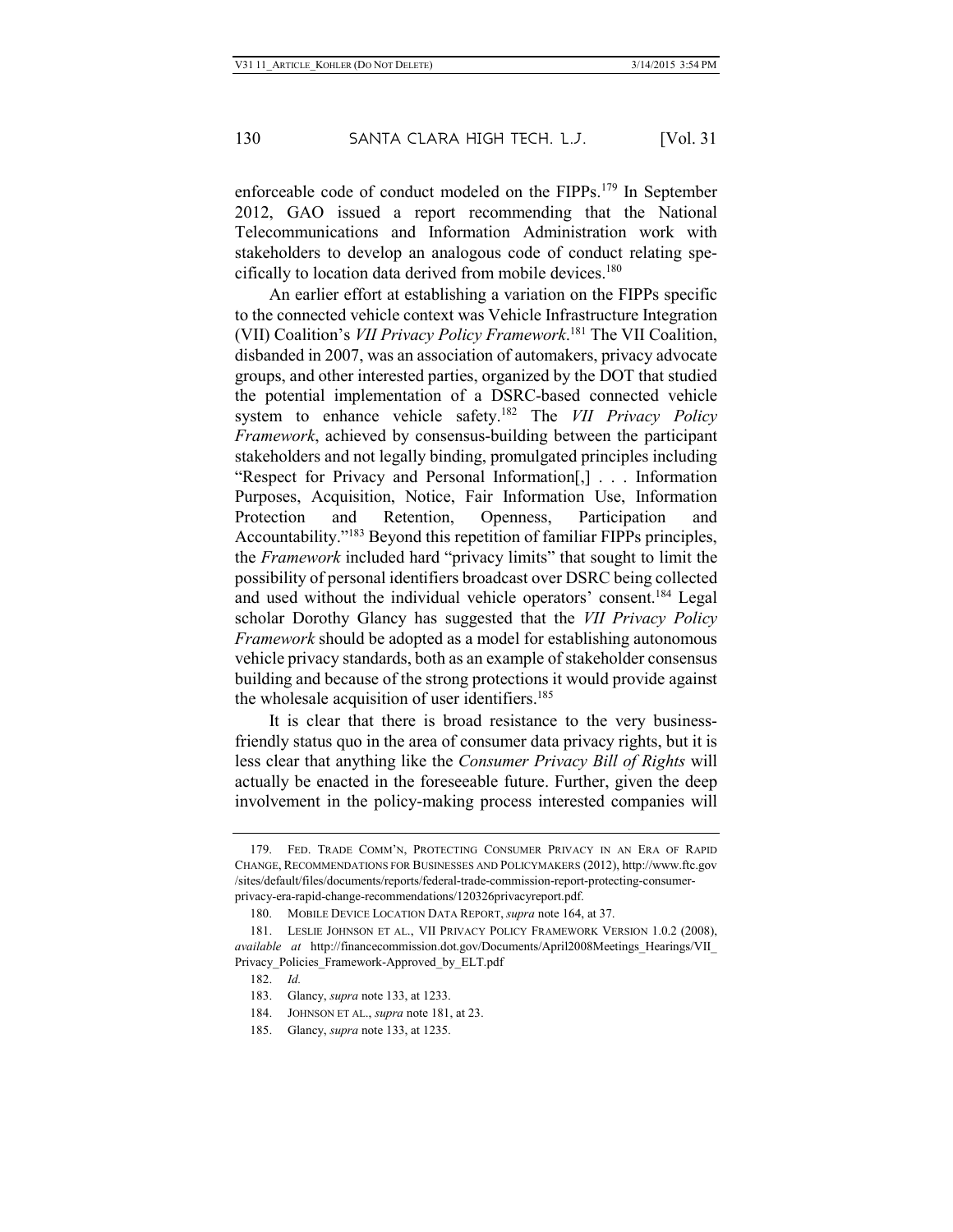have as key stakeholders, it is perhaps doubtful that even if something akin to the *CPBR* were to be implemented that it would present a very great obstacle to the use of personal data in all but the most plainly illegitimate circumstances. In any case it appears that little substantive movement toward bringing the White House's proposal to fruition has been made in the intervening years, and in the meantime Big Data business techniques have become more and more ubiquitous. Unless consumers are more consistently vocal in their opposition to the commercial use of data derived from their vehicle use patterns then they have been historically to the use of similar data derived from their cellular phone, credit card, and internet usage habits, it seems unlikely that businesses in the automated and connected vehicle industries will be substantially barred from using consumer data in whatever manner they see fit.

Another route by which more substantial consumer data protection may conceivably come about would be through action by state governments. Sufficiently populous and powerful states may have leverage sufficient to require autonomous vehicle makers to disclose to state residents the data they collect and the uses to which the that data is put. Such legislation has already been proposed in California.186 The Consumer Vehicle Information Choice and Control Act seeks to require manufacturers of new motor vehicles sold after January 1, 2016 to make disclosures to the vehicles' owners regarding the information generated and collected by the vehicle.<sup>187</sup> The owner would have full and sole access to the information and be able to transmit it to a third party.188 The manufacturer would not be able to take action against the owner for accessing or using the information.<sup>189</sup> In limited circumstances a manufacturer or medical researcher would be able to access and use the collected information, provided all personally identifying information is removed.<sup>190</sup> If California or another state succeeds in passing such legislation, it will likely not have the same level of national impact that California's strict vehicle emissions laws have had. This is because the bill will not necessarily require the vehicle makers invest in any special new technology in order to access California's large markets—technology which would then be native to all vehicles whether they were sold in California or not. Instead, it

190. *Id.*

<sup>186.</sup> S.B. 994, Leg. 2013-2014 Reg. Sess. 7 (Cal. 2014), *available at* http://leginfo.legislature.ca.gov/faces/billNavClient.xhtml?bill\_id=201320140SB994.

<sup>187.</sup> *Id.*

<sup>188.</sup> *Id.*

<sup>189.</sup> *Id.*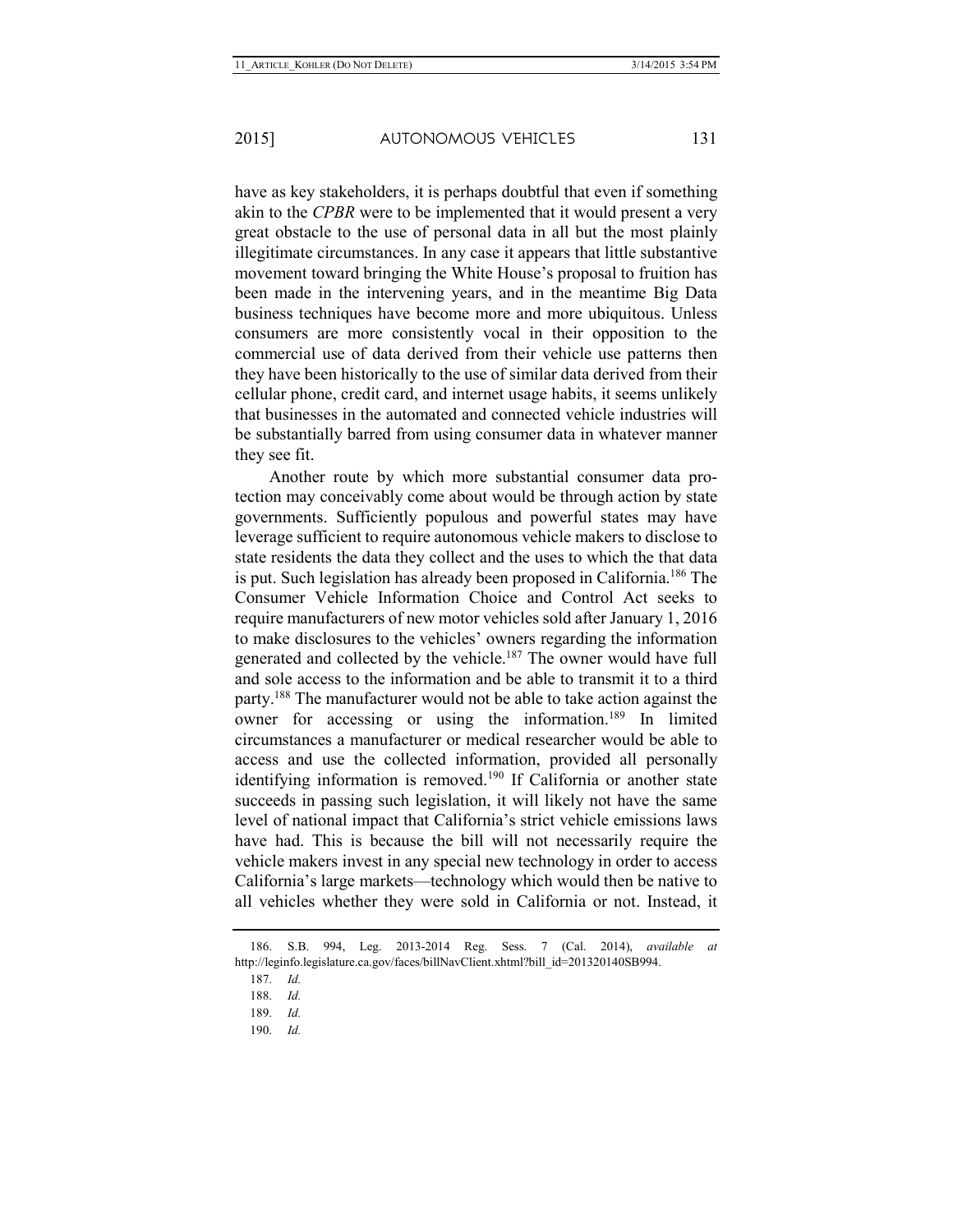would only grant a special right of access to information to vehicle owners in that state, leaving the manufacturers with full control of the data for users in every jurisdiction that was not subject to equivalent legislation.

The 2012 push for consumer privacy protections seems to have made little progress, but there is some recent movement in Washington with respect to automakers' usage of personal data. In a December 2, 2013 open letter to auto industry executives, Senator Edward Markey of Massachusetts raised concerns about the disclosure of individual user data and aggregated data from vehicles currently on the market, seeking information from automakers as to whom this data is shared with or sold to, how long the data is kept, whether vehicle users have any option to delete this data or else to have it not retained at all, and similar questions.<sup>191</sup> Senator Markey requested that automakers respond to his inquiry no later than January 3, 2014.<sup>192</sup> The Senator has not disclosed whether any responses were submitted, and if so, whether these responses will be made public.

#### VI. SECURITY, CYBERATTACKS, AND TERRORISM

Senator Markey's letter also focuses its attention on the vulnerability of connected vehicles to cyberattacks, citing DARPA-funded research that exposed the susceptibility of the electronic control units of certain vehicles already on the market.<sup>193</sup> These vehicles could be hacked, enabling external control of braking, acceleration, and steering.194 Senator Markey asked the manufacturers for information on their plans for overcoming these risks.<sup>195</sup> Such information would be helpful in determining the feasibility of NHTSA's stated goal of insulating the automated, connected vehicle infrastructure it foresees from potential cyberattacks.<sup>196</sup>

Although the primary example of vehicle hacking cited by Senator Markey relied on being physically present in the vehicle, contemporary cars have been proven susceptible to wireless attacks as well. Researchers from Rutgers and the University of Southern California were able to control vehicles' electronic control units (ECUs), accessed

<sup>191.</sup> Letter from Edward J. Markey, Senator, to Auto Industry Executives, at 7 (Dec. 2, 2013), *available at* http://www.markey.senate.gov/documents/2013-12-2\_GM.pdf.

<sup>192.</sup> *Id.*

<sup>193.</sup> *Id.* at 1; *see also* CHARLIE MILLER & CHRIS VALASEK, ADVENTURES IN AUTOMOTIVE NETWORKS AND CONTROL UNITS (2013), *available at* http://illmatics.com/car\_hacking.pdf.

<sup>194.</sup> *Id.*

<sup>195.</sup> Markey, *supra* note 191.

<sup>196.</sup> PRELIMINARY STATEMENT*, supra* note 14, at 8.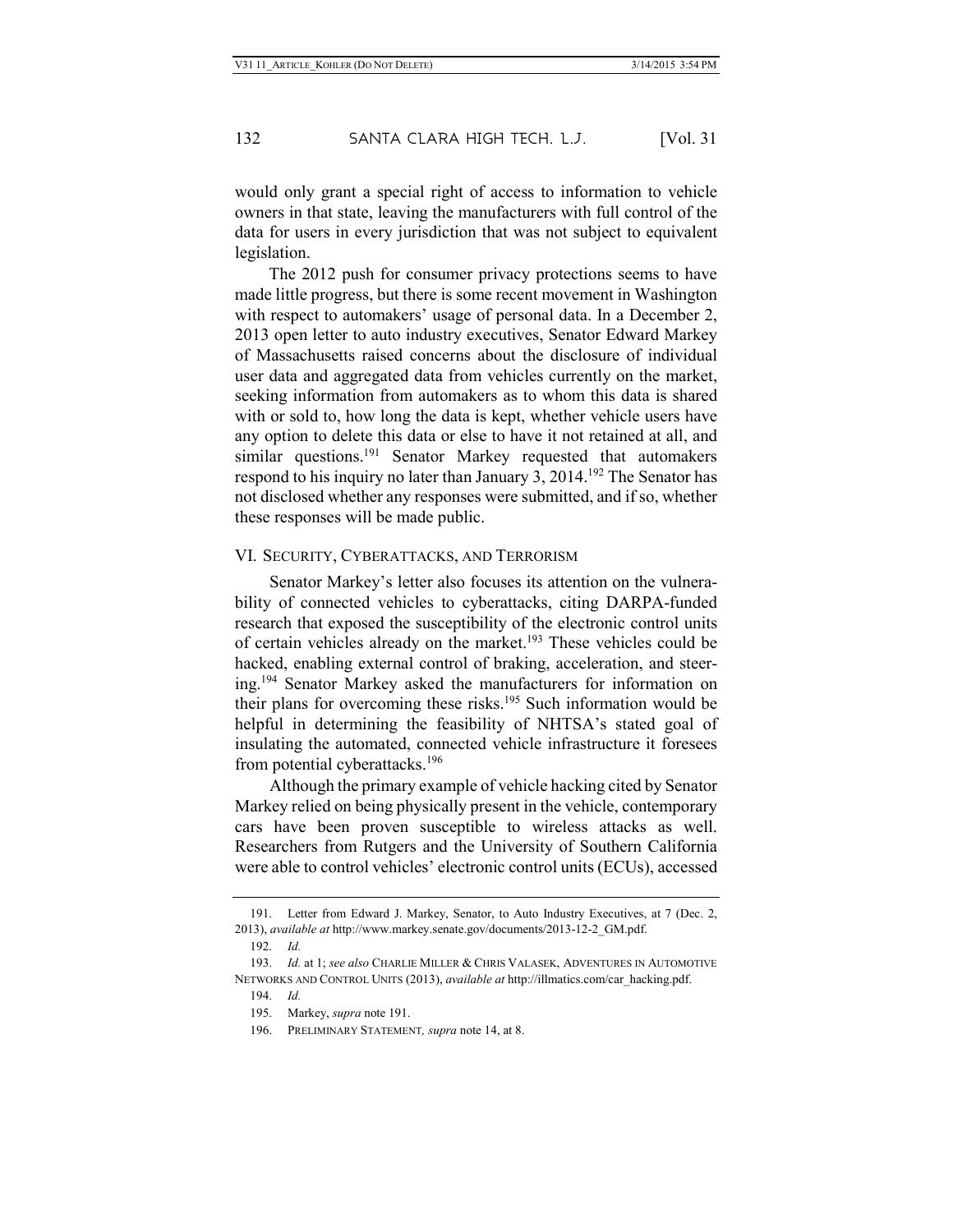through their wireless tire pressure monitoring systems.<sup>197</sup> It has been suggested that an attack might be staged by exploiting a vehicle's EDR system, which in newer vehicles are accessible wirelessly and may communicate remotely with emergency response centers.<sup>198</sup> The remote hijacking of autonomous vehicles presents a very serious risk in a world of fully automated motor vehicles, where, for instance, traditional traffic signals would be rendered obsolete by the possibility of coordinating the flow of traffic through intersections, making realtime speed adjustments such that traffic from two perpendicular multilane highways could cross paths without any vehicles coming to a stop or even substantially slowing down. One vehicle making a sudden and unannounced change in its path could cause significant damage and disruption. Many autonomous vehicles being hijacked at once in an urban center could lead to terror on the scale of the September 11 attacks.

Ensuring that autonomous and connected vehicle technologies are secure from such exploitation is a responsibility of NHTSA.<sup>199</sup> DOT and NHTSA, as well as various industry players, are dedicating significant resources to understand strategies to insulate vehicles from attack.200 NHTSA has stated its goal of developing an "initial baseline set of requirements<sup>"201</sup> to ensure that the ECUs in contemporary and future vehicles, including autonomous vehicles, are secure from cyberattack.202 In NHTSA's *Preliminary Statement*, the Agency suggests that the process of developing these requirements should be complete within four years of that document's 2013 publication.<sup>203</sup>

Although the evidence suggests that the ECUs of vehicles currently on the market are not well secured against attack, it does appear at least that such attacks would attach federal criminal liability to their perpetrators. Any substantial attempt at an attack designed to exploit and take control over a modern car's ECUs would almost certainly subject the attacker to federal criminal liability under the

<sup>197.</sup> *See* Peter Bright, *Cars Hacked Through Wireless Tire Sensors*, ARS TECHNICA (Aug. 10, 2010), http://arstechnica.com/security/news/2010/08/cars-hacked-through-wireless-tyresensors.ars.

<sup>198.</sup> Balough & Balough, *supra* note 35, at 1.

<sup>199.</sup> *See* PRELIMINARY STATEMENT*, supra* note 14, at 8.

<sup>200.</sup> *See* NHTSA V2V Security Credential Management System ANPRM, FR Doc. 2014– 24482, 79 Fed. Reg. 61927 (Oct. 14, 2014).

<sup>201.</sup> PRELIMINARY STATEMENT*, supra* note 14, at 7.

<sup>202.</sup> *Id.*

<sup>203.</sup> *Id.* at 8.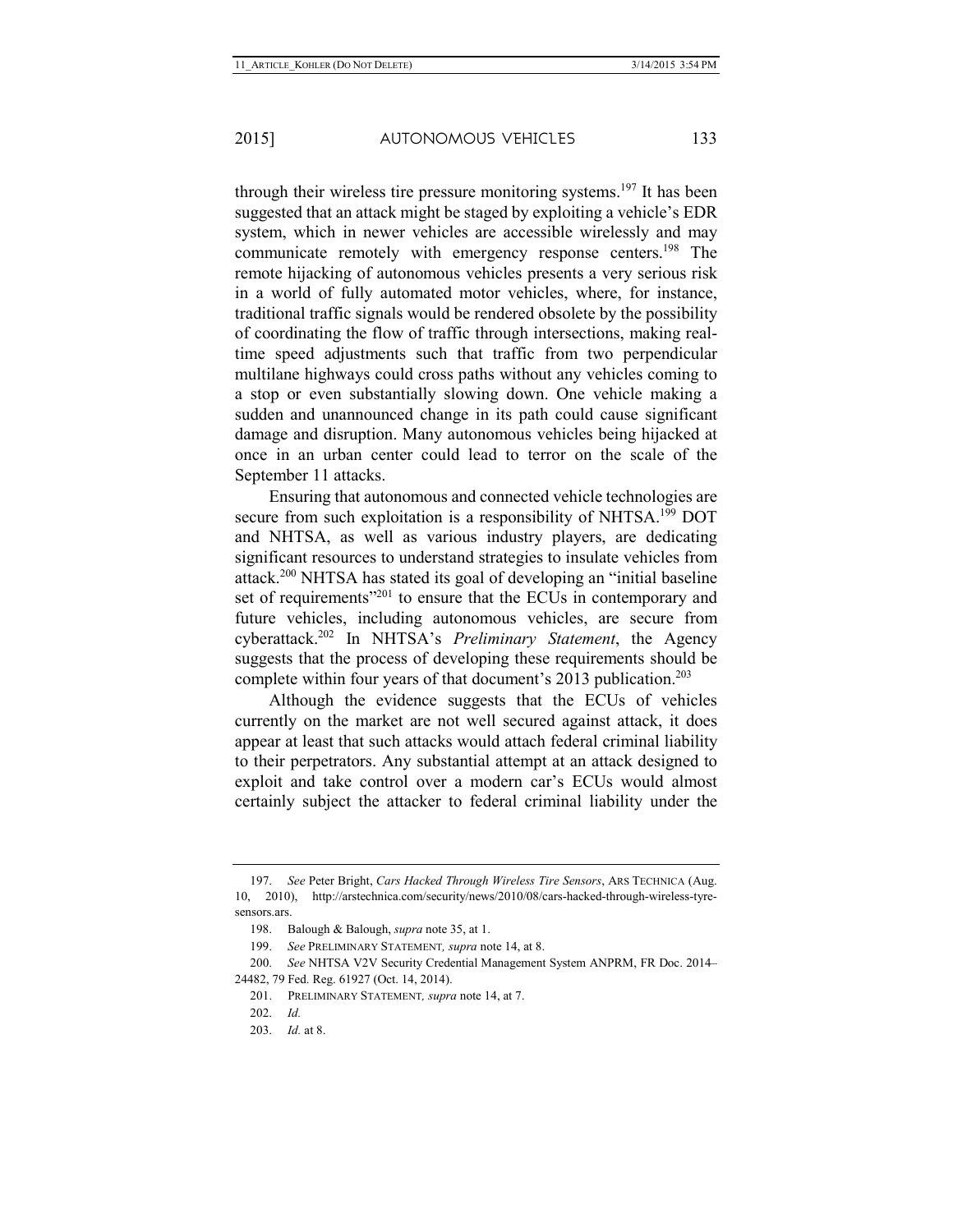Computer Fraud and Abuse Act (CFAA),<sup>204</sup> the Digital Millennium Copyright Act (DMCA),  $^{205}$  the Wiretap Act,  $^{206}$  and potentially the USA PATRIOT Act.<sup>207</sup>

VII. REGULATORY OPTIONS, COMMERCIAL PROSPECTS AND THE POTENTIAL PACE OF CHANGE

Although automotive industry analysts have attempted to anticipate the timing of automated vehicle technology deployment based on a variety of factors, the authors have concluded that timing will be substantially affected by three key variables that are generally unacknowledged by industry analysts. Each of these three variables involves the promise of significantly improved vehicle safety.

Beyond necessary technological developments, analysts generally concur that the following factors, expressed as barriers to achieving successive levels of automation, must be ameliorated to arrive at Levels 2 and 3, and eventually eliminated to arrive at Level 4:

- (1) Limited driver acceptance of diminished control over vehicles. As noted in the report jointly issued by the Center for Automotive Research and KPMG LLP: "There is no margin for error with safety-critical technologies. They must work perfectly every time; life and death hang in the balance. Consumers will not relinquish control until they are certain their vehicles and the mobile environment are 100 percent safe and reliable."<sup>208</sup>
- (2) Unacceptably high technology costs with respect to both automated vehicle technology and accompanying infrastructure. Presently, only 20% of consumers surveyed would be willing to spend as much as \$3,000 for automated vehicle features.<sup>209</sup>
- (3) Lack of cybersecurity, particularly with respect to V2V and V2I technologies that by their nature involve multiple, and perhaps many, vehicles whose functioning could be disrupted to cause catastrophic damage. NHTSA and DOT are working together with

<sup>204.</sup> 18 U.S.C. § 1030 (2008)

<sup>205.</sup> 17 U.S.C. § 512 (2006).

<sup>206.</sup> Pub. L. No. 90-351, 82 Stat. 197 (June 19, 1968); Pub. L. No. 99-508, 100 Stat. 1848 (Oct. 21, 1986) (amending the Wiretap Act to include electronic communication).

<sup>207.</sup> Arguments for and against finding liability under these acts can be found in Balough & Balough, *supra* note 35, at 5–7. The authors of that article are perhaps unduly skeptical that a vehicle's ECUs would be found to be "protected computers" under the language of CFAA, suggesting that they may not sufficiently be "used in or affect[] interstate or foreign commerce." The DMCA similarly requires that an intercepted communication affect interstate commerce.

<sup>208.</sup> KPMG & CTR. FOR AUTO. RESEARCH, *supra* note 22, at 19.

<sup>209.</sup> *Id.* at 20.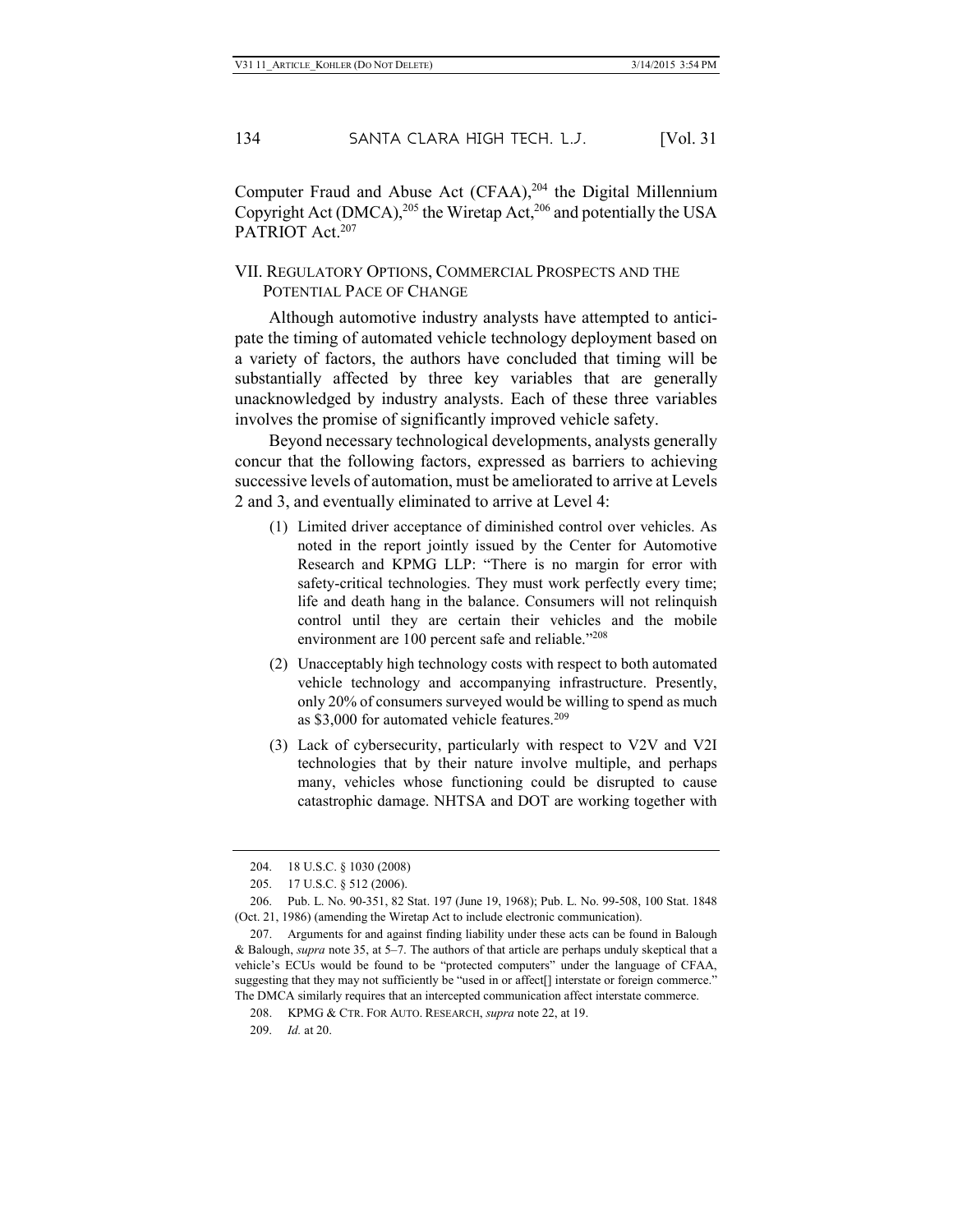industry to establish a secure V2V credentialing system that may alleviate these concerns.<sup>210</sup>

(4) Lack of aftermarket automated vehicle technologies to accel-erate vehicle market penetration and, therefore, consumer acceptance and technology cost reductions.

Uncertainty as to who is liable for damages caused by automated vehicle crashes is cited by industry analysts as an impediment to implementing truly autonomous Level 4 vehicles, $2^{11}$  but the authors view this as a concern to be addressed, rather than a fundamental impediment. As vehicle automation serves to reduce both crash rates and associated damage claims, the risk borne by insurance companies will also decline.<sup>212</sup> To maintain competitive standing, insurers can be expected to adapt timely to liability issues as technological advances reveal them, although they may resist providing insurance for Level 3 and 4 vehicles if there is any possibility of technology failure or cyberhacking that could cause catastrophic damage involving multiple vehicles and property owned by third parties. Similarly, states, which must enact legislation authorizing the use of Level 3 and Level 4 vehicles on roadways, will likely resist doing so until they determine that such vehicles will not pose unreasonable safety hazards, probably with input from insurers. Other systems, such as the nation's system of air travel, have been insurable despite similar liability issues as those presented by autonomous vehicles systems. The authors recommend that significant resources be dedicated by stakeholders to formulating a proposed "architecture" for insuring autonomous vehicle systems.

With respect to legal battles over general responsibility for damages, those proven responsible for damages should be held accountable within the traditional, tort-based legal framework, though the process of determining liability can be expected to become more complicated as technology becomes more complex and the number and types of technology providers increases, as discussed in Section I.

Data privacy concerns are also cited as an impediment to implementing automated vehicles.<sup>213</sup> However, as we have shown, privacy concerns are not generally different in the automated vehicle context than any other involving technology developments accompanied by the prolific dissemination and accumulation of personal information.

<sup>210.</sup> *See* NHTSA V2V Security Credential Management System ANPRM, FR Doc. 2014– 24482, 79 Fed. Reg. 61927 (Oct. 14, 2014).

<sup>211.</sup> SHANKER ET AL., *supra* note 28, at 18.

<sup>212.</sup> *Id.* at 57.

<sup>213.</sup> *See* Wood et al., *supra* note 47 at 1448. *See generally*, Glancy, *supra* note 131.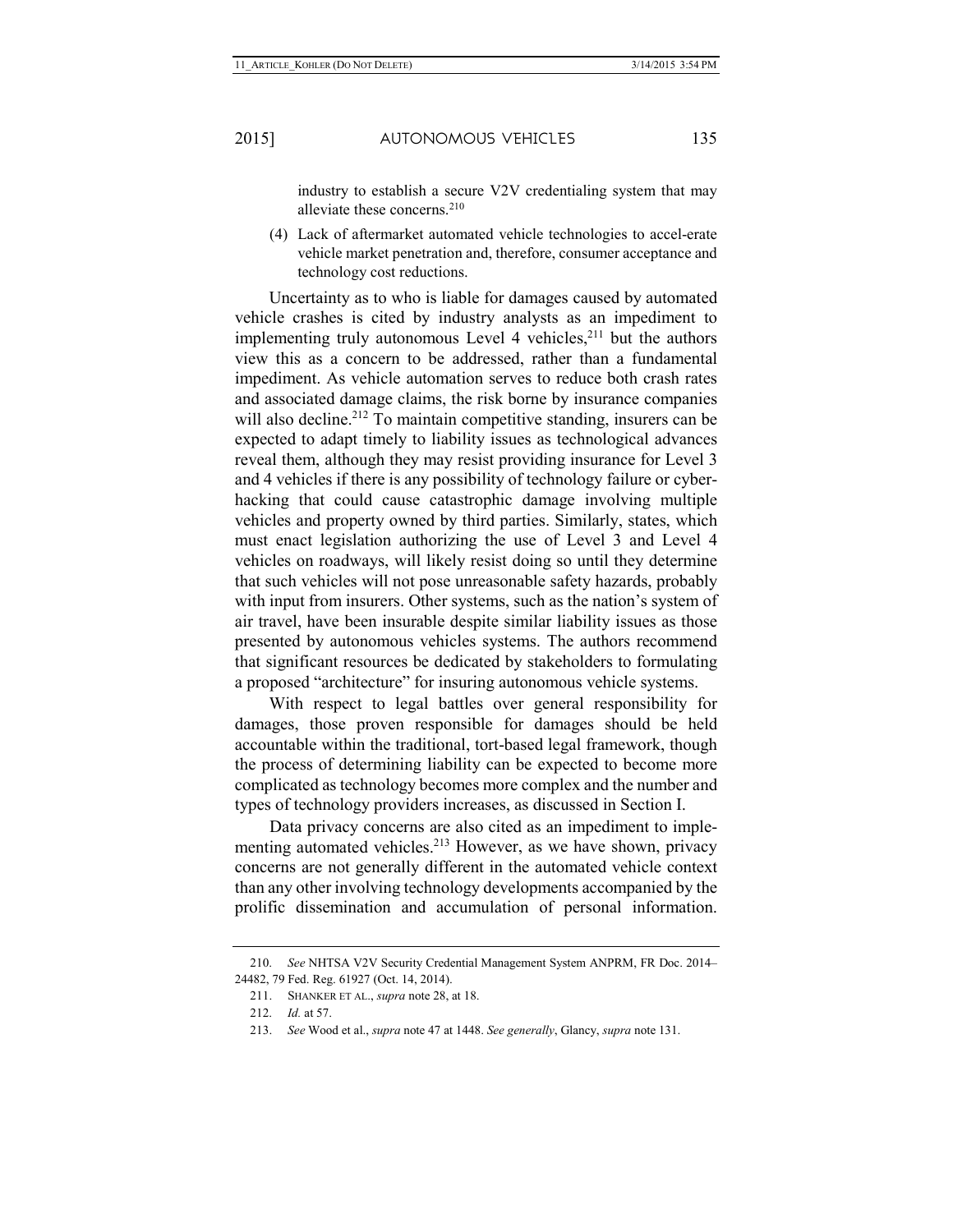Therefore, it would seem that privacy concerns in the automated vehicle context should not be any more of an impediment to the introduction of automated vehicle technology than has been the case with respect to other already widely-adopted technologies, such as social media, smartphones, or GPS navigation. Accordingly, barring a catastrophic misuse of personal information by vehicle manufacturers or related parties that accumulate information, the regulation of private information use in the automated vehicle context should not be expected to proceed at a different pace than with respect to such other technologies.

The three safety-related variables identified by the authors as significant factors affecting the timing of automated vehicle technology implementation are:

- (1) the degree to which automobile manufacturers conclude that safetyrelated automated vehicle technologies present profitable commercial opportunities;
- (2) the extent to which they perceive implementation of such technologies to be a corporate social responsibility; and
- (3) whether NHTSA will accelerate deployment by preemptively mandating vehicle automation technologies.

A confluence of circumstances indicates that automobile manufacturers and NHTSA may move aggressively with respect to technology implementation, rather than reluctantly. First, the proliferation of developing, existing and implemented vehicle automation safety features is enabling the development of a vision of radically safer vehicle travel. That vision should not necessarily be impaired by automobile manufacturers' reluctance to commercialize safety technologies because experiences of the past four decades demonstrate that safety features that add to the cost of vehicles (e.g., airbags) are frequently desired, and sometimes eventually sought after, by consumers, rather than avoided.

The hazards of vehicle travel are seen in data gathered and published by NHTSA. In 2011, the last year for which NHTSA has publicly released data, 2,217,000 people were injured in American crashes; 32,367 people were killed; and 3,778,000 crashes caused property damage.<sup>214</sup> These statistics represent a significant decline in incidents, as measured annually, over the preceding three years; but over the course of the preceding ten years, a total of 392,872 people

<sup>214.</sup> NAT'L HIGHWAY TRAFFIC SAFETY ADMIN., DOT HS 811 753, TRAFFIC SAFETY FACTS 2011 DATA 1 (2013).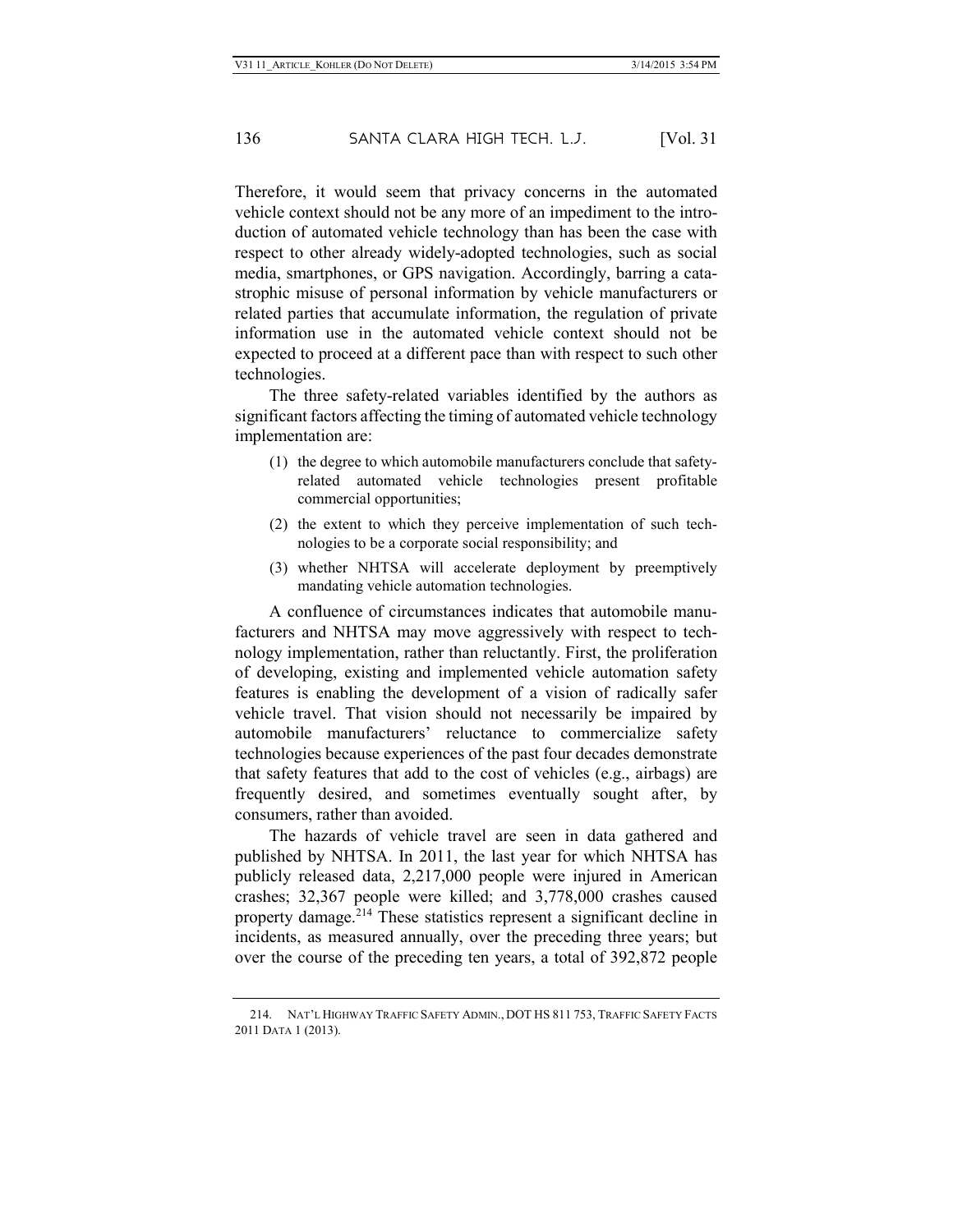were killed in vehicle crashes and 25,397,000 were injured.<sup>215</sup> In consideration of these statistics, vehicle crashes are an immense social issue, with associated costs in terms of loss of life, limb and property. The NHTSA recognizes the gravity of this issue and hopes to address it by expanding the use of more advanced crash avoidance technologies.216 The issue persists even in the face of enormous strides made by automobile manufacturers toward improving vehicle safety, intensified enforcement of laws that prohibit driving under the influence of alcohol and narcotics, increasing disinterest in driving among younger people who are disproportionally involved in vehicle crashes, and NHTSA's robust regulatory scheme of regulations, including mandated safety features such as airbags, seatbelts and electronic stability control.<sup>217</sup>

If the next frontier for significantly, or perhaps radically, improved vehicle safety is to be found in automated vehicle technology, then NHTSA has several methods with which to advance its implementation. Under the National Traffic and Motor Vehicle Safety Act,<sup>218</sup> NHTSA may establish vehicle safety standards for new motor vehicles and motor vehicle equipment, require the recall and remedy of vehicles and equipment that do not comply with standards, conduct investigations into safety defects, and require the recall and remedy of motor vehicles and motor vehicle equipment determined to have a safety defect.<sup>219</sup> As noted by Wood, case law indicates that "NHTSA" can establish standards to require the installation of certain specific equipment on vehicles and establish performance standards for that equipment."220 Under the Safety Act, standards must be performanceoriented, objective, meet the need for safety and be practicable. $221$ Further, NHTSA hosts its New Car Assessment Program, under which vehicle crashworthiness is ranked on a five-star scale (for which five

<sup>215.</sup> *Id.*

<sup>216.</sup> *Id.*

<sup>217.</sup> *Id.*

<sup>218.</sup> 49 U.S.C. §§ 30101–33118 (2013).

<sup>219.</sup> *Id.* § 30110 (motor vehicle safety standards), § 30166(b) (authority to conduct inspections or investigations), § 30120 (remedies for defects or noncompliance), § 30118 (notification of defects or noncompliance).

<sup>220.</sup> Wood et al., *supra* note 47, at 1450. To support this, Wood cites Washington v. Dept. of Transp., 84 F.3d 1222 (10th Cir. 1996) (holding NHTSA's regulatory authority enables it to require specific equipment be installed in vehicles). Additional cases cited in Wood and in the Washington v. DOT case in support of this authority include Wood v. Gen. Motors Corp. 865 F.2d 395 (1st Cir. 1988); Chrysler Corp. v. Rhodes, 416 F.2d 319 (1st Cir. 1969); Automotive Parts & Accessories Ass'n v. Boyd, 407 F.2d 330 (D.C. Cir. 1968).

<sup>221.</sup> Wood et al., *supra* note 47, at 1450.